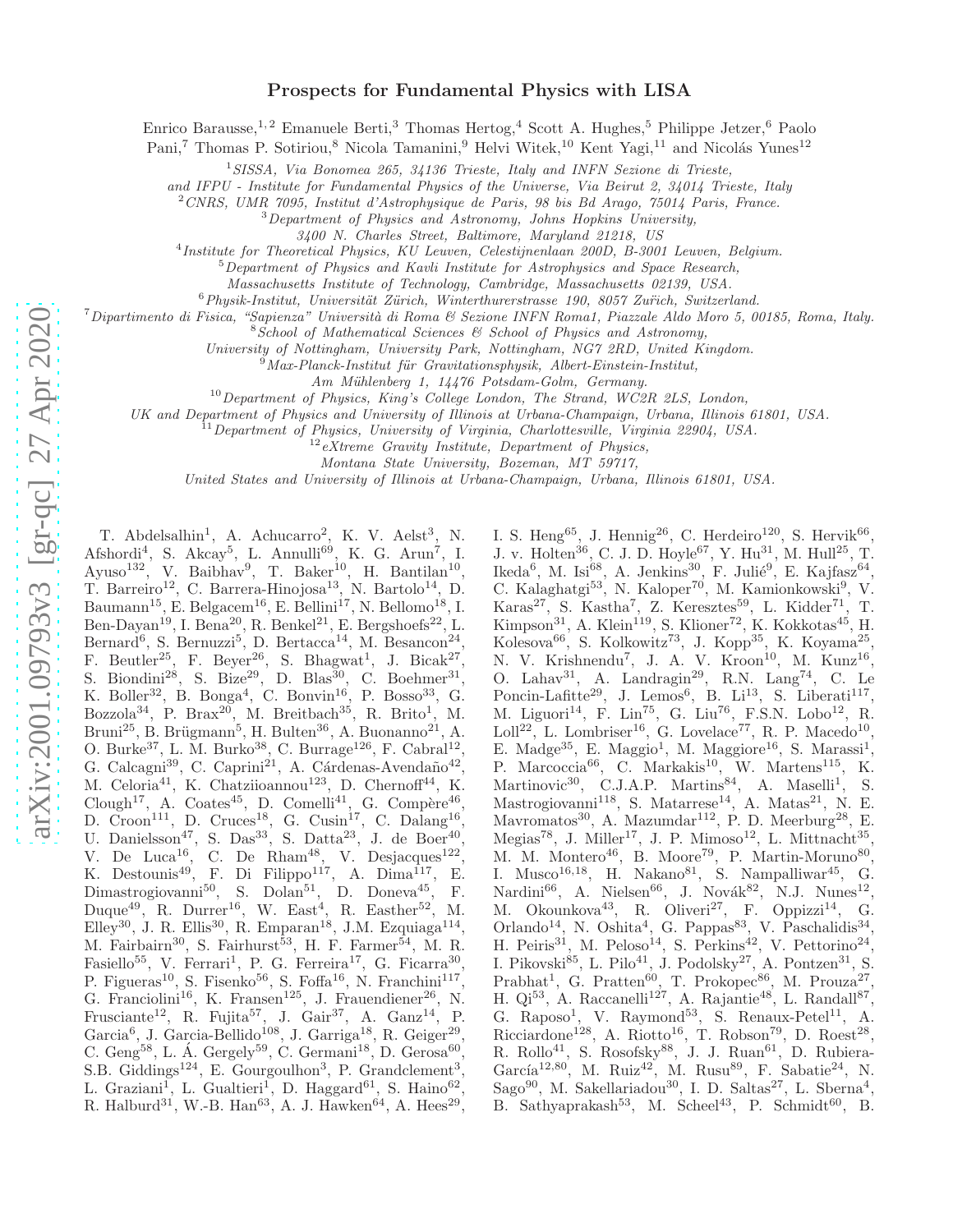Schutz<sup>21</sup>, P. Schwaller<sup>35</sup>, L. Shao<sup>91</sup>, S. L. Shapiro<sup>42</sup>, D. Shoemaker<sup>92</sup>, A. d. Silva<sup>12</sup>, C. Simpson<sup>37</sup>, C. F. Sopuerta<sup>93</sup>, A. Spallicci<sup>95</sup>, B.A. Stefanek<sup>35</sup>, L. Stein<sup>43</sup>, N. Stergioulas<sup>83</sup>, M. Stott<sup>30</sup>, P. Sutton<sup>53</sup>, R. Svarc<sup>27</sup>, H. Tagoshi<sup>96</sup>, T. Tahamtan<sup>27</sup>, H. Takeda<sup>97</sup>, T.  $\text{Tanaka}^{98}$ , G.  $\text{Tantilian}^{83}$ , G.  $\text{Tasinato}^{130}$ , O.  $\text{Tattersall}^{17}$ , S. Teukolsky<sup>71</sup>, A. L. Tiec<sup>3</sup>, G. Theureau<sup>109</sup>, M. Trodden<sup>110</sup>, A. Tolley<sup>48</sup>, A. Toubiana<sup>99</sup>, D. Traykova<sup>17</sup>, A. Tsokaros<sup>42</sup>, C. Unal<sup>100</sup>, C. S. Unnikrishnan<sup>101</sup>, E. C. Vagenas<sup>131</sup>, P. Valageas<sup>20</sup>, M. Vallisneri<sup>43</sup>, J. Van den Brand<sup>36</sup>, C. Van den Broeck<sup>36</sup>, M. van de Meent<sup>116</sup>, P. Vanhove<sup>20</sup>, V. Varma<sup>43</sup>, J. Veitch<sup>65</sup>, B. Vercnocke<sup>46</sup>, L. Verde<sup>18</sup>, D. Vernieri<sup>12</sup>, F. Vernizzi<sup>20</sup>, R. Vicente<sup>6</sup>, F. Vidotto<sup>129</sup>, M. Visser<sup>121</sup>, Z. Vlah<sup>14</sup>, S. Vretinaris<sup>83</sup>, S. Völkel<sup>45,117</sup>, Q. Wang<sup>4</sup>, Yu-Tong Wang<sup>113</sup>, M. C. Werner<sup>102</sup>, J. Westernacher<sup>34</sup>, R. v. d. Weygaert<sup>28</sup>, D. We then  $\mu$ , J. Westernacher , R. v. d. Weygacrondustrian.<br>Wiltshire<sup>104</sup>, T. Wiseman<sup>48</sup>, P. Wolf<sup>29</sup>, K. Wu<sup>31</sup>, K. Yamada<sup>98</sup>, H. Yang<sup>4</sup>, L. Yi<sup>43</sup>, X. Yue<sup>63</sup>, D. Yvon<sup>24</sup>, M.  $\text{Zilhão}^6$ , A. Zimmerman<sup>106</sup>, M. Zumalacarregui<sup>107</sup>, <sup>1</sup>Dipartimento di Fisica, "Sapienza" Università di Roma & Sezione INFN Roma1, Piazzale Aldo Moro 5, 00185, Roma, Italy. <sup>2</sup>LISA NL Group, University of Leiden, Netherland <sup>3</sup>Laboratoire Univers et Theories, France <sup>4</sup>Perimeter, Canada <sup>5</sup>University of Jena Relativity Group, Germany <sup>6</sup>LUTH, Observatoire de Paris, France <sup>7</sup>Chennai Mathematical Institute, India 8 eXtreme Gravity Institute, Montana State University,Illinois Relativity Group, USA <sup>9</sup> Department of Physics and Astronomy, Johns Hopkins University, 3400 N. Charles Street, Baltimore, Maryland 21218, US <sup>10</sup>Queen Mary University of London, UK <sup>11</sup>Institut d'Astrophysique de Paris, France  $12$ Instituto de Astrofísica e Ciências do Espaco, Lisboa, Portugal <sup>13</sup>ICC Durham, UK  $14$ Dipartimento di Fisica e Astronomia Galileo Galilei, Università di Padova, 35131 Padova Italy and INFN, Sezione di Padova, 35131 Padova Italy <sup>15</sup>LISA NL Group, UvA, Netherland  $16D$ épartement de Physique Théorique and Center for Astroparticle Physics, Université de Genève, 24 quai Ansermet, CH-1211 Genève 4, Switzerland <sup>17</sup>Astrophysics, University of Oxford, Oxford OX1 3RH, UK  $18$ Institut de Ciències del Cosmos, Universitat de Barcelona, Martí i Franquès 1, 08028 Barcelona, Spain <sup>19</sup>Ariel Early Universe Physics  $^{20}$ Institut de physique théorique, Université Paris Saclay, CEA, CNRS, 91191 Gif-sur-Yvette, France <sup>21</sup>Laboratoire APC, Paris, France <sup>22</sup>LISA NL Group, RU physics, Netherland  $^{23}\mathrm{IUCAA}$ <sup>24</sup>IRFU Saclay, France <sup>25</sup>Portsmouth University, UK <sup>26</sup>Department of Mathematics and Statistics, University of Otago, New Zealand <sup>27</sup>CEICO - Czech Academy of Sciences, Prague, Czechia <sup>28</sup>Van Swinderen Institute for Particle Physics and Gravity, University of Groningen, the Netherlands

<sup>29</sup>SYRTE, Observatoire de Paris, France

<sup>30</sup>Theoretical Particle Physics and Cosmology Group, Physics Department, King's College London, University of London, Strand, London WC2R 2LS, UK

<sup>31</sup>University College London, UK

<sup>32</sup>LISA NL Group, University of Twente, Netherland

<sup>33</sup>Theoretical Physics Group and Quantum Alberta, Department of Physics and Astronomy, University of Lethbridge, 4401 Univer-

sity Drive, Lethbridge, Alberta T1K 3M4, Canada

<sup>34</sup>Departments of Astronomy and Physics, University of Arizona, Tucson, Arizona 85721, USA

<sup>35</sup>Johannes Gutenberg University Mainz, Institute for Physics, Germany

<sup>36</sup>LISA NL Group, Nikhef, Netherland

<sup>37</sup>University of Edinburgh, UK

<sup>38</sup>GGC Gravity Group

<sup>39</sup>Instituto de Estructura de la Materia - CSIC, Madrid, Spain

<sup>40</sup>Institute for Theoretical Physics, University of Amsterdam, PO

Box 94485, 1090GL Amsterdam

<sup>41</sup>Universita L'Aquila, Italy

<sup>42</sup>Department of Physics, University of Illinois at Urbana-Champaign, Urbana, IL 61820, USA

<sup>43</sup>Jet Propulsion Laboratory, Caltech, USA

<sup>44</sup>Cornell, USA

 $45$ Kepler Center Tübingen (KeCeT), Germany

<sup>46</sup>Université Libre de Bruxelles, CP 231, B-1050 Brussels, Belgium

<sup>47</sup>Uppsala University, Sweden

<sup>48</sup>Imperial College London, UK

<sup>49</sup>Instituto Superior Tecnico, Portugal

<sup>50</sup>Case Western Reserve University, USA

<sup>51</sup>University of Sheffield, UK

<sup>52</sup>NZ Astrostatistics and GR, University of Auckland, New-Zealand

 $^{53}\rm{Cardiff}$ University Gravity Exploration Institute, UK

<sup>54</sup>Wilbur Wright College, Chicago, USA

<sup>55</sup>Institute of Cosmology and Gravitation, University of Portsmouth, UK

<sup>56</sup>MSLU, Russia

<sup>57</sup>Japanese working group for LISA science, YITP, Kyoto University

<sup>58</sup>Taiwan Consortium for Gravitational Wave Research, National Tsing Hua University, Taiwan

<sup>59</sup>Szeged Gravity Group, University of Szeged, Hungary

<sup>60</sup>School of Physics and Astronomy and Institute for Gravitational Wave Astronomy, University of Birmingham, Birmingham, B15 2TT, UK

<sup>61</sup>Haggard Research Group at McGill University

<sup>62</sup>Taiwan Consortium for Gravitational Wave Research, Academia Sinica, Taiwan

<sup>63</sup>Shanghai Astronomical Observatory, CAS, China

<sup>64</sup>Aix Marseille Univ, CNRS/IN2P3, CPPM, Marseille, France

<sup>65</sup>Glasgow LISA Science, UK

<sup>66</sup>University of Stavanger, Norway

<sup>67</sup>Humboldt State University Gravitational Research Laboratory

<sup>68</sup>LIGO Laboratory, Massachusetts Institute of Technology, Cambridge, Massachusetts 02139, USA

 $69$ CENTRA, Departamento de Fisica, Instituto Superior Técnico - IST, Universidade de Lisboa - UL, Avenida Rovisco Pais 1,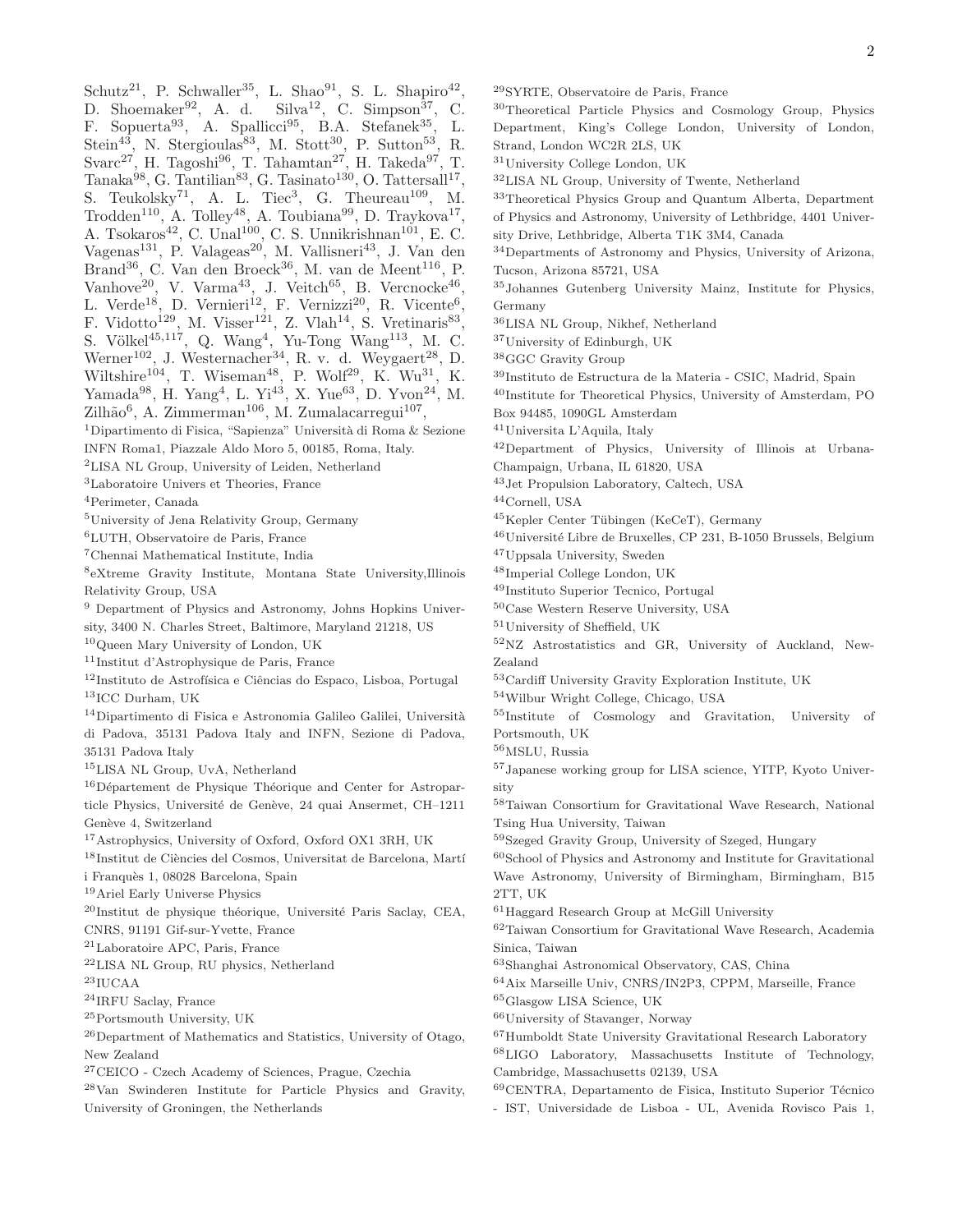<sup>70</sup>University of California, Davis, USA

<sup>72</sup>Lohrmann Observatory, Technische Universit??t Dresden, Germany

<sup>73</sup>University of Wisconsin - Madison, USA

<sup>74</sup>Massachusetts Institute of Technology, USA

<sup>75</sup>Taiwan Consortium for Gravitational Wave Research, National Taiwan Normal University, Taiwan

<sup>76</sup>Taiwan Consortium for Gravitational Wave Research, Tamkang University, Taiwan

<sup>77</sup>CSU Fullerton Gravitational-Wave Physics and Astronomy Center, USA

<sup>78</sup>University Granada, Spain

1049-001 Lisboa, Portugal

<sup>71</sup>Cornell University, USA

<sup>79</sup>eXtreme Gravity Institute, Montana State University, USA

<sup>80</sup>Complutense University of Madrid & IPARCOS, Spain

<sup>81</sup>Japanese working group for LISA science, Ryukoku University <sup>82</sup>Technical University of Liberec, Czech Republic

<sup>83</sup>Department of Physics, Aristotle University of Thessaloniki, Thessaloniki, Greece

<sup>84</sup>CAUP and IA-Porto, Portugal

<sup>85</sup>Harvard-Smithsonian Center for Astrophysics, USA

<sup>86</sup>LISA NL Group, UU physics, Netherland

<sup>87</sup>Harvard Physics, USA

<sup>88</sup>NCSA, University of Illinois at Urbana-Champaign Department of Physics, USA

<sup>89</sup>ISS-Sci, Romania

<sup>90</sup>Japanese working group for LISA science, Kyushu University

<sup>91</sup>Kavli Institute for Astronomy and Astrophysics, Peking University, Beijing 100871, China

<sup>92</sup>Georgia Tech, USA

<sup>93</sup>Institute of Space Sciences (ICE, CSIC), Campus UAB, Carrer de Can Magrans s/n, 08193 Cerdanyola del Vallès (Barcelona), and Institute of Space Studies of Catalonia (IEEC), Carrer del Gran Capit`a, 2-4, Edifici Nexus, despatx 201, 08034 Barcelona, Spain

95 Université d'Orléans CNRS (LPC2E), France

<sup>96</sup>Japanese working group for LISA science, ICRR, University Tokyo

<sup>97</sup>Japan instrument group, Japan

<sup>98</sup>Japanese working group for LISA science, Kyoto University

<sup>99</sup>APC and Institut d'Astrophysique de Paris, CNRS and Sorbonne Universit´es, UMR 7095, 98 bis bd Arago, 75014 Paris, France

<sup>100</sup>University of Minnesota / CEICO, USA

<sup>101</sup>Tata Institute of Fundamental Research, Homi Bhabha Road, Mumbai 400005, India

<sup>102</sup>Kyoto University, Japan

<sup>103</sup>UFL: LISA group at University of Florida, USA

<sup>104</sup>NZ Astrostatistics and GR, University of Canterbury, New-Zealand

<sup>106</sup>University of Texas at Austin, USA

<sup>107</sup>UC Berkeley, USA & IPhT Saclay, France

<sup>108</sup>Instituto de Fisica Teorica UAM/CSIC, Universidad Autonoma de Madrid, Cantoblanco 28049 Madrid, Spain

<sup>109</sup>Laboratoire de Physique et Chimie de l'Environnement et de l'Espace LPC2E UMR7328, Université d'Orléans, CNRS, F-45071 Orléans, France

<sup>110</sup>Center for Particle Cosmology, Department of Physics and Astronomy, University of Pennsylvania, 209 S. 33rd St., Philadelphia, PA 19104, USA

<sup>111</sup>TRIUMF, Canada

<sup>112</sup>Van Swinderen Institute, University of Groningen, 9747 AG, Groningen, Netherlands

<sup>113</sup>University of Chinese Academy of Sciences (UCAS)

<sup>114</sup>Kavli Institute for Cosmological Physics, The University of Chicago, USA

<sup>115</sup>ESOC - European Space Operations Centre, D-64293 Darmstadt, Germany

<sup>116</sup>Max Planck Institute for Gravitational Physics, Potsdam, Germany

<sup>117</sup>SISSA, International School for Advanced Studies, Via Bonomea 265, 34136 Trieste, Italy

<sup>118</sup>Laboratoire Astroparticule et Cosmologie, CNRS, Université Paris Diderot, 75013, France

<sup>119</sup>School of Physics and Astronomy and Institute for Gravitational Wave Astronomy, University of Birmingham, Birmingham, B15 2TT, UK

<sup>120</sup>CIDMA and Aveiro University, Portugal

<sup>121</sup>Victoria University of Wellington, New Zealand

<sup>122</sup>Physics Department, Technion, 3200003 Haifa, Israel

<sup>123</sup>Center for Computational Astrophysics, Flatiron Institute, 162 5th Ave, New York, NY 10010

<sup>124</sup>Department of Physics, University of California, Santa Barbara, CA 93106

 $^{125}\rm{Institute~ for~Theoretical~Physics,~KU~Leuven,~Celestijnenlaan$ 200D, B-3001 Leuven, Belgium

<sup>126</sup>School of Physics and Astronomy, University of Nottingham, Nottingham, NG7 2RD, UK

<sup>127</sup>Theoretical Physics Department, CERN, 1 Esplanade des Particules, CH-1211 Geneva 23, Switzerland

<sup>128</sup>INFN, Sezione di Padova, via Marzolo 8, I-35131, Padova, Italy <sup>129</sup>Department of Applied Mathematics, The University of Western Ontario, N6A 5B7, London, Ontario, Canada

<sup>130</sup>Swansea University, UK

<sup>131</sup>Theoretical Physics Group, Department of Physics, Kuwait University, P.O. Box 5969, Safat 13060, Kuwait <sup>132</sup>IA, Portugal

In this paper, which is of programmatic rather than quantitative nature, we aim to further delineate and sharpen the future potential of the LISA mission in the area of fundamental physics. Given the very broad range of topics that might be relevant to LISA, we present here a sample of what we view as particularly promising fundamental physics directions. We organize these directions through a "science-first" approach that allows us to classify how LISA data can inform theoretical physics in a variety of areas. For each of these theoretical physics classes, we identify the sources that are currently expected to provide the principal contribution to our knowledge, and the areas that need further development. The classification presented here should not be thought of as cast in stone, but rather as a fluid framework that is amenable to change with the flow of new insights in theoretical physics.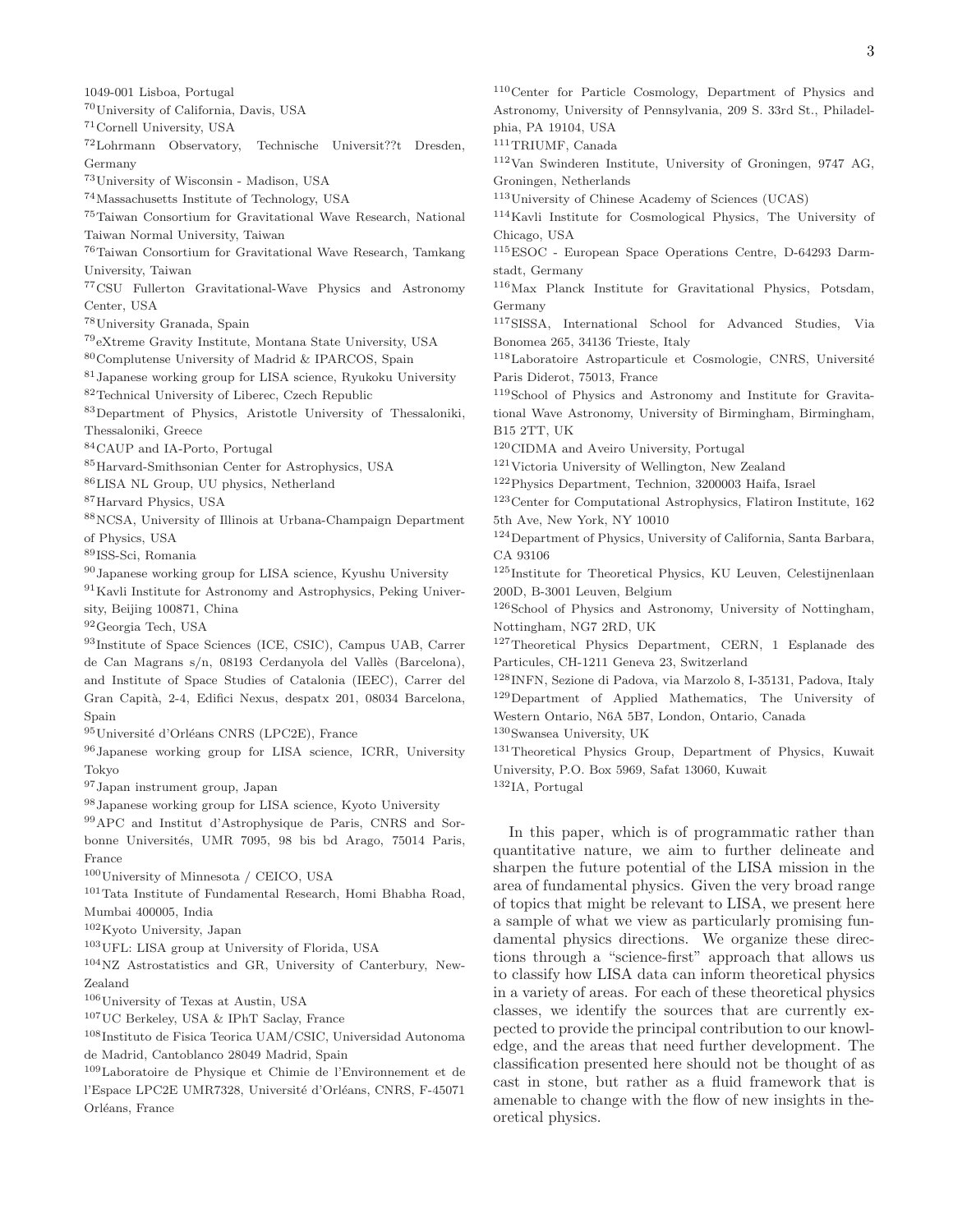## I. INTRODUCTION

Several of the deepest open questions in fundamental physics involve gravity in one way or another. These include the classical and quantum dynamics of black holes, a detailed understanding of the expansion and structure formation history in cosmology, and of course the fundamental nature of gravity and spacetime itself.

Gravitational wave (GW) observations have an enormous potential to inform and to falsify theoretical work in these areas, leading to exciting prospects for a fruitful interplay between fundamental theory and observation. On the one hand GWs give us access to largely unexplored regions of the universe that are dark, such as the immediate environment of black holes and the earliest phases of large-scale structure formation, and to regions where light cannot penetrate, such as the very early universe. On the other hand GWs provide a source of information that complements conventional astronomy and cosmology, enabling a "multi-messenger" approach, thereby paving the way for a deeper understanding.

The observation of long-wavelength GWs with LISA [\[1\]](#page-14-0) is particularly promising as a probe of fundamental physics. Potential examples are anomalies in the data related to gravitational parity violation, which could provide a hint toward a resolution of the baryogenesis problem. Other anomalies related to violations of the Equivalence Principle or Lorentz invariance could produce modifications in the dispersion relation of matter or horizonscale modifications in black hole physics due to quantum gravity effects. Observations of the dispersion relation of GWs could constrain a large class of modified theories, which include massive gravity models that attempt to explain the late-time acceleration of the universe, as well as other Lorentz-violating theories (such as Einstein-æther or Horava gravity), whose renormalizability makes them attractive candidates for quantum gravity.

The observational input that LISA will provide will also be complementary to that following from groundbased GW observations  $[2-4]$ , carried out by LIGO, VIRGO and KAGRA, because the target sources are qualitatively different. LISA will observe GWs at much lower frequencies than ground-based instruments, allowing for the measurement of an entirely different class of sources: supermassive black hole mergers, EMRIs, galactic binaries, and stochastic GW backgrounds. Some of these sources, such as supermassive black hole mergers, will lead to extremely loud signals, with signal-to-noise ratios in the thousands, that will allow for a deep search of anomalies. Other classes of sources will lead to signals that may not be very loud, such as the EMRIs, but that will nonetheless be extremely complex with lots of amplitude and phase modulations, allowing for the search of qualitatively different anomalies. Moreover, weak signals may allow for tests of General Relativity (GR) that are statistically enhanced by the large number of events, and which might therefore be competitive against single events with extremely large signal-to-noise ratios. LISA

observations also complement future GW observations via pulsar timing arrays and the B-mode polarization in the cosmic microwave background, both of which probe an even lower GW frequency range.

The goal of this paper is to identify and scientifically motivate a sample of topics in fundamental physics beyond the current standard models of particle physics, gravity and cosmology that we view are particularly relevant for the LISA scientific community. These topics are of interest to several Working Groups (WG) organized within the LISA Consortium: the Fundamental Physics, the Cosmology, the Astrophysics, and the Waveform-Modeling WGs, each of which approaches these from a different, complementary angle. We stress that here we shall discuss all the topics in a qualitative way, as precisely the more quantitative aspects will be subject to detailed investigations and are thus as such not yet know. Once new results will be available the relevance of certain topics will of course change and new ones, not yet known, might arise. Thus this paper has to be seen as a first step with the aim to somehow coordinate the effort needed towards formulating a realistic assessment in the area of the fundamental physics feasible with LISA. Thus this paper will definitively rise more questions than giving answers.

This initiative should be viewed not as an exhaustive classification but rather as a warmup for a more comprehensive and detailed account in the future. Our discussion will be organized in a science-first approach. That is, instead of first thinking about sources of GWs, we will first think about the theoretical physics that could be learned with LISA, irrespective of the source class. Of course, any such list will be, by definition, incomplete, and perhaps more importantly, only a snapshot of the interests of the field at the time of writing. One should thus think of the classes we will identify below as fluid, subject to change in the future, as the winds of physics start blowing in a different direction. With this caveat in mind, we identify the science drivers presented in Fig. [1,](#page-4-0) with each science driver defined and discussed in much more detail in each of the sections that follows. This classification implicitly assumes that work must be done in three main areas: theoretical development, waveform generation, and data analysis, with different drivers currently at different levels of development.

With the classes declared, we will then sub-organize each class with sub-classes, following a source classification approach. For the purpose of this document we will identify six different source sub-classes:

- Supermassive Black Hole Binaries (SMBHBs): Coalescences with mass ratio larger than  $10^{-1}$  and total masses in  $(10^5, 10^7)M_{\odot}$ .
- Intermediate-Mass Black Hole Binaries (IMBHBs): Coalescences with mass ratio larger than  $10^{-1}$  and total masses in  $(10^2, 10^5)M_{\odot}$ .
- Extreme mass-ratio and intermediate mass-ratio inspirals (EMRIs and IMRIs): Coalescences with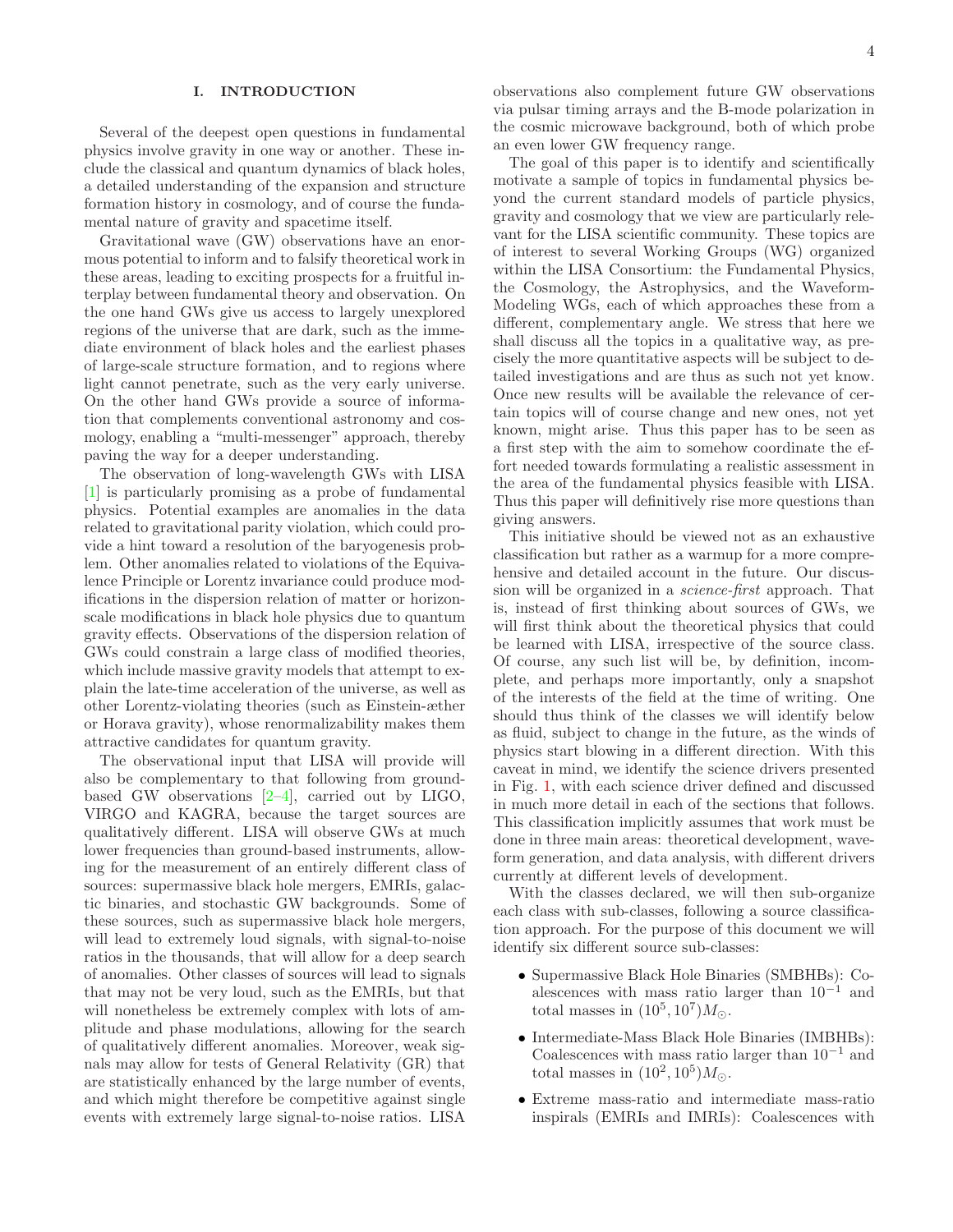

<span id="page-4-0"></span>FIG. 1. A taxonomy of LISA-related topics in fundamental physics. Each of them is discussed in a separate section in this paper. The ellipses stand for topics that may be considered in the future.

mass ratios in  $(10^{-6}, 10^{-3})$  and  $(10^{-3}, 10^{-1})$ , and total masses in  $(10^3, 10^7)M_{\odot}$ .

- Stellar origin BH binaries (SOBHBs): Inspirals with sufficiently low total mass (e.g. in  $(50, 500)M_{\odot}$  such that they could be detected both by LISA and second- or third-generation groundbased detectors.
- Galactic Binaries: White dwarf or neutron star binary inspirals within the Milky Way that produce nearly monochromatic signals.
- Stochastic Backgrounds: Cosmological sources of GWs that produce a stochastic background.

Of these source sub-classes, SMBHBs with accretion disks, SOBHBs in nuclear galactic disks [\[5\]](#page-14-3), and galactic binaries are expected to produce strong and coincident electromagnetic signals. By no means ought this to be thought of as final, since LISA could always detect sources that nobody expected. Inversely, we make no statements in this document about the astrophysical rates of these events, or even whether all of these will be detectable with LISA, as this will depend on the noise of the actual detector (see e.g.  $[6]$ ).

The rest of this paper is organized as follows. Section [II](#page-4-1) discusses modified dispersion relations and the speed of gravity. Section [III](#page-5-0) describes violations of the Equivalence Principle and violations of other fundamental symmetries. Section [IV](#page-7-0) covers tests of the nature of black holes. Section [V](#page-8-0) discusses dark energy and screening. Section [VI](#page-9-0) describes dark matter and primordial black holes. Section [VII](#page-10-0) summarizes ideas for other modelindependent tests. Section [VIII](#page-11-0) discusses astrophysical systematics, while Sec. [IX](#page-12-0) covers waveform systematics. Section [X](#page-13-0) summarizes and concludes with an outlook to the future. Henceforth, we employ geometric units when needed, in which  $G = 1 = c$  and we follow the conventions of [\[7\]](#page-14-5).

### <span id="page-4-1"></span>II. MODIFIED DISPERSION RELATIONS AND THE SPEED OF GRAVITY

According to Einstein's theory, GWs obey the dispersion relation  $\omega^2 = k_i k^i$ , with the contraction done with the flat Euclidean metric. This then immediately implies that the group and the phase velocity of GWs are the speed of light. Modified theories of gravity, in particular those that attempt to unify quantum mechanics and GR, sometimes lead to different dispersion relations of the form

<span id="page-4-2"></span>
$$
\omega^2 = k_i k^i + \frac{m_g^2}{\hbar^2} + A(k_i k^i)^{\alpha},\qquad(1)
$$

where  $m_g$  is a hypothetical mass for the graviton,  $\alpha \in$  $\mathbb{R}\setminus\{0\}$  determines the type of modification introduced, and A controls its magnitude. This expression should be thought of as approximate, in the limit that  $m_g^2/\hbar^2 \ll k^2$ and  $A \ll k^{2-\alpha}$ .

The parameterization of the correction to the propagation of GWs presented in Eq. [\(1\)](#page-4-2) is obviously not unique, and other parameterizations have been considered in the literature, especially in the context of cosmology [\[8](#page-14-6)[–11\]](#page-14-7).

A commonly used parameterization is

<span id="page-4-3"></span>
$$
\omega^2 + iH\omega (3 + \alpha_M) = (1 + \alpha_T) k_i k^i, \qquad (2)
$$

where we are here considering waves propagating in a cosmological background with Hubble parameter H. A more detailed discussion on these assumptions and consequences for black-hole properties can be found in [\[12\]](#page-14-8).

Clearly,  $\alpha_T = A$  when  $\alpha = 1$ , and it controls the speed of GWs. The parameter  $\alpha_M$  is not included in Eq.  $(1)$ , and it controls the rate of dissipation of GWs (see e.g. [\[13](#page-14-9)]). Both parameterizations have advantages and disadvantages. For example, Eq. [\(1\)](#page-4-2) allows one to constrain a kinematical graviton mass, while Eq. [\(2\)](#page-4-3) does not, whereas Eq. [\(2\)](#page-4-3) allows one to test the rate of GW dissipation, while Eq. [\(1\)](#page-4-2) does not.

A modification of this type clearly leaves an imprint on the GWs that arrive on Earth, but this imprint is due to modifications in the propagation of the waves, and not modifications in their generation. One can think of this modification as a correction to the graviton propagator in quantum field theory language. Given this, one can in principle modify any wave generation scheme by simply modifying the way the GWs propagate from the source to the detector on Earth in vacuum. For a more detailed review of the way this modification affects the response function, see  $[14, 15]$  $[14, 15]$ .

The best systems to constrain these modifications are those that are as far away as possible from Earth, which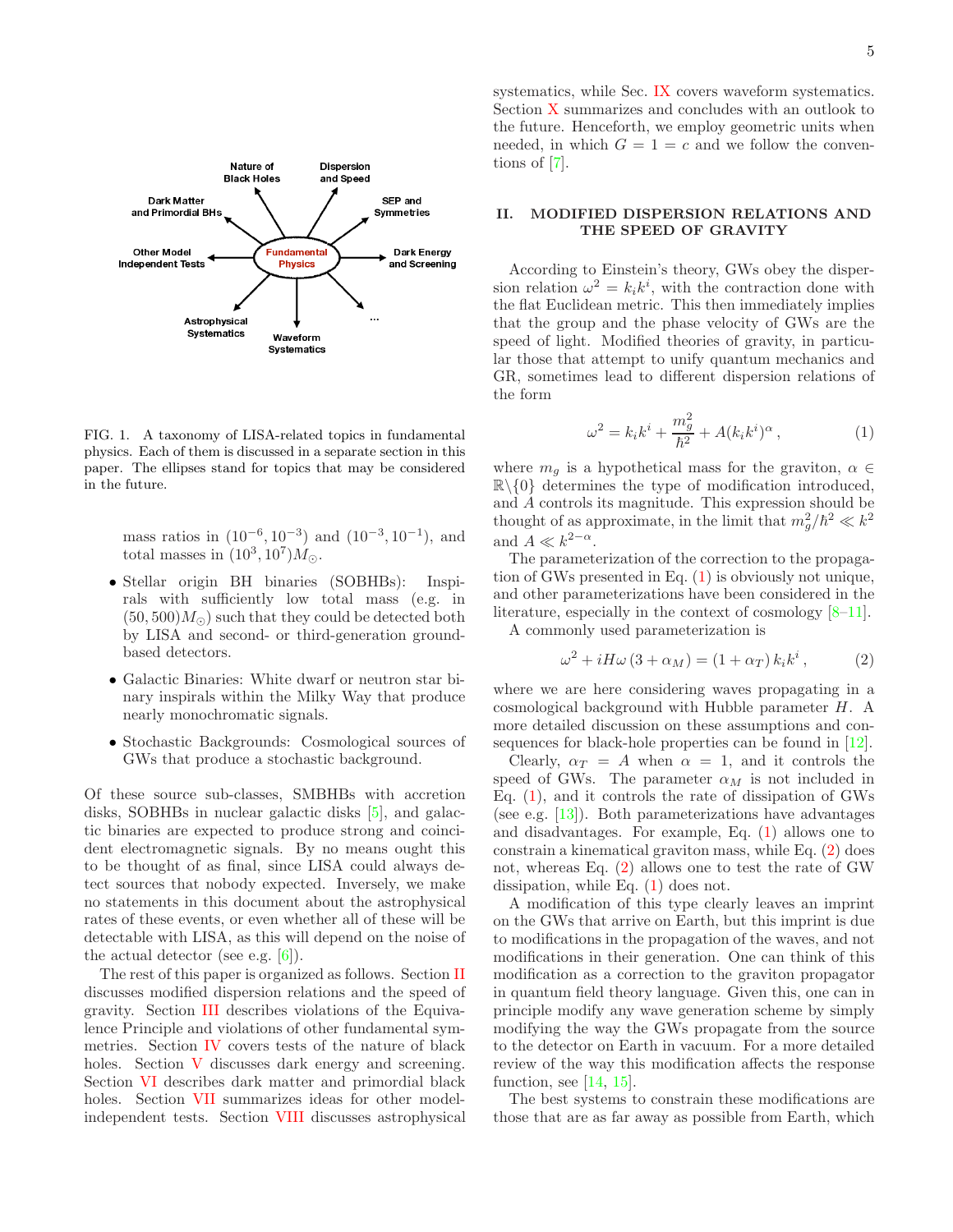reduces to SMBHBs (see e.g. [\[16\]](#page-14-12)). This is because modifications to the propagation of GWs accumulate with distance traveled. In addition, constraints on the mass of the graviton are also enhanced for supermassive systems because the correction scales with the chirp mass. For  $\alpha > 1$ , however, the opposite is true, with constraints deteriorating as an inverse power of the chirp mass [\[14](#page-14-10), [15\]](#page-14-11).

A confirmation of the dispersion relation of GR could place constraints on theories with extra dimensions or quantum-inspired Lorentz violation (both predict  $\alpha = 2$ ), and on modified gravity models that attempt to explain the late-time acceleration of the universe (that predict  $\alpha = 0$  and  $m_q \neq 0$ . An important distinction should be made, however, regarding the speed of gravity. Typically, when we refer to the speed of gravity, we mean the constant coefficient in front of the first term on the righthand side of Eq. [\(1\)](#page-4-2). This constant cannot be measured precisely with only GWs detected with a space-based instrument or multiple ground-based detectors [\[17,](#page-14-13) [18\]](#page-14-14). Instead, its precise determination requires an electromagnetic coincident observation [\[19](#page-14-15)]. Therefore, constraints on the speed of gravity are typically only possible with neutron star binaries or black hole-neutron star binaries that induce an electromagnetic signal when considering ground-based detectors, and with supermassive black hole mergers when considering space-based detectors [\[20\]](#page-14-16). EMRIs in which a neutron star falls into a supermassive black hole will not lead to tidal disruption outside the horizon of a supermassive black hole due to the latter's mass, thereby decreasing the chances to generate detectable electromagnetic signals. LIGO-Virgo observations have already constrained the speed of gravity to better than one part in  $10^{15}$  [\[19\]](#page-14-15).

The current status on the development of models for this type of test is mostly complete. Not included above is the possibility to have an anisotropic dispersion relation, for example due to preferred frame effects; a classification of such anisotropic effects from the viewpoint of effective field theory can be found in [\[21,](#page-14-17) [22\]](#page-14-18). Modifications to the propagation of the GW can be implemented a posteriori after the wave generation problem has been solved. Typically, the propagation modification is modular and can be implemented on any model in typically a straightforward way. Additional work could be devoted to verifying the validity of such an implementation in regimes where the stationary phase approximation breaks down.

### <span id="page-5-0"></span>III. VIOLATIONS OF THE EQUIVALENCE PRINCIPLE AND FUNDAMENTAL SYMMETRIES

The equivalence principle has been a guiding principle in gravitation for centuries. In Newton's original formulation it refers to the equivalence between inertial mass and gravitational mass. The definition has evolved to avoid reference to the mass in a relativistic setup and it

has also been expanded to include other principles. We refer the reader to [\[23\]](#page-15-0) for a thorough discussion.

The Weak Equivalence Principle (WEP), or simply universality of free fall, postulates that if an uncharged test body is placed at an initial event in spacetime and given an initial velocity there, then its subsequent trajectory will be independent of its structure and composition. The Einstein Equivalence Principle postulates that the WEP, Local Lorentz Invariance (LLI), and Local Position Invariance (LPI) hold true. LLI requires that the outcome of any local non-gravitational test experiment is independent of the velocity of the freely-falling apparatus. LPI requires that the outcome of said experiment is independent of where and when it is performed. The Strong Equivalence Principle (SEP) extends the WEP to self-gravitating bodies and the LLI and LPI to any experiment. In the context of the WEP, LLI and LPI are intimately linked with Lorentz symmetry and universality of couplings in the standard model, as there is reference to non-gravitational experiments. In the SEP, LLI and LPI can be seen as manifestations of Local Lorentz symmetry and universality of couplings in the standard model and gravitation.

Einstein's theory is the only known gravity theory that, minimally coupled to the standard model (SM) of particle physics, satisfies the SEP. So a null test of the SEP is usually considered as a confirmation of GR. Though there is no definitive proof that GR is unique in this respect, it is relatively straightforward to argue that generic deviations of GR and/or the standard model would indeed lead to SEP violations. The first step is to realize that deviation from the standard model or GR generically implies the existence of new fundamental fields. This is rather obvious for the SM, while for GR it is implied by Lovelock's theorem  $[24, 25]$  $[24, 25]$ .<sup>[1](#page-5-1)</sup> To circumvent the latter and put together a gravity theory other than GR, one needs to either explicitly introduce new fields that couple non-minimally to gravity, allow for higher-order field equations, allow for more than 4 spacetime dimensions, or give up diffeomorphism invariance (general covariance). While from a fundamental physics perspective these options might be distinct, the latter three options lead back to having additional fields if one adopts a more phenomenological viewpoint. Indeed, higher-order equations mean more degrees of freedom generically, higherdimensional models can be compactified down to 4 dimensions plus additional fields, and diffeomorphism invariance can be restored by rewriting the same theory using a larger field content (Stueckelberg trick). See [\[25](#page-15-2)] for a discussion.

It should now be clear why deviations from GR will generically lead to violations of the SEP. Extra fields imply additional interactions. If black holes and compact

<span id="page-5-1"></span><sup>1</sup> Theories with auxiliary fields manage to circumvent Lovelock theorem without introducing new dynamical degrees of freedom, but they have serious shortcomings [\[26](#page-15-3)[–29](#page-15-4)].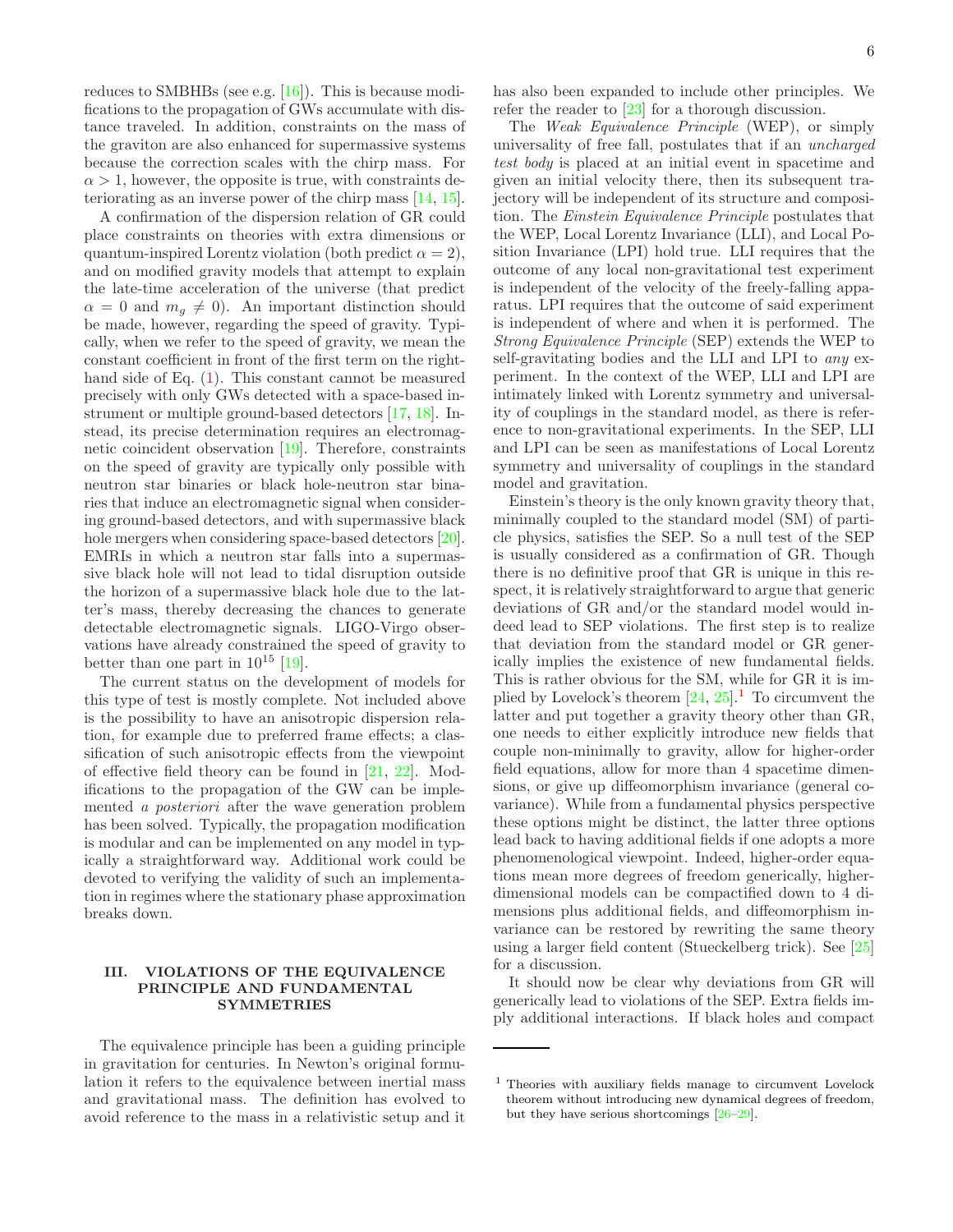stars carry nontrivial configurations of the new fields then they can experience these new interactions. This would lead to a direct violation of the SEP. Additionally, the new interaction can also lead to additional GW polarizations (e.g. longitudinal dipolar emission) that affect orbital dynamics. Moreover, in the context of Lorentzviolating gravity theories, these new fields could select a preferred direction in spacetime, thereby leading to violations of the LLI. Finally, the configurations of these extra fields could depend on the spacetime location, thereby leading to violations of LPI.

Based on the above, and the fact that LISA's primary binary sources contain at least one black hole, LISA's ability to constrain violations of the SEP is intimately related to its ability to test the structure of black holes in a given beyond-GR scenario. This will be covered in some detail in the next section, so we will postpone the technical discussion until then. A theoretical limitation comes from no-hair theorems. Black holes in theories that are covered by no-hair theorems will not carry additional charges<sup>[2](#page-6-0)</sup> and hence they will not exhibit any additional interactions. In such cases there will not be violation of the SEP, though one might hope to detect deviations from GR through quasinormal ringing (see Sec. [IV\)](#page-7-0), since the latter can be affected by nontrivial couplings even when the background solution is a GR black hole [\[30](#page-15-5)[–32\]](#page-15-6).

No-hair theorems [\[33](#page-15-7)[–38\]](#page-15-8) and ways to circumvent them have been heavily scrutinized in (generalized) scalartensor theories. Hairy black holes are known to exist in theories where the scalar couples to higher-order curvature invariants, such as the Gauss–Bonnet invariant [\[39](#page-15-9)– [46\]](#page-15-10) or the Pontryagin density [\[47](#page-15-11), [48](#page-15-12)]. Such couplings can arise from low-energy effective actions for quantum gravity candidates [\[49](#page-15-13)[–53\]](#page-15-14). A coupling with the Pontryagin density breaks parity invariance as well and, hence, studying theories that include it offers a way to test parity violation in gravity[3](#page-6-1) [\[51,](#page-15-15) [54](#page-15-16)]. It has recently been shown that a suitable coupling with the Gauss–Bonnet invariant can lead to spontaneous scalarization of black holes  $[36, 55]$  $[36, 55]$ , *i.e.* black holes that have hair only if they lie in a critical mass range.

Modeling binaries numerically in theories with higher order curvature invariants is a challenging task that has just started [\[56](#page-15-19)[–58](#page-15-20)]. Constraints based on orbital effects of dipolar scalar emission seem to suggest that LISA is not likely to be competitive relative to future ground based detectors, when it comes to binaries with similar masses [\[57](#page-15-21)]. This is because the scalar charge is determined by the curvature, i.e., the inverse of the BH mass.

Thus, somewhat counter-intuitively, the scalar charge due to higher curvature corrections is small for supermassive BHs. At the same time large mass ratios seem to induce a strong scalar flux during the merger [\[57](#page-15-21)], thus making IMRIs/EMRIs potentially interesting sources.

Nonetheless, the fact that LISA is probing a different mass range is quite important because, in a theory agnostic perspective, it will probe a different regime. Moreover, the effects of dipolar emission are not the only avenue for obtaining constraints. For example, it is not yet clear if modeling EMRIs within these theories could lead to stronger bounds.

Instead of focusing on theories for which no-hair theorems do not apply, one can try to circumvent no-hair theorems by violating their assumptions. A non exhaustive list of examples that can be astrophysically interesting include the following: long-lived scalar clouds powered by superradiance provided that the scalar field has a very small mass [\[59](#page-15-22), [60\]](#page-15-23); truly hairy solutions branching off at the onset of the instability [\[61\]](#page-15-24) and long-lived scalar "wigs" even around non-rotating BHs [\[62,](#page-15-25) [63\]](#page-15-26); time-dependent scalar configuration [\[64](#page-15-27)[–67\]](#page-15-28), if they can be supported by some non-trivial cosmological boundary conditions; hair induced by a non-trivial initial scalar field configuration  $[68]$ ; hair induced by matter in the vicinity of a black hole [\[66,](#page-15-29) [69](#page-16-1)], though one might have to reach very high levels of precision; black holes in Einstein-dilaton-Maxwell theories [\[70](#page-16-2)[–72\]](#page-16-3) and in generalized Proca theories [\[73](#page-16-4)[–77\]](#page-16-5).

We close this section with some additional remarks on testing LLI. Observations of gamma-ray bursts (see e.g. [\[78\]](#page-16-6)) and the binary neutron star merger GW170817 have already provided a strong constraint on Lorentz symmetry in gravity, in terms of a double-sided bound on the speed of GWs to a part in  $10^{15}$  [\[19\]](#page-14-15). However, Lorentz-violating theories have multidimensional parameter spaces and generically exhibit additional polarizations [\[79](#page-16-7)]. The speed of these new polarizations remains virtually unconstrained [\[80,](#page-16-8) [81\]](#page-16-9).

More generally, Lorentz symmetry is essential to the very definition, and hence the structure, of a black hole. Lorentz-violating theories, such as Einstein-aether theory  $[82, 83]$  $[82, 83]$  $[82, 83]$  and Hořava gravity  $[84–86]$  $[84–86]$ , will typically exhibit superluminal or even instantaneous propagation of signals [\[87](#page-16-14), [88](#page-16-15)]. This implies that black holes in these theories will have a different causal structure, featuring multiple horizons, corresponding to modes that travel at different speed  $[89, 90]$  $[89, 90]$ , or a new type of *universal* horizon that blocks all modes irrespective of propagation speed [\[87,](#page-16-14) [90,](#page-16-17) [91](#page-16-18)]. This different horizon structure is expected to leave an imprint in the quasi-normal spectrum of these black holes. Moreover, it is important to emphasize that black holes in Lorentz-violating theories will in general have hair (although see [\[92](#page-16-19)]): for the field that can be thought of as breaking Lorentz symmetry can never be trivial. Hence, though advances in modelling would have to be made to obtain quantitative estimate for constraints one could get with LISA, it should be clear

<span id="page-6-0"></span><sup>2</sup> The term charge is used here loosely, to refer to a non-trivial configuration of some new field, as has become customary in the relevant literature.

<span id="page-6-1"></span><sup>3</sup> Technically speaking, the non-minimal coupling in the action is through the product of a pseudoscalar and the Pontryagin density and the action is parity invariant. The solutions exhibit parity violations.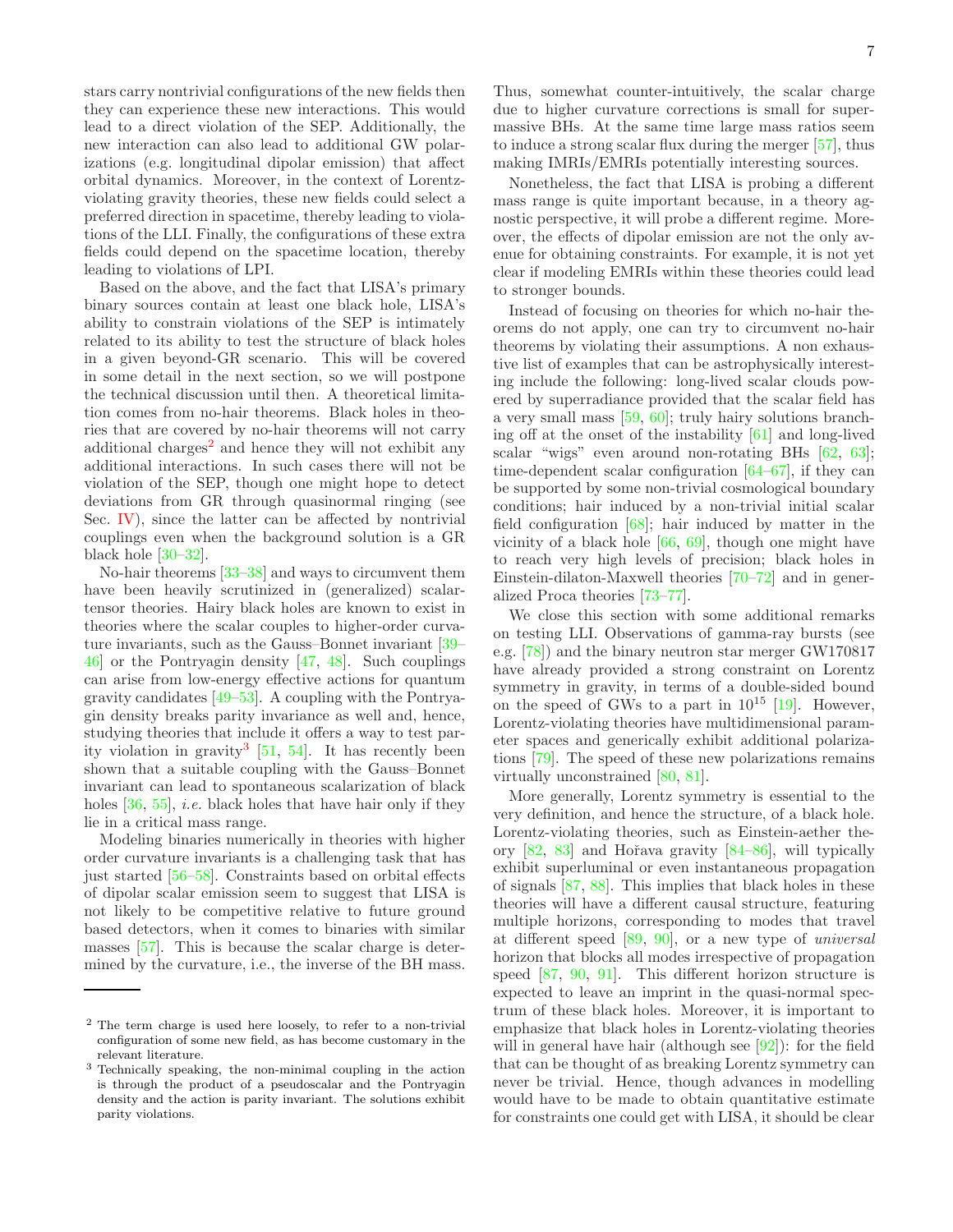that there is a strong potential for constraining Lorentz violations. It is worth emphasizing that bounds coming from testing the dispersion relation of GWs discussed in the previous section, are complementary to those discussed here.

# <span id="page-7-0"></span>IV. TESTS OF THE NATURE OF BLACK HOLES

General Relativistic black holes are the simplest objects in the Universe. Within GR, the mass, angular momentum, and electric charge (although the latter is thought to be negligible<sup>[4](#page-7-1)</sup>) of an astrophysical black holes uniquely define its entire multipolar structure and its quasinormal-mode (QNM) spectrum. This implies that the infinite number of multipole moments or of the QNM of a Kerr black hole are related to each other, a property that allows to perform multiple null-hypothesis tests of the no-hair theorem in various complementary ways.

In any extension of GR, the QNMs of a black hole can be parametrized as

$$
\omega = \omega^{\text{Kerr}} + \delta \omega \,,\tag{3}
$$

$$
\tau = \tau^{\text{Kerr}} + \delta \tau \,, \tag{4}
$$

where  $\omega$  and  $\tau$  are the frequency and damping time of the mode. Owing to its very large signal-to-noise ratio (SNR) in the ringdown phase of supermassive black holes, LISA will be able to perform black hole spectroscopy by measuring several QNMs for a single event up to redshift  $z = 10$ , thus constraining beyond-GR deviations, encoded in  $\delta\omega$  and  $\delta\tau$ , with a precision that cannot be reached by any (present and future) ground-based GW interferometer [\[94](#page-16-20)[–96](#page-16-21)]. Such modified ringdown frequencies for black holes arise, for example, in quadratic gravity. The dilation or axion coupled to, respectively, the Gauss–Bonnet invariant or the Pontryagin density lead to truly hairy black holes. Consequently, their ringdown exhibits a modulation due to the superposition of gravitational-led and scalar-led modes [\[31](#page-15-30), [57](#page-15-21), [58](#page-15-20)].

Another way to test the no-hair theorem is by measuring the multipole moments of a black hole. Several gravity theories beyond GR predict deformations of the Kerr metric, which result in a different multipolar structure,

$$
M_{\ell} = M_{\ell}^{\text{Kerr}} + \delta M_{\ell} , \qquad (5)
$$

$$
S_{\ell} = S_{\ell}^{\text{Kerr}} + \delta S_{\ell} , \qquad (6)
$$

where  $M_{\ell}$  and  $S_{\ell}$  are the mass and current multipole moments, whereas  $\delta M_{\ell}$  and  $\delta S_{\ell}$  are theory-dependent corrections to the Kerr moments, which might even include cases in which the geometry breaks the equatorial symmetry [\[97\]](#page-16-23). The most accurate way to measure the multipole moments is by probing accurately the spacetime near a compact object. LISA will be able to do so by detecting the coalescence of comparable-mass binaries at high SNR [\[98\]](#page-16-24) and, especially, by detecting EMRIs that can perform millions of orbits around the central supermassive objects before plunging [\[99](#page-16-25)[–101\]](#page-16-26). This allows to put constraints as stringent as  $\delta M_2/M^3 < 10^{-4}$ on the quadrupole moment of the central supermassive object [\[99](#page-16-25), [101](#page-16-26)[–104\]](#page-16-27). Furthermore, the EMRI dynamics is also very sensitive to the existence of extra degrees of freedom predicted in almost any modified theory of gravity. In the presence of extra polarizations or dipolar radiation, the inspiral would proceed faster than in GR, affecting the GW phase in a detectable way [\[105](#page-16-28)– [107\]](#page-16-29). Furthermore, it is also possible that low-frequency modes (which are absent in GR) can be excited during the inspiral, leaving a characteristic imprint in the waveform.

While in GR the geodesic motion of a test particle around a Kerr black hole is fully integrable, in some theories the orbital motion might even be chaotic [\[108\]](#page-16-30), which would also impact on the structure of the QNMs [\[109\]](#page-16-31). The presence of chaos in EMRIs is expected to be encoded in chaotic plateaus in the temporal evolution of the fundamental frequencies of the motion [\[110](#page-16-32)[–114](#page-17-0)]. Exactly how such plateaus affect the Fourier transform of the GW response function is not yet clear. Given that EMRIs are expected to lead to low signal-to-noise ratio sources, new data analysis techniques may be required to test for the presence of chaotic motion in EMRI GWs.

Finally, black holes and neutron stars might be just two "species" of a larger family of compact objects. More exotic species are theoretically predicted in extensions of GR, in the presence of beyond-standard model fields minimally coupled to gravity (e.g., boson stars [\[115](#page-17-1), [116\]](#page-17-2)), in Grand Unified Theories in the early Universe (e.g., cosmic strings), and in exotic states of matter. Several arguments [\[117\]](#page-17-3) predict horizonless compact objects (e.g., fuzzballs, gravastars, and dark stars), or new physics at the horizon scale (e.g., firewalls).

GW observations provide a unique discovery opportunity in this context, since exotic matter or dark matter might not interact electromagnetically, and any electromagnetic signal from the surface of a compact object might be highly redshifted. Example GW signatures include finite-size and tidal-deformability effects, as well as critical behavior, in the inspiral which might be detectable for highly-spinning SBHBs [\[118](#page-17-4)[–121\]](#page-17-5) and for EMRIs [\[122\]](#page-17-6), a different QNM spectrum [\[123](#page-17-7)[–125](#page-17-8)], excitation of internal oscillation modes of the object, and the presence of a surface instead of an event horizon. A smoking gun of the latter would be the presence of "GW echoes" in the post-merger GW signal of a coalescence [\[126](#page-17-9)[–129](#page-17-10)] which are absent in the classical black hole picture in which the horizon is a one-way membrane. Supermassive black hole coalescence detectable by LISA with SNR as high as a few thousands will allow to con-

<span id="page-7-1"></span><sup>4</sup> The well-motivated assumption that black holes should be uncharged could also be tested; see [\[93\]](#page-16-22) for work in this direction.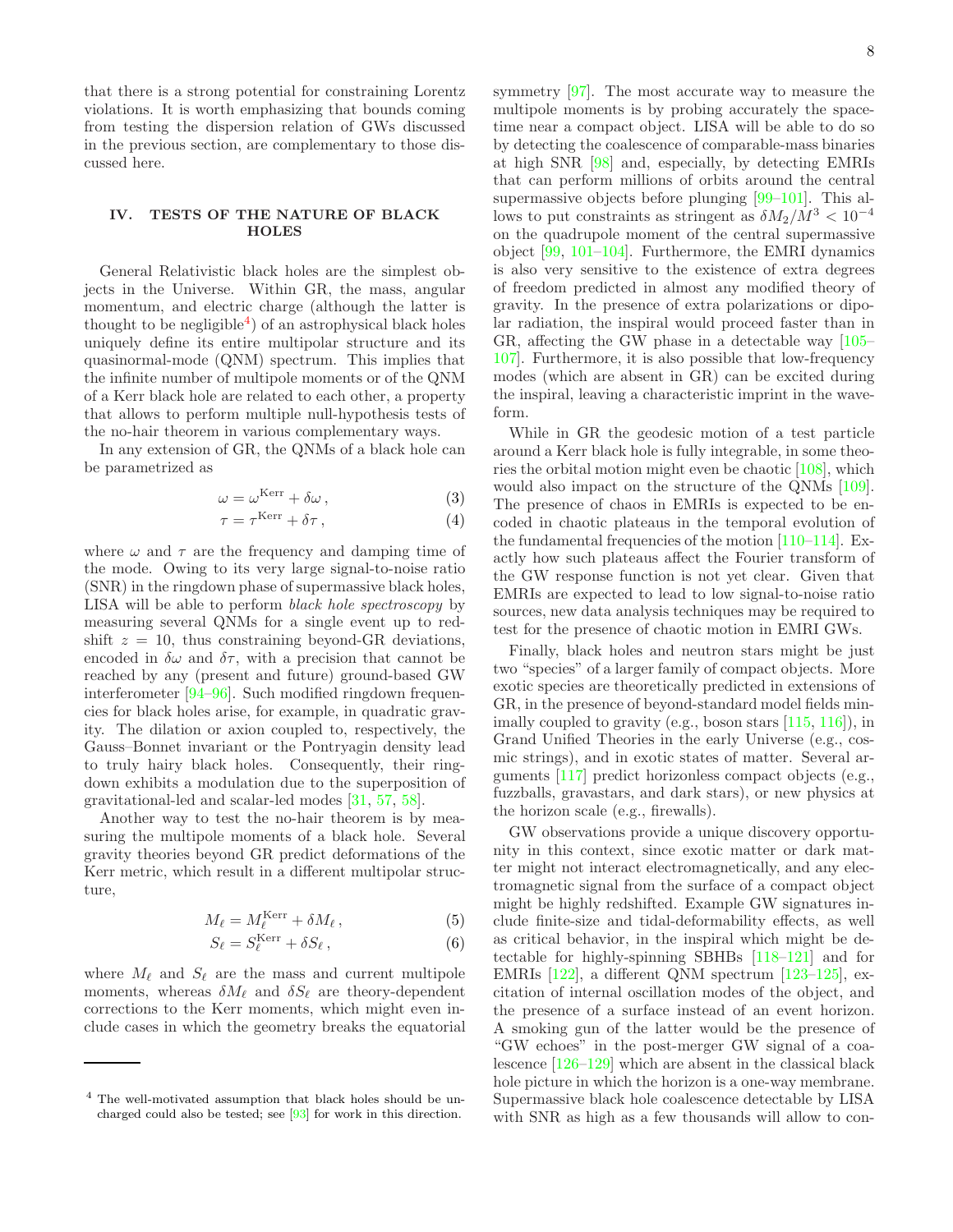strain models of supermassive exotic compact objects in almost the entire region of their parameter space [\[130\]](#page-17-11).

Theoretical studies of the viability of such horizonless objects are advancing in recent years [\[131,](#page-17-12) [132](#page-17-13)]. One key criterion for their viability is their stability [\[133\]](#page-17-14). Horizonless objects will be unstable to light-ring (nonlinear) instabilities [\[134](#page-17-15)[–136](#page-17-16)] and to an ergoregion instability [\[137](#page-17-17)]. The former can in principle be avoided if one modifies GR or if the horizonless object is made of matter that violates the energy conditions. The latter can be avoided if one allows the surface of the horizonless object to be partially absorbing  $[138]$ . If the surface is absorbing, however, the horizonless object will collapse to a black hole due to accretion of material in the interstellar and in the intergalactic medium, accretion of dark matter, or absorption of GWs if in a binary system [\[139](#page-17-19), [140\]](#page-17-20). To avoid collapse, the surface of the horizonless object has to be a sufficiently far from the wouldbe horizon, possibly inducing other signatures when two such objects coalesce (see also [\[118](#page-17-4)] for more discussion). Finally gravitational collapse to horizonless compact objects may involve novel types of GW bursts following the main GW signal [\[141\]](#page-17-21). To date, there is no theoretical framework at the level of precise field equations or an action principle usable to study whether these horizonless objects can form from the collapse of matter fields (regardless whether they satisfy the energy conditions).

#### <span id="page-8-0"></span>V. DARK ENERGY AND THE ΛCDM MODEL

The observed late-time acceleration of the cosmic expansion is one of the greatest mysteries in modern cosmology. Currently, the tension in the observed value of the Hubble constant from Type IA supernova [\[142\]](#page-17-22) and the cosmic microwave background [\[143\]](#page-17-23) has only exacerbated this mystery. Although by now several observations have undoubtedly confirmed the presence of such anomalous acceleration [\[143](#page-17-23)[–145\]](#page-17-24), a convincingly theoretical explanation is still missing [\[146\]](#page-17-25). The simplest solution, relying on the addition of the so-called cosmological constant into the Einstein field equations, has always been at odds with theoretical expectations [\[147](#page-17-26), [148\]](#page-17-27) and is now challenged by mounting observational evidence, for example from supernova observations[\[149,](#page-17-28) [150\]](#page-17-29).

It is thus not surprising that alternative solutions proliferate in the literature  $[146, 151]$  $[146, 151]$ . The nature of the so-named dark energy, the invisible entity introduced to account for the observed cosmic acceleration, has been the subject of much speculation. Many different hypotheses have been considered to explain the origin of dark energy, including in particular introducing new cosmological matter fields and modifying GR [\[151\]](#page-17-30). The resulting plethora of dark energy models must be tested against all observations collected so far in order to select the models that are physically viable. Future observations will further refine this set of viable dark energy models and possibly provide hints towards the solution

of the cosmic acceleration riddle. These future observations include tests with catalogues of GW standard sirens collected by LISA.

Standard sirens are GW sources at cosmological distances that can be used as reliable and independent distance indicators, i.e. which yield a direct measurement of the luminosity distance which does not need to be calibrated with the cosmic distance ladder [\[152,](#page-17-31) [153\]](#page-17-32). For cosmological applications they need a corresponding redshift measurement. Standard sirens can thus be employed either with the joint detection of an EM counterpart, from which the redshift of the GW source can be inferred, or without any EM counterpart identification, in which case the so-called "statistical method", which uses galaxy catalogues to infer redshift information, must be applied [\[152,](#page-17-31) [154](#page-17-33)]. LISA will detect mainly three types of GW sources at cosmological distances<sup>[5](#page-8-1)</sup>: SMBHBs, EM-RIs, and SOBHBs sources. All these sources can be used as standard sirens, although only SMBHBs are expected to provide observable EM counterparts. Interestingly the subset of these sources that will be relevant for cosmological analyses will be observed at different redshift ranges: SOBHBs will be mainly detected at  $z < 0.1$ [\[155,](#page-17-34) [156\]](#page-17-35), EMRIs at  $0.1 < z < 1$  [\[101,](#page-16-26) [157](#page-17-36)] and SMBHBs at  $1 < z < 10$  [\[158](#page-17-37)]. This implies that LISA can be considered as a cosmological probe able to test the expansion of the universe across the distance ladder [\[159\]](#page-17-38).

All these standard sirens will provide a way to test models of dark energy through the distance-redshift relation, which is a standard cosmological relation connecting the luminosity distance to the redshift of any source and it crucially depends on the cosmological model that is chosen, particularly through some model parameters. A fit of this relation with the standard siren data gathered by LISA will thus provide an effective way to constrain dark energy models, in exactly the same way type-Ia supernova analyses are performed. Furthermore, many modified gravity models of dark energy, including for example viable Horndeski theories, bigravity and nonlocal gravity (see e.g. [\[160,](#page-18-0) [161](#page-18-1)]), predict a different distance scaling in the cosmological propagation of GWs. Specifically the amplitude of GWs does not decrease as simply the inverse of the luminosity distance, as required by GR, but instead it follows a different scaling generally dependent on the redshift through modified gravity terms [\[162](#page-18-2)[–165\]](#page-18-3). A similar feature is also predicted by models of dark energy evoking extra spacetime dimensions, where GWs are allowed to propagate in the higher dimensions as well [\[166](#page-18-4)[–168\]](#page-18-5). In these cases the comparison of the luminosity distance inferred from GW measurements with the luminosity distance as inferred from EM observations, will allow to test deviations from GR

<span id="page-8-1"></span><sup>5</sup> IMBHBs will also be detected at cosmological distances, but their existence is still debated nowadays and consequently no cosmological applications of this class of sources have ever been considered.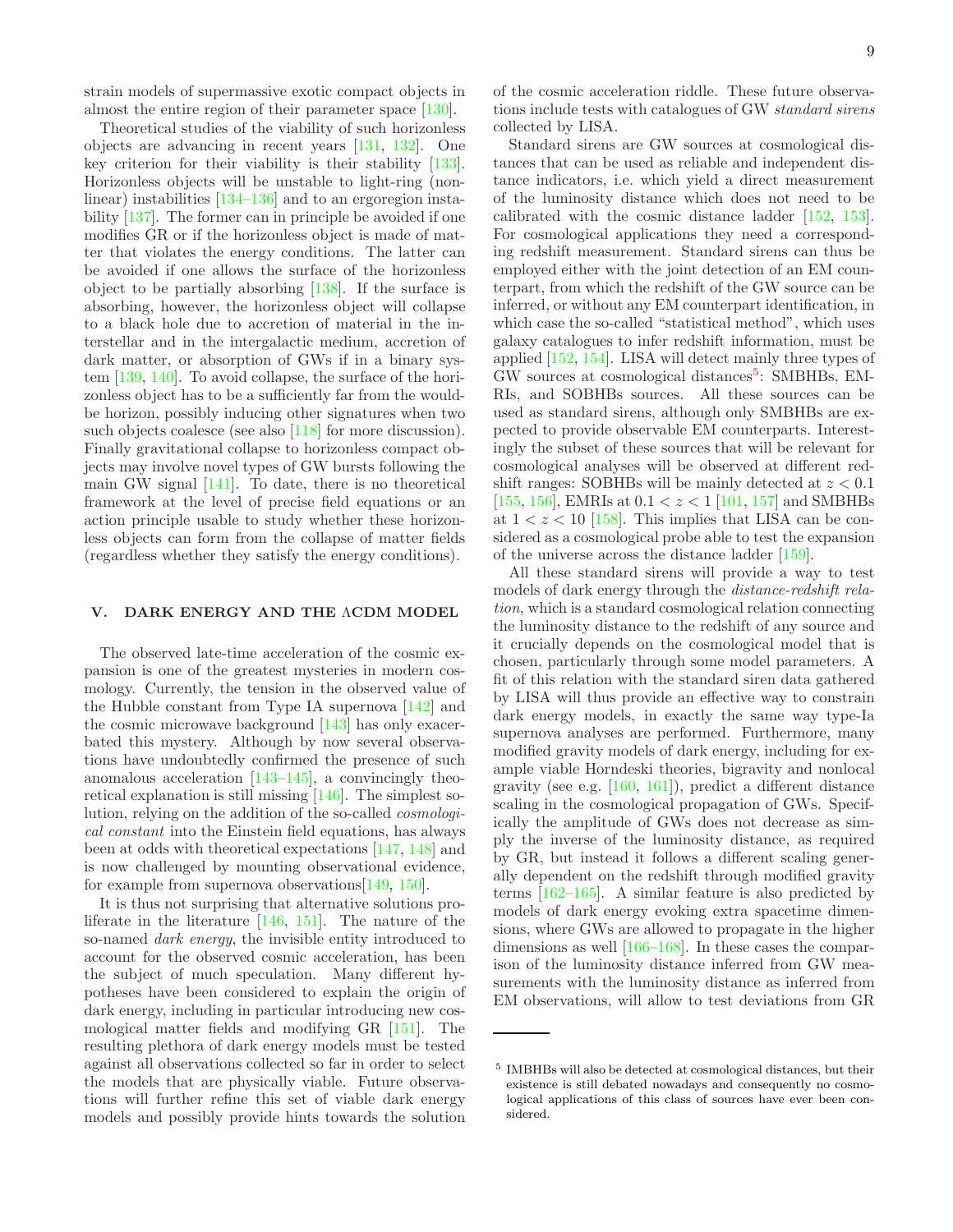and thus to constrain modified gravity models of dark energy.

At present standard sirens are not able to constrain any dark energy model, since currently operating Earthbased detectors can only collect useful cosmological data at low redshift and consequently measure only the Hubble constant [\[169](#page-18-6)[–172](#page-18-7)]. LISA will instead collect cosmological data at higher redshift (possibly up to  $z \sim 10$ [\[158\]](#page-17-37)), and thus will in fact have the opportunity to test other cosmological parameters, including the ones specifying the nature of dark energy.

Although at the moment there is no complete investigation of the cosmological potential of LISA which takes into account all the possible types of standard sirens mentioned above, some studies considering only SMBHB data with EM counterparts have been performed [\[158,](#page-17-37) [159\]](#page-17-38). These analyses showed that LISA will effectively constrain dark energy models predicting deviations from the standard ΛCDM cosmological evolution at redshift  $1 < z < 10$ , such as for example early dark energy and interacting dark energy models [\[173,](#page-18-8) [174\]](#page-18-9). Moreover similar investigations clearly pointed out that LISA will strongly constrain any deviation from the standard GR propagation of GWs, implying that LISA will efficiently test modified gravity models of dark energy [\[175\]](#page-18-10). To understand if and how LISA will test more conventional dark energy models, where deviations from ΛCDM appear only at low redshift, further analyses involving the other LISA standard siren sources, namely SOBHBs and EMRIs, are required. In any case, by probing possible departures from GR and by constraining deviations from ΛCDM at high redshift, LISA will definitely be able to shed new light on the nature of dark energy. One should also keep in mind that Athena-LISA combined observations might enhance further the possibilities to make progress on some of the issues mentioned in this white paper [\[176,](#page-18-11) [177\]](#page-18-12).

## <span id="page-9-0"></span>VI. DARK MATTER AND PRIMORDIAL BLACK HOLES

LISA observations of rotating black holes could constrain or detect certain light bosonic fields that have been proposed as dark matter candidates [\[178,](#page-18-13) [179\]](#page-18-14), even in the absence of a direct detection of stochastic GWs of cosmological origin. The reason is that ultralight bosonic fields around spinning black holes can trigger a superradiant instability [\[180](#page-18-15)[–186](#page-18-16)] (akin to Press and Teukolsky's "black hole bomb" [\[187](#page-18-17)]), forming a long-lived bosonic "cloud" outside the horizon. The superradiant instability spins the black hole down, transferring up to a few percent of the black hole's mass and angular momentum to the cloud [\[59](#page-15-22), [60,](#page-15-23) [188](#page-18-18)[–194\]](#page-18-19). The condensate is then dissipated through the emission of GWs with frequency  $f \sim m_s/\hbar$ , where  $m_s$  is the mass of the field. Novel GW signatures are expected in binary systems that may be affected by resonant phenomena [\[195](#page-18-20)[–199](#page-18-21)] or superradiance of the binary system itself [\[200,](#page-18-22) [201\]](#page-18-23).

Superradiance is most effective when the boson's Compton wavelength is comparable to the black hole's gravitational radius [\[182,](#page-18-24) [202\]](#page-18-25). Strong motivation to investigate this possibility comes e.g. from "string axiverse" scenarios (where axion-like particles arise over a broad range of masses in string theory compactifications as Kaluza-Klein zero modes of antisymmetric tensor fields [\[203\]](#page-18-26)) and from "fuzzy dark matter" scenarios (which require axions with masses  $\approx 10^{-22}$  eV [\[179\]](#page-18-14)). We should note, however, that this effect has even more powerful implications: it is sensitive only to the gravitational interaction with (ultra-light) massive bosons and, thus, it enables us to probe a wide range of beyond-standard model particles in general.

Current Earth-based detectors can probe boson masses  $m_s \sim 10^{-13}$ – $10^{-11}$  eV, while LISA can detect or rule out bosons of mass  $m_s \sim 10^{-19}$ – $10^{-15}$  eV [\[196,](#page-18-27) [197,](#page-18-28) [204](#page-18-29)[–208\]](#page-18-30). That is, axions in the "standard" mass range proposed to solve the strong CP problem of QCD could be tested by GW interferometers on Earth [\[189,](#page-18-31) [191,](#page-18-32) [204](#page-18-29)], LISA could test a broad range of masses relevant to string axiverse scenarios, as well as some candidates for fuzzy dark matter. An attractive possibility is the detection of EMRIs around black holes that have formed a boson cloud: the cloud would affect the phase evolution of the system in a characteristic, detectable manner [\[196](#page-18-27)[–198,](#page-18-33) [209](#page-18-34)[–213\]](#page-19-0), which could be used to identify hypothetical dark matter candidates.

The range of allowed boson masses  $m_s$  can also be constrained by LISA measurements of the spins of black holes in binary systems. For a given  $m_s$ , black holes should spin down whenever their spin is large enough to trigger superradiant instabilities. Instability windows in the black hole spin versus mass plane, for selected values of  $m_s$ , can be obtained by requiring that the instability acts on timescales shorter than known astrophysical processes, such as accretion and mergers. Roughly speaking, continuum fitting or Iron  $K\alpha$  measurements (see e.g. [\[214](#page-19-1)]) of supermassive black hole spins probe the existence of bosons in the mass range  $m_s \sim 10^{-19}$ –  $10^{-17}$  eV. For stellar-mass black holes, the relevant mass range is  $m_s \sim 10^{-12} - 10^{-11}$  eV. Black hole spin measurements with a space-based GW detector can rule out light dark matter particles in the intermediate mass range  $m_s \sim 10^{-16}$ – $10^{-13}$  eV, which is inaccessible to electromagnetic observations of stellar and massive black holes [\[215\]](#page-19-2). Therefore LISA can probe the existence of ultralight bosons in a large mass range that is not probed by other black hole spin measurement methods, or even measure  $m_s$  with ~ 10% accuracy if scalars in the mass range  $[10^{-17}, 10^{-13}]$  eV exist in nature [\[205\]](#page-18-35). Spin-one and spin-two fields (i.e., hypothetical dark photons or massive gravitons) would trigger even stronger superradiant instabilities. A space-based detector could detect resolved or stochastic GW from superradiant instabilities, or set strong constraints on the viable mass range for light bosons [\[192,](#page-18-36) [193,](#page-18-37) [216–](#page-19-3)[219\]](#page-19-4).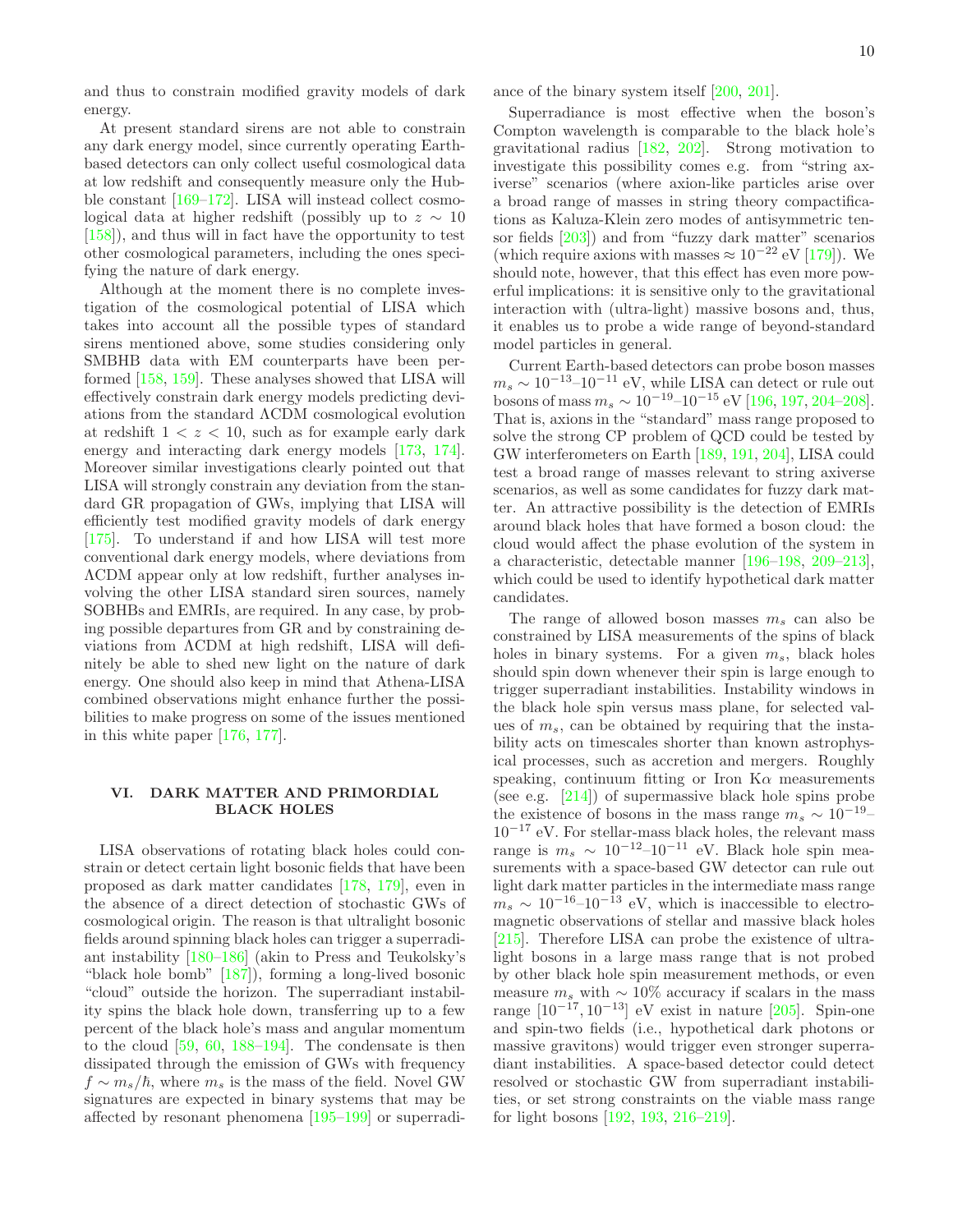Self-interacting models of dark matter could also be constrained with LISA observations. Recently, Ref. [\[220\]](#page-19-5) suggested that (ultra) self-interacting dark matter could form massive seed black holes. These seed black holes would later on grow through accretion to form the supermassive black holes at the centers of galaxies that we see today. Given that LISA can see  $10^5 M_{\odot}$  SMBHBs to large distances, it may be possible to probe this scenario through the detection of SMBHB populations at large redshift.

Another interesting candidate for dark matter are primordial black holes (PBHs) [\[221\]](#page-19-6). In particular, PBHs in the stellar-mass range may contribute a non-negligible fraction of dark matter [\[222–](#page-19-7)[225\]](#page-19-8). PBHs can dynamically form binaries, typically resulting in highly eccentric orbits at formation [\[226\]](#page-19-9). GW is a direct probe of the selfinteraction of PBH dark matter [\[227](#page-19-10)]. With its access to earlier stages of the inspiral, LISA could allow us to distinguish the PBH binary formation channel from stellarorigin formation channels through measurements of spin and eccentricity [\[228\]](#page-19-11), as well as the mass spectrum [\[229\]](#page-19-12). Another source of unique information is through the stochastic background. The PBH merger rate at high redshift is not limited by the star formation rate, and so the stochastic background from these events should extend to lower frequencies (and higher redshifts) than for traditional binary black hole sources [\[230](#page-19-13), [231](#page-19-14)]. If PBHs are to form from the collapse of overdense regions deep in the radiation domination era, the required  $\mathcal{O}(1)$  fluctuations in the primordial curvature power spectrum will provide a second-order source of primordial GWs [\[232](#page-19-15)– [234](#page-19-16)]. The characteristic frequency of these GWs is directly related to the PBH mass. Interestingly, one of the least constrained mass windows for PBH dark matter (from  $10^{-13} M_{\odot}$  to  $10^{-11} M_{\odot}$ ) corresponds precisely to the mHz frequency window accessible by LISA [\[235](#page-19-17)– [237](#page-19-18)]. It will thus be important to study whether LISA will be able to test the PBH dark matter scenario in this mass window through the two-point and three-point correlations of the GW signal [\[238,](#page-19-19) [239\]](#page-19-20).

## <span id="page-10-0"></span>VII. OTHER MODEL-INDEPENDENT TESTS

One model independent way of probing GR, which will however require extensive investigations to see whether it is accurate enough, is to perform a residual test [\[240,](#page-19-21) [241](#page-19-22)]. This is done by subtracting the most probable template from the data and carrying out a Bayesian model selection analysis to see whether the residual is consistent with noise or contains a signal. Such a test can capture not only beyond-GR effects un-modeled in GR template waveforms, but also systematics within GR. LISA is expected to detect GW signals with SNRs much higher than observed events with aLIGO and Virgo. It would be important to repeat the above residual tests to check consistency between LISA data and our GR and waveform expectations.

Another model-independent test is the consistency check among the inspiral-merger-ringdown (IMR) parts of the waveforms [\[240](#page-19-21)[–243\]](#page-19-23), an analysis that resembles a jack-knife test. This approach treats the inspiral and post-inspiral parts of the waveform (separated by the frequency at the innermost stable circular orbit of the binary) independently, and it estimates the remnant's mass and spin with the help of numerical relativity fits. These tests only work for high-mass systems, since one needs to detect both inspiral and post-inspiral signals independently. Given that large SNRs are expected for observations of GWs from SMBHBs with LISA, the measurement accuracy of masses and spins of remnant black holes should improve significantly from current measurement of e.g. GW150914 [\[241](#page-19-22)], both with inspiral and postinspiral parts of the waveform. Therefore, such IMR consistency tests will become more constraining with LISA.

The third model-independent test is to constrain parametric deviations from GR in the waveforms [\[168](#page-18-5), [240,](#page-19-21) [241,](#page-19-22) [244](#page-19-24)[–248\]](#page-19-25). The parameterized post-Einsteinian (ppE) formalism [\[246](#page-19-26)] introduces amplitude and phase corrections to the GR waveform that can capture non-GR effects that do not necessarily follow the GR structure in the waveform, such as corrections entering at negative post-Newtonian (PN) orders<sup>[6](#page-10-1)</sup>. The LVC used the generalized IMRPhenom (gIMR) model [\[240](#page-19-21)], which also includes corrections in the merger-ringdown part of the waveform[7](#page-10-2) . In the inspiral part, the ppE parameters have a one-to-one correspondence with the gIMR parameters [\[250\]](#page-19-27). Bounds on these generic non-GR parameters can be mapped to test the fundamental pillars of GR, such as SEP and LLI [\[250\]](#page-19-27). Reference [\[16\]](#page-14-12) derived projected bounds on the ppE parameters for a variety of LISA sources and found that EMRIs would provide the most stringent constraints. Another interesting possibility is to perform a parameterized test of GR by combining LISA observations of a stellar-mass black hole binary with ground-based ones of the same source  $[6, 251-255]$  $[6, 251-255]$  $[6, 251-255]$ . Such multiband GW observations allow us to constrain the ppE parameters more stringently than ground-based detectors alone [\[107,](#page-16-29) [256](#page-20-1)[–260\]](#page-20-2).

A fourth model-independent test is to probe non-GR polarization modes of GWs [\[168,](#page-18-5) [241](#page-19-22), [261,](#page-20-3) [262](#page-20-4)]. GR only contains two tensorial polarizations, while metric theories of gravity in general can have additional scalar and vector polarization modes (two each) [\[23](#page-15-0), [263](#page-20-5)]. Reference [\[264](#page-20-6)] derived sensitivities to such additional polarization modes with LISA. They found that sensitivities to vector and longitudinal (transversal) scalar modes are higher than (comparable to) those for the tensor modes. On the other hand, sensitivities of LISA to circularpolarization modes (due to e.g. parity violation in grav-

 $6$  A correction of N post-Newtonian, or NPN, order is one that is of  $\mathcal{O}(v^{2N}/c^{2N})$  relative to the GR leading order term [\[249](#page-19-29)].

<span id="page-10-2"></span><span id="page-10-1"></span><sup>7</sup> The original ppE formalism also proposes a similar way to parameterize non-GR modifications in the ringdown phase [\[246](#page-19-26)]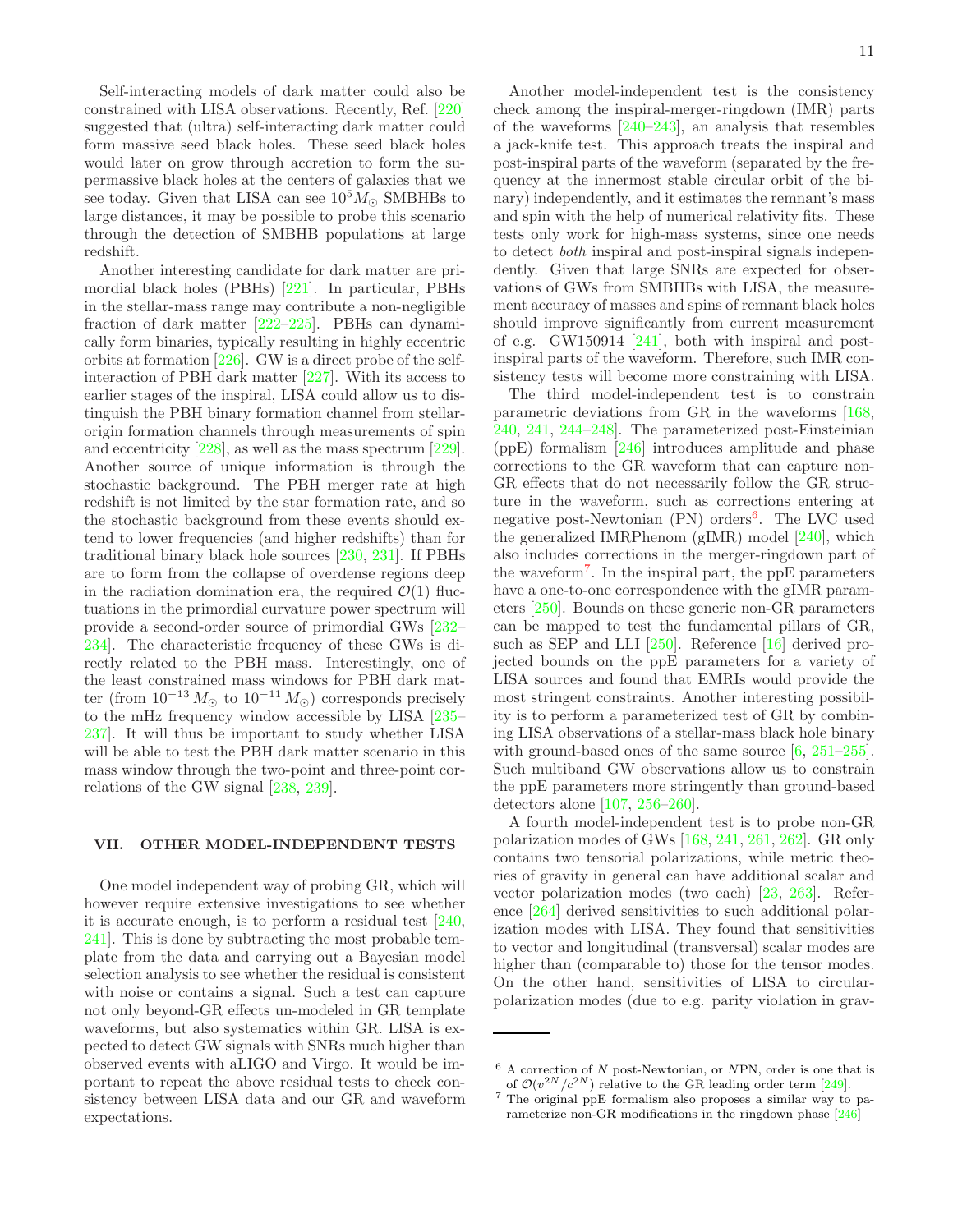ity) in stochastic GW background were discussed in [\[265](#page-20-7)– [267](#page-20-8)].

Other model-independent tests include probing the propagation speed of GWs (comparing to electromagnetic counterparts) or the existence of scalar dipole radiation. The latter is a common feature of non-GR theories with additional degrees of freedom, including scalar-tensor theories [\[268\]](#page-20-9), Einstein-dilaton-Gauss-Bonnet (EdGB) gravity [\[269](#page-20-10)] and vector-tensor theories [\[270](#page-20-11)[–274](#page-20-12)]. One can model such a correction by adding a formally −1PN term to the GW energy flux in GR. Observations of GW150914-like stellar-mass binary black hole GWs with LISA will be able to place stringent bounds on dipole emission [\[107\]](#page-16-29). A possibility of using GW observations of galactic binary WDs with LISA is discussed in [\[275\]](#page-20-13), since the presence of dipole emission would effectively make these GWs not monochromatic.

## <span id="page-11-0"></span>VIII. ASTROPHYSICAL SYSTEMATICS

Unlike sources for LIGO/Virgo, many of the black hole systems targeted by LISA are believed to live in matterrich environments [\[276,](#page-20-14) [277](#page-20-15)]. The reason is that massive black holes are supposed to spend at least roughly 1−10% of their cosmological evolution in an AGN phase [\[278](#page-20-16)– [280](#page-20-17)], where they are expected to be surrounded by accretion disks.

For binaries involving two massive black holes, these accretion disks, even if they were to survive unscathed to the last stages of the binary evolution, are unlikely to affect the orbital evolution of the system in a detectable way, and hence they should not introduce significant systematic errors in the GW measurements. However, the circumbinary part of the accretion disk may anchor relatively strong magnetic fields, which coupled with the motion of the black hole binary and with black hole spins may trigger the launch of powerful electromagnetic jets [\[281,](#page-20-18) [282\]](#page-20-19). The latter may be observable by future radio telescopes that will be operational at the same time as LISA (e.g. SKA) and may thus provide a way to better localize the binary in the sky and possibly measure its redshift (either directly via the 21 cm line, or by identifying the host galaxy) [\[158\]](#page-17-37).

For EMRIs, the accretion disk potentially surrounding the central massive black hole is unlikely to be destroyed by the satellite, although the latter may carve a gap in the disk (depending on the disk's parameters – especially its height and viscosity – and the satellite's). Depending on the system's parameters, the satellite may undergo either type I or type II planetary migration, which may result in a dephasing of several radians during the LISA observation span [\[276](#page-20-14), [277](#page-20-15), [283](#page-20-20)[–287\]](#page-20-21). Therefore, this effect is likely to be measurable (at least in the  $1-10\%$ of EMRIs that are expected to involve an AGN) and if unaccounted for may even bias the measurement of the other parameters. Other potentially measurable effects, though with magnitude slightly lower than that of planetary migration, include dynamical friction and hydrodynamic drag from the disk (especially for inclined and/or counter-rotating orbits), and accretion onto the satellite and the central black hole [\[276](#page-20-14), [277](#page-20-15), [288\]](#page-20-22).

EMRIs form deep in the cluster that surrounds the massive black hole in galaxy centers. In such clusters, there will always be other stellar-mass bodies near the EMRI. These bodies will tidally perturb the EMRI spacetime, and thus perturb the smaller body's orbit. For most of an EMRI's inspiral, the impact of nearby perturbers is negligible, since the effect of the tidal perturbation averages away over an orbit. However, in every inspiral there will be multiple moments at which the inspiral's orbit resonates with the tidal distortion of the perturber. During such tidal resonances, the tidal perturbation does not average away, but instead kicks the system until it evolves out of resonance. Recent estimates [\[289\]](#page-20-23) show that this will have a several radian impact on the waveform. More work is needed to examine how this will affect EMRI measurements, but it is certain to bias GW parameter estimation. Since tidal resonances cannot be predicted in advance but depend on the (random) distribution of stellar-mass objects near each EMRI, this will be a very difficult systematic to model.

Finally, especially if EMRIs exist in dwarf, dark-matter dominated galaxies, the dark-matter profile around the central black hole may develop a steep cusp [\[290](#page-20-24)], which may survive to low redshifts (where EMRIs are detectable) since dwarf galaxies only experience rare mergers (which may destroy the cusp), have low stellar to dark matter mass ratios (which is relevant since stars can destroy the cusps) and short relaxation times (i.e. short cusp regrowth times). Therefore, if these cusps exist, they may leave an observable imprint on these EMRIs (via direct gravitational pull, dynamical friction, hydrodynamic drag and accretion), and possibly bias the GW parameter estimation if not included in the waveform model [\[211,](#page-19-30) [276,](#page-20-14) [277\]](#page-20-15).

In more conventional dark matter scenarios, however, the effect of dark matter is not expected to be observable with LISA and/or cause significant systematics [\[276](#page-20-14), [277](#page-20-15)]. One notable exception, however, is provided by dark matter made of axions or boson [\[179\]](#page-18-14), i.e. the possibility that the dark matter may consist of an ultralight axion-like scalar field. As we discussed in Sec. [VI,](#page-9-0) in such a scenario, the scalar field may form rotating dipolar condensates around spinning massive black holes, as a result of superradiance. These rotating dipoles would produce monochromatic GWs [\[291](#page-20-25)] that would be detectable by LISA as resolved sources or as a stochastic background [\[204,](#page-18-29) [205\]](#page-18-35). Moreover, the gravitational pull of these condensates on EMRIs would affect the phase evolution of the system in a characteristic, detectable manner [\[196,](#page-18-27) [197,](#page-18-28) [209](#page-18-34)[–213\]](#page-19-0), as we discussed in Sec. [VI.](#page-9-0)

Very little to no work has gone into the study of how astrophysical systematics could affect our ability to test GR. One could imagine that if astrophysical effects are not accounted for, one may confuse a GR deviation with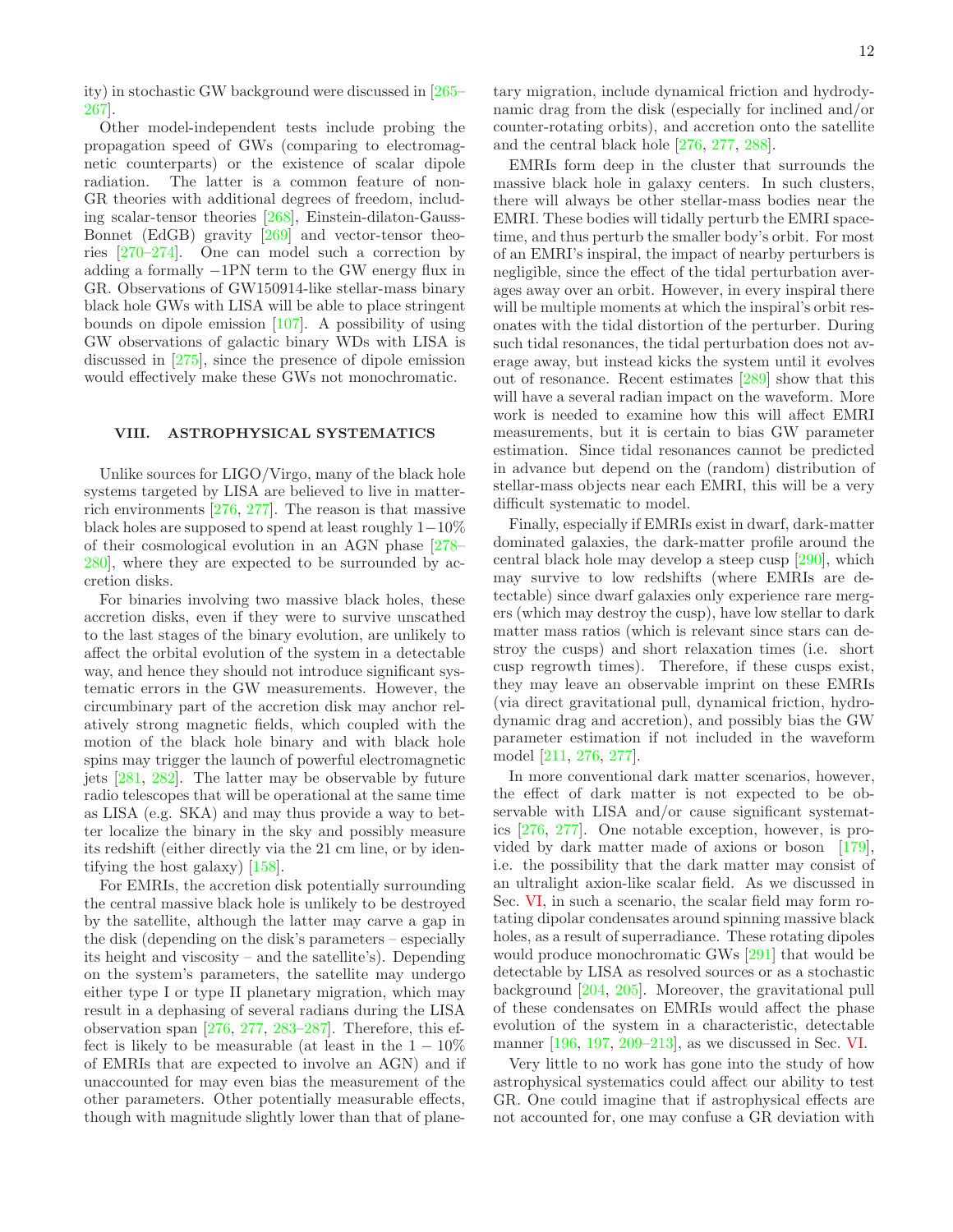an astrophysical deviation. If so, statistical methods could come to our rescue. If GR deviations are truly present in the signals, one would expect they would be present in all events, and not just in a subset that is prone to be contaminated by astrophysical systematics. If astrophysical effects can be modeled, one could further study whether they can be disentangled from GR deviations. This would be possible if the GR deviations modify the waveform at high PN order predominantly, while astrophysical effects enter first at lower PN order (as is the case, e.g. when considering migration of type I or II in EMRIs with an accretion disk).

#### <span id="page-12-0"></span>IX. WAVEFORM SYSTEMATICS

To use GWs as a tool to test the nature of gravity and the fundamental laws of physics, we need models which faithfully represent the predictions of these laws. The precision with which a theory's predictions can be measured is ultimately limited by how well one can model these predictions.

Phase counting arguments teach us that models used as templates for measuring a particular source must meet certain phase accuracy requirements. To be useful as detection templates, a model must match the phase of nature's signal to within a phase error  $\delta \Phi \sim 1$  radian; to be useful as a measurement template, it must match to within  $\delta \Phi \sim 1/\text{SNR}$ . "Detection templates" are waveform models that we use to demonstrate that a GW signal is present in detector noise. It is not necessary that a model faithfully represents the astrophysical signal — it may have significant systematic errors, but still match phase well enough that a signal can be found in noise. "Measurement templates" are waveform models whose phase is computed accurately enough that we can be confident that intrinsic systematic errors are smaller than the statistical uncertainty associated with measurement noise. Rigorous calculations backing up these rules of thumb can be found in Refs. [\[292](#page-20-26)[–294\]](#page-20-27).

When thinking about using GWs as a tool for probing the fundamental laws of physics, one is ultimately limited by systematic modeling effects. For example, the simultaneous presence of multiple sources in the LISA data stream can make it difficult to extract fundamental physics from weak signals that are overshadowed by much stronger ones. That is, we expect to measure GWs emitted by (super-) massive BH binaries with an SNR of  $\mathcal{O}(10^2 \dots 10^3)$ , so current modeling accuracy may suffice for identification and reasonable (10%) error in parameter estimation. However, these modeling requirements will also crucially affect our ability to extract and interpret signals contained in the residuals after the subtraction of such loud events, such as signals from EMRIs or SOBHs, or hints of new physics. Furthermore, the binaries' expected configurations will probably differ from that of LIGO sources. In particular, LISA will listen to eccentric binaries (that, in triple-systems can reach

The different sources discussed in this paper require diverse waveform modeling techniques, each with their own challenges. In practice, this Herculian task offers great opportunities for synergies and collaboration between different Working Groups of the LISA Consortium. For example, the accuracy requirements needed to search for deviations from our standard models of gravity, particle physics and cosmology will drive the development of innovative modeling techniques in GR and beyond. For the purpose of this paper, let us specify three sets of techniques to extract the most information about fundamental physics from LISA data:

• Post-Newtonian (PN) methods: These analytic techniques are a series expansion in weak fields and small velocities, yielding solutions that describe the dynamics of a binary well during the inspiral. PN is an established tool that has been used to produce two of the main waveform models deployed in LIGO data analysis. The accuracy of the description is controlled by the PN order, which identifies the relative order to which an expansion has been taken in small velocities and weak fields<sup>[8](#page-12-1)</sup>. While waveforms of non-spinning, circular binaries are currently known up to 4PN order, those of eccentric, spinning or precessing binaries are currently only available up to 3PN and 3.5PN order.

Possible advances that will lead to extensions to higher PN order are under way. These include novel connections to EMRI modeling [\[296\]](#page-20-29), the use of effective field theory and particle physics techniques [\[297\]](#page-21-0), and the further development of Hamiltonian and Lagrangian methods coupled to dimensional and Hadamard regularization [\[298,](#page-21-1) [299\]](#page-21-2).

• Numerical relativity (NR): These numerical techniques solve the field equations through highperformance computing, yielding solutions that describe the dynamics of a binary during the merger. NR is an established tool that has produced extensive waveform catalogues (for LIGO) [\[300](#page-21-3)[–303\]](#page-21-4). Yet, we face new challenges for LISA's source modeling that go far beyond "simply" increasing resolution to decrease numerical discretization errors. The latter demands major code enhancements to optimize performance and increase scalability to exa-scale high-performance computing facilities, that has to go hand-in-hand with novel theoretical techniques.

Possible advances include new, constraint preserving formulations and appropriate gauge choices

<span id="page-12-1"></span><sup>&</sup>lt;sup>8</sup> A term that scales as  $(v/c)^{2N}$  is said to be of N PN order relative to its leading-order controlling factor.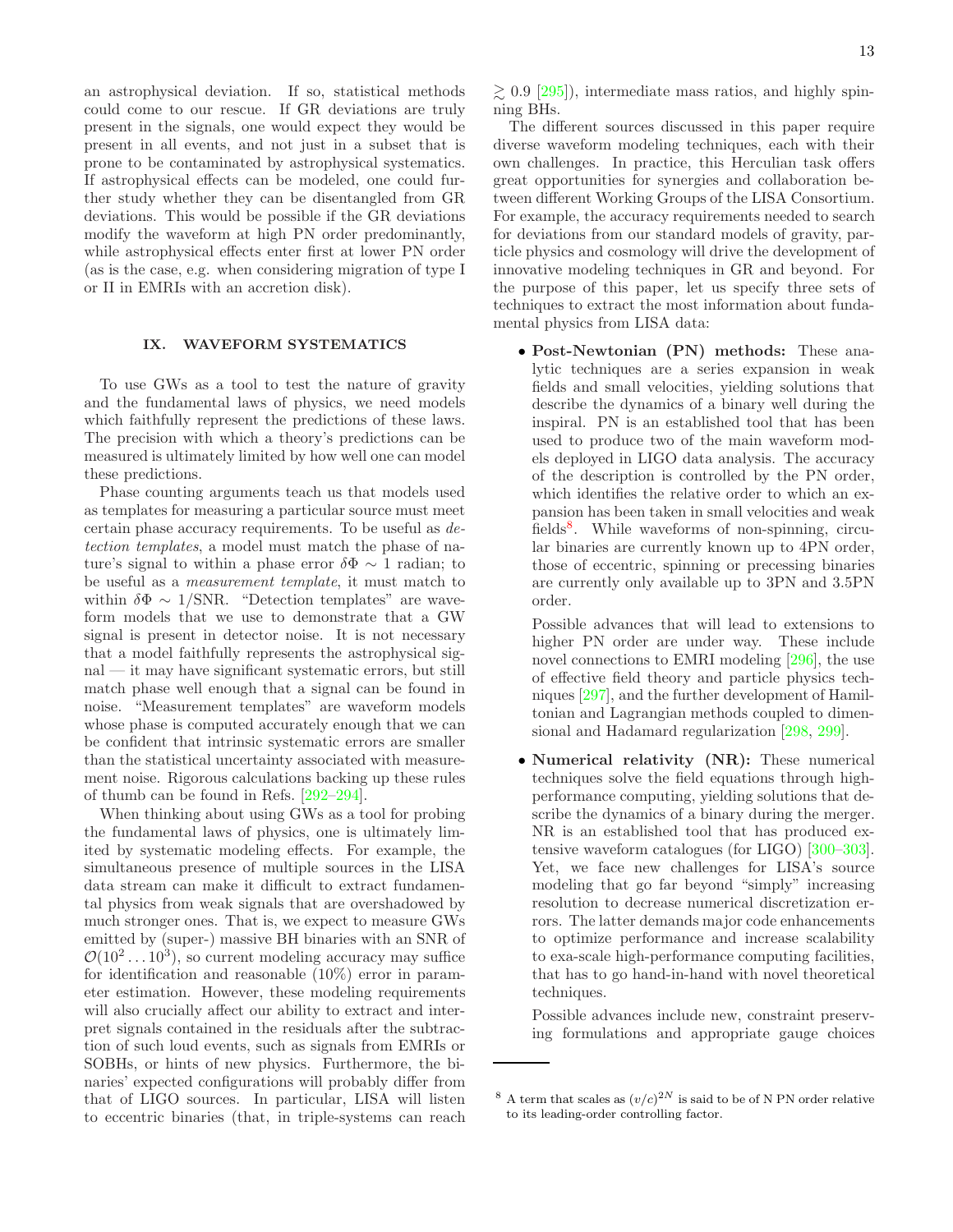that ensure long-term stable and accurate solutions. Different avenues to address these challenges are underway.

• Waveform modeling: The construction of a final waveform model that covers the signal from the early inspiral all the way through the merger and ringdown will probably require the construction of phenomenological [\[304,](#page-21-5) [305](#page-21-6)] and of effective-onebody (EOB) techniques [\[306](#page-21-7), [307](#page-21-8)]. The former "stitches" PN and ringdown waveforms together through the inclusion of higher PN order terms that are fitted to numerical simulations. The latter "stitches" a resummed version of the PN expansion to a ringdown waveform through the inclusion of higher PN order terms in the Hamiltonian and radiation-reaction force that are fitted to numerical simulations. These complementary methods are conceptually well established, but, their accuracy is ultimately limited by the present knowledge of their PN and numerical relativity components.

This list refers to upcoming tasks within GR. Any extension thereof – be it in a theory-specific or theory-agnostic fashion – requires major re-thinking of established concepts that is still in its infancy.

GWs from EMRIs are interesting for thinking about systematic effects, since they are a source class for which modeling is largely understood in principle, but for which practical considerations make modeling challenging in practice. Consider the following modeling challenges:

- Self force order. EMRIs are modeled by perturbing exact black hole spacetimes, and using the perturbation to calculate a "self force" [\[308](#page-21-9), [309\]](#page-21-10) that pushes the small body's motion away from leading black hole orbit. The perturbation is organized in powers of the EMRI mass ratio  $\mu/M$ . A phase counting argument [\[310\]](#page-21-11) suggests that measurement templates will require us to go to at least second order in this expansion, a research program that is just getting underway.
- Structure of the smaller body. Most EMRI waveform models treat the smaller body as a pointlike mass, ignoring the fact that it has finite extent and some form of internal structure. This body of course has some structure, which will couple to the background spacetime; see  $[311]$  for recent discussion and review. This coupling causes the small body's spin to precess, and exerts a force (relative to the motion of a non-spinning body) which changes the small body's motion.
- Resonances. Most of the small body's inspiral phase arises from the orbit-averaged, dissipative effect of the self force, which is equivalent to the loss of energy and angular momentum due to GW emission. In every inspiral, there will be moments at

which two of the orbit's orbital frequencies are commensurate. At these moments, terms which normally average to zero will fail to average away. At such resonant moments, the EMRI's evolution can change quite a bit [\[312,](#page-21-13) [313](#page-21-14)]. This is very similar to the tidal resonance discussed in Sec. [VIII.](#page-11-0) How an EMRI's evolution changes in detail depends on the relative phase of the orbit's radial and angular motions as it enters the resonance, much as the tidal resonance depends on the random distribution of

It is worth emphasizing that these effects refer exclusively to EMRIs and they are difficult to model, but they are present in GR. It will be challenging to incorporate additional subtle effects that arise in different theories of gravity, and to understand how such effects may be disentangled from all other properties of the source with which they may be correlated. Resonance effects are particularly worrisome from the standpoint of waveform systematics. Because they depend on system characteristics that cannot be predicted in advance (the phase at which the system enters resonance; the distribution of nearby bodies), they may provide the ultimate systematic limitations on waveform phase precision. Precisely how such limitations percolate into limits on how well we can probe fundamental physics remains an open problem.

perturbing stellar-mass objects near the EMRI.

The above description should not be construed as implying that the only GW sources that may contain waveform systematics are EMRIs. In fact, similar modeling problems arise when considering other sources of GWs, such as SMBHBs and IMBHBs. The latter, for example, are sources in which the PN approximation is not as accurate as when mass ratios are comparable (see e.g. [\[314\]](#page-21-15)). Perturbation theory techniques are also not very accurate for such sources because the mass-ratio is not as small as when considering EMRIs. Full numerical simulations are currently computationally challenging because large mass ratio binaries take longer to inspiral and require a larger dynamical range in adaptive mesh refinement. Without PN, perturbation theory or numerical waveforms, it becomes extremely challenging to validate resummed PN waveforms, such as those coming from the effective-one-body framework [\[306,](#page-21-7) [307\]](#page-21-8).

## <span id="page-13-0"></span>X. CONCLUSIONS

LISA has immense potential to test for GR deviations in the extreme gravity regime, where the gravitational interaction is enormous and curvatures are large and dynamically changing during the observation time. Such probes of fundamental physics will inform theoretical studies to resolve outstanding questions, of both theoretical and observational nature, in our standard gravitational and cosmological models. Although a lot of the work done so far has dealt with perturbative modifications to the predictions of GR, we note that also global non-perturbative modifications of the geometry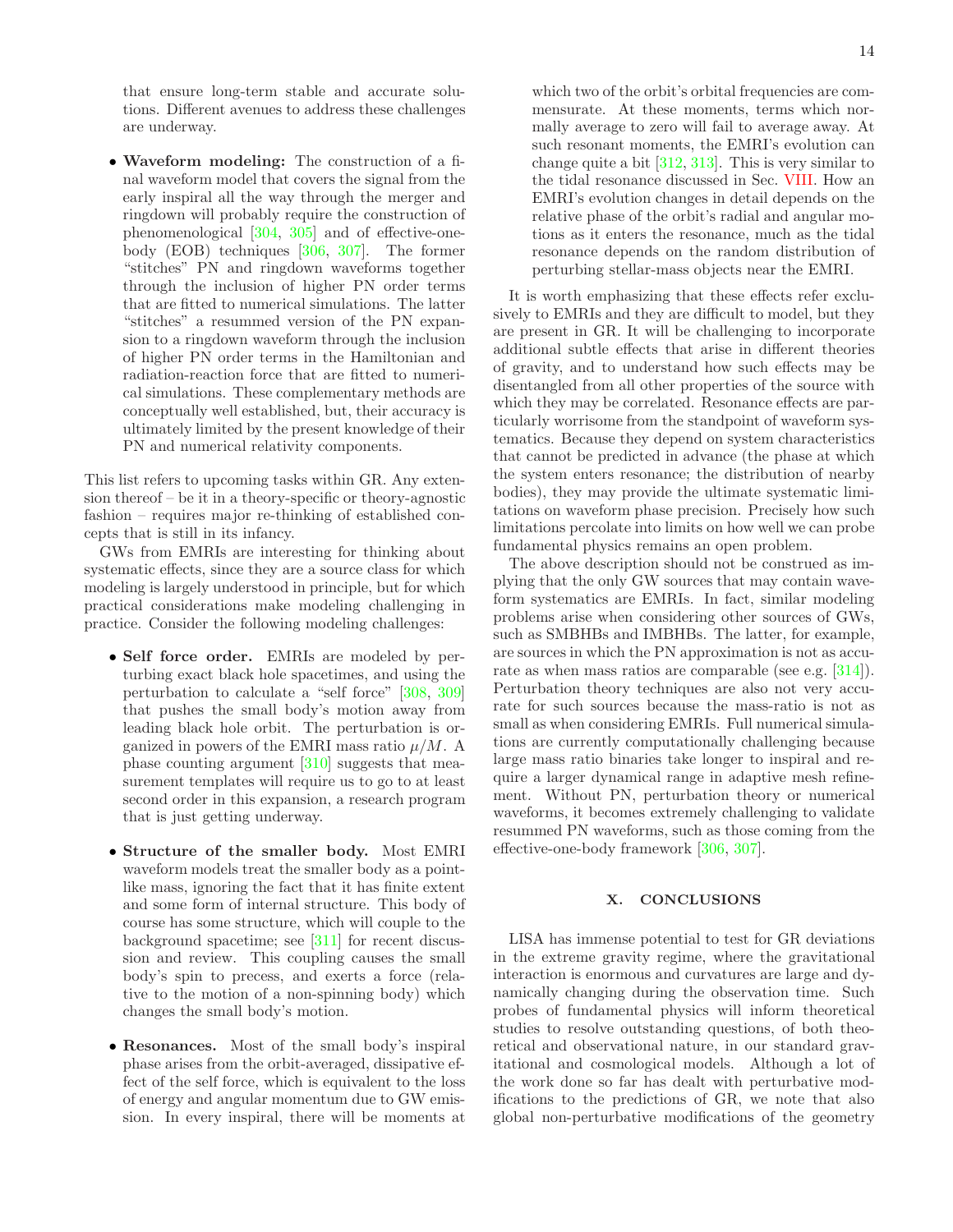may affect both the generation and propagation of GWs, which in turn could constrain quantum gravity models (see e.g.  $[315, 316]$  $[315, 316]$  $[315, 316]$ ).

We have here laid out the main physics drivers for such fundamental physics probes together with their current state of development. The goal of this paper is thus to serve as a guide and a reference for the community of people that may be interested in pursuing fundamental physics problems with LISA. Given that the physics drivers may change and evolve with time, the content of this paper should in some sense be understood as live and changing. We trust that this will constitute a basis for further studies of LISA science related to theoretical physics thereby strengthening the LISA scientific community as a whole.

#### ACKNOWLEDGMENTS

We would like to thank all of the attendees of the first, inaugural meeting of the Fundamental Physics Research Group in Florence for interesting and stimulating discussions and presentations. We would also like to thank the Galileo Galilei Institute for their hospitality during the organization of this meeting. E. Barausse, A. Dima, N. Franchini and S. Völkel acknowledge financial support provided under the European Union's H2020 ERC Consolidator Grant "GRavity from Astrophysical to Microscopic Scales" grant agreement no. GRAMS-815673. This work has also been supported by the European Union's Horizon 2020 research and innovation program under the Marie Sklodowska-Curie grant agreement No 690904. The authors would like to acknowledge financial and networking support by the GWverse COST Action CA16104, "Black holes, gravitational waves and fundamental physics"; the European Research Council Starting Grant DarkGRA-757480 ("Unveiling the dark universe with gravitational waves") and the Flemish Research Council through the Odysseus grant G.0011.12. H. Witek acknowledges financial support provided by the Royal Society University Research Fellowship UF160547 and the Royal Society Research Grant RGF\R1\180073. S.A. Hughes's work on LISA-related science is supported by NASA Grant No. 80NSSC18K1091. E. Berti is supported by NSF Grants No. PHY-1912550 and AST-1841358, NASA ATP Grants No. 17-ATP17-0225 and 19-ATP19-0051, and NSF-XSEDE Grant No. PHY-090003. N.Yunes acknowledges support from NSF grant PHY-1759615, and NASA grants 80NSSC18K1352. K. Yagi acknowledges support from NSF Award PHY-1806776, a Sloan Foundation Research Fellowship, and the Ed Owens Fund. T. P. Sotiriou acknowledges partial support from the STFC Consolidated Grant No. ST/P000703/1.

- <span id="page-14-0"></span>[1] Pau Amaro-Seoane *et al.* (LISA Collaboration), (2017), [arXiv:1702.00786 \[astro-ph.IM\].](http://arxiv.org/abs/1702.00786)
- <span id="page-14-1"></span>[2] B. P. Abbott *et al.* (Virgo, LIGO Scien-tific), [Phys. Rev. Lett.](http://dx.doi.org/10.1103/PhysRevLett.119.161101) **116**, 061102 (2016), [arXiv:1602.03837 \[gr-qc\].](http://arxiv.org/abs/1602.03837)
- [3] B. P. Abbott *et al.* (Virgo, LIGO Scien-tific), [Phys. Rev. Lett.](http://dx.doi.org/10.1103/PhysRevLett.119.161101) **119**, 221101 (2017), [arXiv:1710.05832 \[gr-qc\].](http://arxiv.org/abs/1710.05832)
- <span id="page-14-2"></span>[4] B. P. Abbott *et al.* (Virgo, LIGO Scientific), Phys. Rev. X9 **3**[, 031040 \(2019\),](http://dx.doi.org/10.1103/PhysRevX.9.031040) [arXiv:1811.12907 \[gr-qc\].](http://arxiv.org/abs/1811.12907)
- <span id="page-14-3"></span>[5] I. Bartos, B. Kocsis, Z. Haiman, and S. Màrka, [Astrophys. J.](http://dx.doi.org/ 10.3847/1538-4357/835/2/165) 835, 165 (2017), [arXiv:1602.03831 \[astro-ph.HE\].](http://arxiv.org/abs/1602.03831)
- <span id="page-14-4"></span>[6] C. J. Moore, D. Gerosa, and A. Klein, (2019), [arXiv:1905.11998 \[astro-ph.HE\].](http://arxiv.org/abs/1905.11998)
- <span id="page-14-5"></span>[7] C. W. Misner, K. S. Thorne, and J. A. Wheeler, *Gravitation* (W.H. Freeman, San Francisco, 1973).
- <span id="page-14-6"></span>[8] J. M. Ezquiaga and M. Zumalacárregui, [Phys. Rev. Lett.](http://dx.doi.org/10.1103/PhysRevLett.119.251304) 119, 251304 (2017), [arXiv:1710.05901 \[astro-ph.CO\].](http://arxiv.org/abs/1710.05901)
- [9] T. Baker, E. Bellini, P. G. Ferreira, M. Lagos, J. Noller, and I. Sawicki, (2017), [arXiv:1710.06394 \[astro-ph.CO\].](http://arxiv.org/abs/1710.06394)
- [10] J. M. Ezquiaga and M. Zumalacárregui, [Front. Astron. Space Sci.](http://dx.doi.org/10.3389/fspas.2018.00044) 5, 44 (2018), [arXiv:1807.09241 \[astro-ph.CO\].](http://arxiv.org/abs/1807.09241)
- <span id="page-14-7"></span>[11] J. Sakstein and B. Jain, (2017), [arXiv:1710.05893 \[astro-ph.CO\].](http://arxiv.org/abs/1710.05893)
- <span id="page-14-8"></span>[12] O. J. Tattersall, P. G. Ferreira, and M. Lagos, Phys. Rev. **D97**[, 084005 \(2018\),](http://dx.doi.org/10.1103/PhysRevD.97.084005)

[arXiv:1802.08606 \[gr-qc\].](http://arxiv.org/abs/1802.08606)<br>[13] S. H. Alexander

- <span id="page-14-9"></span>H. Alexander and N. Yunes, Phys. Rev. D97[, 064033 \(2018\),](http://dx.doi.org/10.1103/PhysRevD.97.064033) [arXiv:1712.01853 \[gr-qc\].](http://arxiv.org/abs/1712.01853)
- <span id="page-14-10"></span>[14] S. Mirshekari, N. Yunes, and C. M. Will, Phys. Rev. D 85[, 024041 \(2012\), 10.1103/PhysRevD.85.024041,](http://dx.doi.org/10.1103/PhysRevD.85.024041) [arXiv:1110.2720 \[gr-qc\].](http://arxiv.org/abs/1110.2720)
- <span id="page-14-11"></span>[15] N. Yunes and X. Siemens, [Living Reviews in Relativity](http://dx.doi.org/10.12942/lrr-2013-9) 16, 9 (2013).
- <span id="page-14-12"></span>[16] K. Chamberlain and N. Yunes, Phys. Rev. D96[, 084039 \(2017\),](http://dx.doi.org/10.1103/PhysRevD.96.084039) [arXiv:1704.08268 \[gr-qc\].](http://arxiv.org/abs/1704.08268)
- <span id="page-14-13"></span>[17] D. Blas, M. M. Ivanov, I. Sawicki, and S. Sibiryakov, JETP Lett. 103[, 624 \(2016\),](http://dx.doi.org/10.1134/S0021364016100040, 10.7868/S0370274X16100039) [Pisma Zh. Eksp. Teor. Fiz.103,no.10,708(2016)], [arXiv:1602.04188 \[gr-qc\].](http://arxiv.org/abs/1602.04188)
- <span id="page-14-14"></span>[18] N. Cornish, D. Blas, and G. Nar-dini, [Phys. Rev. Lett.](http://dx.doi.org/10.1103/PhysRevLett.119.161102) **119**, 161102 (2017), [arXiv:1707.06101 \[gr-qc\].](http://arxiv.org/abs/1707.06101)
- <span id="page-14-15"></span>[19] B. P. Abbott *et al.* (LIGO Scientific, Virgo, Fermi-GBM, INTEGRAL), [Astrophys. J.](http://dx.doi.org/10.3847/2041-8213/aa920c) 848, L13 (2017), [arXiv:1710.05834 \[astro-ph.HE\].](http://arxiv.org/abs/1710.05834)
- <span id="page-14-16"></span>[20] T. Dal Canton, A. Mangiagli, S. C. Noble, J. Schnittman, A. Ptak, A. Klein, A. Sesana, and J. Camp, (2019), [arXiv:1902.01538 \[astro-ph.HE\].](http://arxiv.org/abs/1902.01538)
- <span id="page-14-17"></span>[21] V. A. Kostelecky and M. Mewes, Phys. Lett. B757[, 510 \(2016\),](http://dx.doi.org/10.1016/j.physletb.2016.04.040) [arXiv:1602.04782 \[gr-qc\].](http://arxiv.org/abs/1602.04782)
- <span id="page-14-18"></span>[22] M. Mewes, Phys. Rev. **D99**[, 104062 \(2019\),](http://dx.doi.org/10.1103/PhysRevD.99.104062) [arXiv:1905.00409 \[gr-qc\].](http://arxiv.org/abs/1905.00409)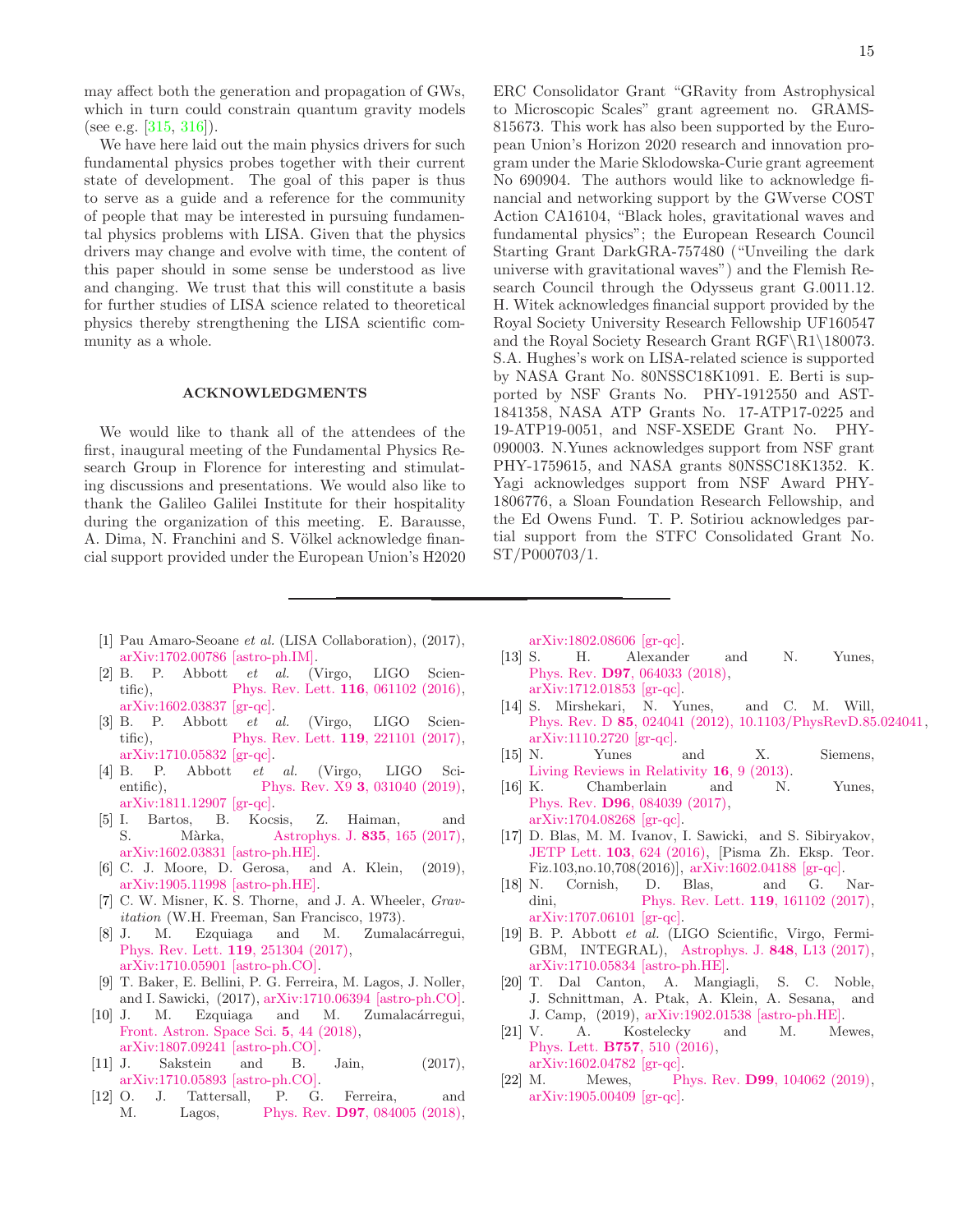- <span id="page-15-0"></span>[23] C. M. Will, *Theory and Experiment in Gravitational Physics*, 2nd ed. (Cambridge University Press, Cambridge; New York, 1993).
- <span id="page-15-1"></span>[24] D. Lovelock, [J. Math. Phys.](http://dx.doi.org/10.1063/1.1666069) **13**, 874 (1972).
- <span id="page-15-2"></span>[25] T. P. Sotiriou, *Proceedings of the 7th Aegean Summer School : Beyond Einstein's theory of gravity. Modifications of Einstein's Theory of Gravity at Large Distances.: Paros, Greece, September 23-28, 2013*, [Lect. Notes Phys.](http://dx.doi.org/ 10.1007/978-3-319-10070-8_1) 892, 3 (2015), [arXiv:1404.2955 \[gr-qc\].](http://arxiv.org/abs/1404.2955)
- <span id="page-15-3"></span>[26] E. E. Flanagan, [Phys. Rev. Lett.](http://dx.doi.org/10.1103/PhysRevLett.92.071101) **92**, 071101 (2004), [arXiv:astro-ph/0308111 \[astro-ph\].](http://arxiv.org/abs/astro-ph/0308111)
- [27] E. Barausse, T. P. Sotiriou, and J. C. Miller, [Class. Quant. Grav.](http://dx.doi.org/10.1088/0264-9381/25/6/062001) **25**, 062001 (2008), [arXiv:gr-qc/0703132 \[GR-QC\].](http://arxiv.org/abs/gr-qc/0703132)
- [28] P. Pani and T. P. Sotiriou, [Phys. Rev. Lett.](http://dx.doi.org/10.1103/PhysRevLett.109.251102) 109, 251102 (2012), [arXiv:1209.2972 \[gr-qc\].](http://arxiv.org/abs/1209.2972)
- <span id="page-15-4"></span>[29] P. Pani, T. P. Sotiriou, and D. Vernieri, Phys. Rev. **D88**[, 121502 \(2013\),](http://dx.doi.org/10.1103/PhysRevD.88.121502) [arXiv:1306.1835 \[gr-qc\].](http://arxiv.org/abs/1306.1835)
- <span id="page-15-5"></span>[30] E. Barausse and T. P. Sotiriou, [Phys. Rev. Lett.](http://dx.doi.org/10.1103/PhysRevLett.101.099001) 101, 099001 (2008), [arXiv:0803.3433 \[gr-qc\].](http://arxiv.org/abs/0803.3433)
- <span id="page-15-30"></span>[31] C. Molina, P. Pani, V. Cardoso, and L. Gualtieri, Phys. Rev. D81[, 124021 \(2010\),](http://dx.doi.org/10.1103/PhysRevD.81.124021) [arXiv:1004.4007 \[gr-qc\].](http://arxiv.org/abs/1004.4007)<br>[32] O. J. Tattersall
- <span id="page-15-6"></span>J. Tattersall and P. G. Ferreira, Phys. Rev. **D97**[, 104047 \(2018\),](http://dx.doi.org/10.1103/PhysRevD.97.104047) [arXiv:1804.08950 \[gr-qc\].](http://arxiv.org/abs/1804.08950)
- <span id="page-15-7"></span>[33] S. W. Hawking, [Commun. Math. Phys.](http://dx.doi.org/10.1007/BF01877518) 25, 167 (1972).
- [34] T. P. Sotiriou and V. Faraoni, [Phys. Rev. Lett.](http://dx.doi.org/10.1103/PhysRevLett.108.081103) 108, 081103 (2012), [arXiv:1109.6324 \[gr-qc\].](http://arxiv.org/abs/1109.6324)
- [35] L. Hui and A. Nicolis, [Phys. Rev. Lett.](http://dx.doi.org/10.1103/PhysRevLett.110.241104) 110, 241104 (2013), [arXiv:1202.1296 \[hep-th\].](http://arxiv.org/abs/1202.1296)
- <span id="page-15-17"></span>[36] H. O. Silva, J. Sakstein, L. Gualtieri, T. P. Sotiriou, and E. Berti, [Phys. Rev. Lett.](http://dx.doi.org/ 10.1103/PhysRevLett.120.131104) 120, 131104 (2018), [arXiv:1711.02080 \[gr-qc\].](http://arxiv.org/abs/1711.02080)
- [37] T. P. Sotiriou, [Class. Quant. Grav.](http://dx.doi.org/10.1088/0264-9381/32/21/214002) 32, 214002 (2015), [arXiv:1505.00248 \[gr-qc\].](http://arxiv.org/abs/1505.00248)
- <span id="page-15-8"></span>[38] C. A. R. Herdeiro and E. Radu, *Proceedings, 7th Black Holes Workshop 2014: Aveiro, Portugal, December 18-19, 2014*, [Int. J. Mod. Phys.](http://dx.doi.org/10.1142/S0218271815420146) D24, 1542014 (2015), [arXiv:1504.08209 \[gr-qc\].](http://arxiv.org/abs/1504.08209)
- <span id="page-15-9"></span>[39] B. A. Campbell, N. Kaloper, and K. A. Olive, Phys. Lett. B285[, 199 \(1992\).](http://dx.doi.org/10.1016/0370-2693(92)91452-F)
- [40] P. Kanti, N. E. Mavromatos, J. Rizos, K. Tamvakis, and E. Winstanley, Phys. Rev. D 54[, 5049 \(1996\),](http://dx.doi.org/10.1103/PhysRevD.54.5049) [arXiv:hep-th/9511071.](http://arxiv.org/abs/hep-th/9511071)
- [41] N. Yunes and L. C. Stein, Phys. Rev. D 83[, 104002 \(2011\),](http://dx.doi.org/10.1103/PhysRevD.83.104002) [arXiv:1101.2921 \[gr-qc\].](http://arxiv.org/abs/1101.2921)
- [42] T. P. Sotiriou and S.-Y. Zhou, [Phys. Rev. Lett.](http://dx.doi.org/10.1103/PhysRevLett.112.251102) 112, 251102 (2014), [arXiv:1312.3622 \[gr-qc\].](http://arxiv.org/abs/1312.3622)
- [43] T. P. Sotiriou and S.-Y. Zhou, Phys. Rev. D90[, 124063 \(2014\),](http://dx.doi.org/10.1103/PhysRevD.90.124063) [arXiv:1408.1698 \[gr-qc\].](http://arxiv.org/abs/1408.1698)
- [44] G. Antoniou, A. Bakopoulos, and P. Kanti, [Phys. Rev. Lett.](http://dx.doi.org/10.1103/PhysRevLett.120.131102) 120, 131102 (2018), [arXiv:1711.03390 \[hep-th\].](http://arxiv.org/abs/1711.03390)
- [45] R. Benkel, T. P. Sotiriou, and H. Witek, Phys. Rev. D94[, 121503 \(2016\),](http://dx.doi.org/10.1103/PhysRevD.94.121503) [arXiv:1612.08184 \[gr-qc\].](http://arxiv.org/abs/1612.08184)
- <span id="page-15-10"></span>[46] R. Benkel, T. P. Sotiriou, and H. Witek, [Class. Quant. Grav.](http://dx.doi.org/10.1088/1361-6382/aa5ce7) 34, 064001 (2017), [arXiv:1610.09168 \[gr-qc\].](http://arxiv.org/abs/1610.09168)
- <span id="page-15-11"></span>[47] N. Yunes and F. Pretorius, Phys. Rev. D 79[, 084043 \(2009\),](http://dx.doi.org/10.1103/PhysRevD.79.084043) [arXiv:0902.4669 \[gr-qc\].](http://arxiv.org/abs/0902.4669)
- <span id="page-15-12"></span>[48] L. C. Stein, Phys. Rev. **D90**[, 044061 \(2014\),](http://dx.doi.org/10.1103/PhysRevD.90.044061) [arXiv:1407.2350 \[gr-qc\].](http://arxiv.org/abs/1407.2350)
- <span id="page-15-13"></span>[49] R. R. Metsaev and A. A. Tseytlin, Nucl. Phys. B293[, 385 \(1987\).](http://dx.doi.org/10.1016/0550-3213(87)90077-0)
- [50] K.-i. Maeda, N. Ohta, and Y. Sasagawa, Phys. Rev. D80[, vv 104032 \(2009\),](http://dx.doi.org/10.1103/PhysRevD.80.104032) [arXiv:0908.4151 \[hep-th\].](http://arxiv.org/abs/0908.4151)
- <span id="page-15-15"></span>[51] R. Jackiw and S.-Y. Pi, Phys. Rev. D 68[, 104012 \(2003\),](http://dx.doi.org/10.1103/PhysRevD.68.104012) [gr-qc/0308071.](http://arxiv.org/abs/gr-qc/0308071)
- [52] M. B. Green, J. H. Schwarz, and E. Witten, *Superstring Theory. Vol 2: Loop Amplitudes, Anomalies and Phenomenology*, Cambridge Monographs on Mathematical Physics (Cambridge University Press, Cambridge; New York, 1987).
- <span id="page-15-14"></span>[53] A. Ashtekar, A. P. Balachandran, and S. Jo, [Int. J. Mod. Phys. A](http://dx.doi.org/10.1142/S0217751X89000649) 4, 1493 (1989).
- <span id="page-15-16"></span>[54] S. Alexander and N. Yunes, [Phys. Rep.](http://dx.doi.org/10.1016/j.physrep.2009.07.002) 480, 1 (2009), [arXiv:0907.2562 \[hep-th\].](http://arxiv.org/abs/0907.2562)
- <span id="page-15-18"></span>[55] D. D. Doneva and S. S. Yazadjiev, [Phys. Rev. Lett.](http://dx.doi.org/10.1103/PhysRevLett.120.131103) 120, 131103 (2018), [arXiv:1711.01187 \[gr-qc\].](http://arxiv.org/abs/1711.01187)
- <span id="page-15-19"></span>[56] M. Okounkova, L. C. Stein, M. A. Scheel, and D. A. Hemberger, Phys. Rev. D96[, 044020 \(2017\),](http://dx.doi.org/10.1103/PhysRevD.96.044020) [arXiv:1705.07924 \[gr-qc\].](http://arxiv.org/abs/1705.07924)
- <span id="page-15-21"></span>[57] H. Witek, L. Gualtieri, P. Pani, and T. P. Sotiriou, Phys. Rev. D99[, 064035 \(2019\),](http://dx.doi.org/ 10.1103/PhysRevD.99.064035) [arXiv:1810.05177 \[gr-qc\].](http://arxiv.org/abs/1810.05177)
- <span id="page-15-20"></span>[58] M. Okounkova, L. C. Stein, M. A. Scheel, and S. A. Teukolsky, (2019), [arXiv:1906.08789 \[gr-qc\].](http://arxiv.org/abs/1906.08789)
- <span id="page-15-22"></span>[59] A. Arvanitaki and S. Dubovsky, Phys. Rev. D83[, 044026 \(2011\),](http://dx.doi.org/10.1103/PhysRevD.83.044026) [arXiv:1004.3558 \[hep-th\].](http://arxiv.org/abs/1004.3558)
- <span id="page-15-23"></span>[60] R. Brito, V. Cardoso, and P. Pani, [Lect. Notes Phys.](http://dx.doi.org/10.1007/978-3-319-19000-6) 906, pp.1 (2015), [arXiv:1501.06570 \[gr-qc\].](http://arxiv.org/abs/1501.06570)
- <span id="page-15-24"></span>[61] C. A. R. Herdeiro and E. Radu, [Phys. Rev. Lett.](http://dx.doi.org/10.1103/PhysRevLett.112.221101) 112, 221101 (2014), [arXiv:1403.2757 \[gr-qc\].](http://arxiv.org/abs/1403.2757)
- <span id="page-15-25"></span>[62] J. Barranco, A. Bernal, J. C. Degollado, A. Diez-Tejedor, M. Megevand, M. Alcubierre, D. Nunez, and O. Sarbach, [Phys. Rev. Lett.](http://dx.doi.org/ 10.1103/PhysRevLett.109.081102) 109, 081102 (2012), [arXiv:1207.2153 \[gr-qc\].](http://arxiv.org/abs/1207.2153)
- <span id="page-15-26"></span>[63] J. Barranco, A. Bernal, J. C. Degollado, A. Diez-Tejedor, M. Megevand, M. Alcubierre, D. Nùñez, and O. Sarbach, Phys. Rev. D89[, 083006 \(2014\),](http://dx.doi.org/ 10.1103/PhysRevD.89.083006) [arXiv:1312.5808 \[gr-qc\].](http://arxiv.org/abs/1312.5808)
- <span id="page-15-27"></span>[64] E. Babichev and C. Charmousis, JHEP 08[, 106 \(2014\),](http://dx.doi.org/10.1007/JHEP08(2014)106) [arXiv:1312.3204 \[gr-qc\].](http://arxiv.org/abs/1312.3204)
- [65] K. Clough, P. G. Ferreira, and M. Lagos, (2019), [arXiv:1904.12783 \[gr-qc\].](http://arxiv.org/abs/1904.12783)
- <span id="page-15-29"></span>[66] L. Hui, D. Kabat, X. Li, L. Santoni, and S. S. C. Wong, (2019), [arXiv:1904.12803 \[gr-qc\].](http://arxiv.org/abs/1904.12803)
- <span id="page-15-28"></span>[67] E. Berti, V. Cardoso, L. Gualtieri, M. Horbatsch, and U. Sperhake, Phys. Rev. D87[, 124020 \(2013\),](http://dx.doi.org/ 10.1103/PhysRevD.87.124020) [arXiv:1304.2836 \[gr-qc\].](http://arxiv.org/abs/1304.2836)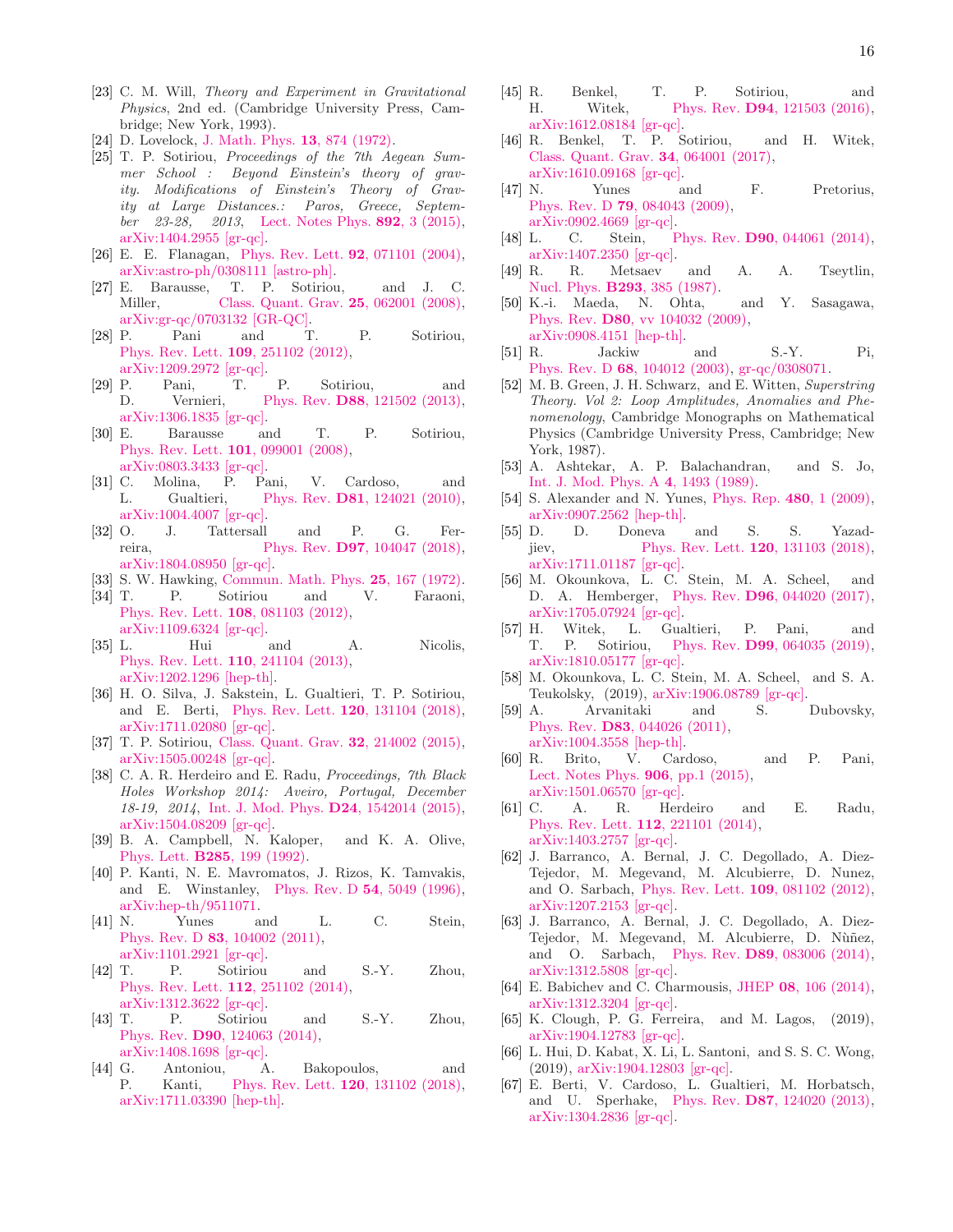- <span id="page-16-0"></span>[68] J. Healy, T. Bode, R. Haas, E. Pazos, P. Laguna, D. M. Shoemaker, and N. Yunes, [Class. Quant. Grav.](http://dx.doi.org/10.1088/0264-9381/29/23/232002) 29, 232002 (2012), [arXiv:1112.3928 \[gr-qc\].](http://arxiv.org/abs/1112.3928)
- <span id="page-16-1"></span>[69] V. Cardoso, I. P. Carucci, P. Pani, and T. P. Sotiriou, [Phys. Rev. Lett.](http://dx.doi.org/10.1103/PhysRevLett.111.111101) **111**, 111101 (2013), [arXiv:1308.6587 \[gr-qc\].](http://arxiv.org/abs/1308.6587)
- <span id="page-16-2"></span>[70] E. W. Hirschmann, L. Lehner, S. L. Liebling, and C. Palenzuela, Phys. Rev. D97[, 064032 \(2018\),](http://dx.doi.org/10.1103/PhysRevD.97.064032) [arXiv:1706.09875 \[gr-qc\].](http://arxiv.org/abs/1706.09875)
- [71] F.-L. Juliè, JCAP 1810[, 033 \(2018\),](http://dx.doi.org/10.1088/1475-7516/2018/10/033) [arXiv:1809.05041 \[gr-qc\].](http://arxiv.org/abs/1809.05041)
- <span id="page-16-3"></span>[72] D. Astefanesei, C. Herdeiro, A. Pombo, and E. Radu, (2019), [arXiv:1905.08304 \[hep-th\].](http://arxiv.org/abs/1905.08304)
- <span id="page-16-4"></span>[73] M. Minamitsuji, [Gen. Rel. Grav.](http://dx.doi.org/10.1007/s10714-017-2250-7) 49, 86 (2017).
- [74] E. Babichev, C. Charmousis, and M. Hassaine, JHEP 05[, 114 \(2017\),](http://dx.doi.org/10.1007/JHEP05(2017)114) [arXiv:1703.07676 \[gr-qc\].](http://arxiv.org/abs/1703.07676)
- [75] L. Heisenberg, R. Kase, M. Minamitsuji, and S. Tsujikawa, Phys. Rev. D96[, 084049 \(2017\),](http://dx.doi.org/10.1103/PhysRevD.96.084049) [arXiv:1705.09662 \[gr-qc\].](http://arxiv.org/abs/1705.09662)
- [76] R. Kase, M. Minamitsuji, and S. Tsujikawa, Phys. Lett. **B782**[, 541 \(2018\),](http://dx.doi.org/10.1016/j.physletb.2018.05.078) [arXiv:1803.06335 \[gr-qc\].](http://arxiv.org/abs/1803.06335)
- <span id="page-16-5"></span>[77] M. Rahman and A. A. Sen, Phys. Rev. D99[, 024052 \(2019\),](http://dx.doi.org/10.1103/PhysRevD.99.024052) [arXiv:1810.09200 \[gr-qc\].](http://arxiv.org/abs/1810.09200)
- <span id="page-16-6"></span>[78] G. Amelino-Camelia, J. R. Ellis, N. E. Mavromatos, D. V. Nanopoulos, and S. Sarkar, Nature **393**[, 763 \(1998\),](http://dx.doi.org/10.1038/31647) [arXiv:astro-ph/9712103 \[astro-ph\].](http://arxiv.org/abs/astro-ph/9712103)
- <span id="page-16-7"></span>[79] T. P. Sotiriou, [Phys. Rev. Lett.](http://dx.doi.org/10.1103/PhysRevLett.120.041104) 120, 041104 (2018), [arXiv:1709.00940 \[gr-qc\].](http://arxiv.org/abs/1709.00940)
- <span id="page-16-8"></span>[80] A. Emir Gumrukcuoglu, M. Saravani, and T. P. Sotiriou, Phys. Rev. D97[, 024032 \(2018\),](http://dx.doi.org/10.1103/PhysRevD.97.024032) [arXiv:1711.08845 \[gr-qc\].](http://arxiv.org/abs/1711.08845)
- <span id="page-16-9"></span>[81] J. Oost, S. Mukohyama, and A. Wang, Phys. Rev. D97[, 124023 \(2018\),](http://dx.doi.org/10.1103/PhysRevD.97.124023) [arXiv:1802.04303 \[gr-qc\].](http://arxiv.org/abs/1802.04303)
- <span id="page-16-10"></span>[82] T. Jacobson and D. Mattingly, Phys.Rev. **D64**[, 024028 \(2001\),](http://dx.doi.org/10.1103/PhysRevD.64.024028) [arXiv:gr-qc/0007031 \[gr-qc\].](http://arxiv.org/abs/gr-qc/0007031)
- <span id="page-16-11"></span>[83] T. Jacobson, *Proceedings, Workshop on From quantum to emergent gravity: Theory and phenomenology (QG-Ph): Trieste, Italy, June 11-15, 2007*, PoS QG-PH[, 020 \(2007\),](http://dx.doi.org/ 10.22323/1.043.0020) [arXiv:0801.1547 \[gr-qc\].](http://arxiv.org/abs/0801.1547)
- <span id="page-16-12"></span>[84] P. Horava, Phys. Rev. **D79**[, 084008 \(2009\),](http://dx.doi.org/10.1103/PhysRevD.79.084008) [arXiv:0901.3775 \[hep-th\].](http://arxiv.org/abs/0901.3775)
- [85] D. Blas, O. Pujolas, and S. Sibiryakov, Phys.Rev.Lett. 104[, 181302 \(2010\),](http://dx.doi.org/10.1103/PhysRevLett.104.181302) [arXiv:0909.3525 \[hep-th\].](http://arxiv.org/abs/0909.3525)
- <span id="page-16-13"></span>[86] T. P. Sotiriou, *Proceedings, 14th Conference on Recent developments in gravity (NEB 14): Ioannina, Greece, June 8-11, 2010*, [J. Phys. Conf. Ser.](http://dx.doi.org/ 10.1088/1742-6596/283/1/012034) 283, 012034 (2011), [arXiv:1010.3218 \[hep-th\].](http://arxiv.org/abs/1010.3218)
- <span id="page-16-14"></span>[87] D. Blas and S. Sibiryakov, Phys.Rev. D84[, 124043 \(2011\),](http://dx.doi.org/10.1103/PhysRevD.84.124043) [arXiv:1110.2195 \[hep-th\].](http://arxiv.org/abs/1110.2195)
- <span id="page-16-15"></span>[88] J. Bhattacharyya, A. Coates, M. Colombo, and T. P. Sotiriou, Phys. Rev. D93[, 064056 \(2016\),](http://dx.doi.org/10.1103/PhysRevD.93.064056) [arXiv:1512.04899 \[gr-qc\].](http://arxiv.org/abs/1512.04899)
- <span id="page-16-16"></span>[89] C. Eling and T. Jacobson, [Class. Quant. Grav.](http://dx.doi.org/10.1088/0264-9381/23/18/009, 10.1088/0264-9381/27/4/049802) 23, 5643 (2006), [Erratum: Class. Quant. Grav.27,049802(2010)],

[arXiv:gr-qc/0604088 \[gr-qc\].](http://arxiv.org/abs/gr-qc/0604088)

- <span id="page-16-17"></span>[90] E. Barausse, T. Jacobson, and T. P. Sotiriou, Phys. Rev. **D83**[, 124043 \(2011\),](http://dx.doi.org/10.1103/PhysRevD.83.124043) [arXiv:1104.2889 \[gr-qc\].](http://arxiv.org/abs/1104.2889)
- <span id="page-16-18"></span>[91] J. Bhattacharyya, M. Colombo, and T. P. Sotiriou, [Class. Quant. Grav.](http://dx.doi.org/10.1088/0264-9381/33/23/235003) 33, 235003 (2016), [arXiv:1509.01558 \[gr-qc\].](http://arxiv.org/abs/1509.01558)
- <span id="page-16-19"></span>[92] O. Ramos and E. Barausse, Phys. Rev. D99[, 024034 \(2019\),](http://dx.doi.org/10.1103/PhysRevD.99.024034) [arXiv:1811.07786 \[gr-qc\].](http://arxiv.org/abs/1811.07786)
- <span id="page-16-22"></span>[93] G. Bozzola and V. Paschalidis, Phys. Rev. **D99**[, 104044 \(2019\),](http://dx.doi.org/10.1103/PhysRevD.99.104044) [arXiv:1903.01036 \[gr-qc\].](http://arxiv.org/abs/1903.01036)
- <span id="page-16-20"></span>[94] O. Dreyer, B. J. Kelly, B. Krishnan, L. S. Finn, D. Garrison, and R. Lopez-Aleman, [Class. Quant. Grav.](http://dx.doi.org/ 10.1088/0264-9381/21/4/003) **21**, 787 (2004), [arXiv:gr-qc/0309007 \[gr-qc\].](http://arxiv.org/abs/gr-qc/0309007)
- [95] E. Berti, V. Cardoso, and C. M. Will, Phys. Rev. D 73[, 064030 \(2006\),](http://dx.doi.org/10.1103/PhysRevD.73.064030) [arXiv:gr-qc/0512160.](http://arxiv.org/abs/gr-qc/0512160)
- <span id="page-16-21"></span>[96] E. Berti, A. Sesana, E. Barausse, V. Cardoso, and K. Belczynski, [Phys. Rev. Lett.](http://dx.doi.org/ 10.1103/PhysRevLett.117.101102) 117, 101102 (2016), [arXiv:1605.09286 \[gr-qc\].](http://arxiv.org/abs/1605.09286)
- <span id="page-16-23"></span>[97] G. Raposo, P. Pani, and R. Emparan, Phys. Rev. **D99**[, 104050 \(2019\),](http://dx.doi.org/10.1103/PhysRevD.99.104050) [arXiv:1812.07615 \[gr-qc\].](http://arxiv.org/abs/1812.07615)<br>[98] S. Kastha, A.
- <span id="page-16-24"></span>Kastha, A. Gupta, K. G. Arun, S. Sathvaprakash. and C. Van B. S. Sathyaprakash, and C. Den Broeck, Phys. Rev. D98[, 124033 \(2018\),](http://dx.doi.org/10.1103/PhysRevD.98.124033) [arXiv:1809.10465 \[gr-qc\].](http://arxiv.org/abs/1809.10465)
- <span id="page-16-25"></span>[99] L. Barack and C. Cutler, Phys. Rev. D 75[, 042003 \(2007\),](http://dx.doi.org/10.1103/PhysRevD.75.042003) [arXiv:gr-qc/0612029.](http://arxiv.org/abs/gr-qc/0612029)
- [100] P. Amaro-Seoane, J. R. Gair, M. Freitag, M. C. Miller, I. Mandel, C. J. Cutler, and S. Babak, [Class. Quantum Grav.](http://dx.doi.org/ 10.1088/0264-9381/24/17/R01) 24, R113 (2007), [arXiv:astro-ph/0703495.](http://arxiv.org/abs/astro-ph/0703495)
- <span id="page-16-26"></span>[101] S. Babak, J. Gair, A. Sesana, E. Barausse, C. F. Sopuerta, C. P. L. Berry, E. Berti, P. Amaro-Seoane, A. Petiteau, and A. Klein, Phys. Rev. D95[, 103012 \(2017\),](http://dx.doi.org/10.1103/PhysRevD.95.103012) [arXiv:1703.09722 \[gr-qc\].](http://arxiv.org/abs/1703.09722)
- [102] F. D. Ryan, *Phys. Rev. D* **52**[, 5707 \(1995\).](http://dx.doi.org/10.1103/PhysRevD.52.5707)
- [103] F. D. Ryan, *Phys. Rev. D* 56[, 1845 \(1997\).](http://dx.doi.org/10.1103/PhysRevD.56.1845)
- <span id="page-16-27"></span>[104] T. P. Sotiriou and T. A. Apostolatos, Phys. Rev. **D71**[, 044005 \(2005\),](http://dx.doi.org/10.1103/PhysRevD.71.044005)  $arXiv:gr-qc/0410102$  [gr-qc].
- <span id="page-16-28"></span>[105] V. Cardoso, S. Chakrabarti, P. Pani, E. Berti, and L. Gualtieri, [Phys. Rev. Lett.](http://dx.doi.org/ 10.1103/PhysRevLett.107.241101) 107, 241101 (2011), [arXiv:1109.6021 \[gr-qc\].](http://arxiv.org/abs/1109.6021)
- [106] N. Yunes, P. Pani, and V. Cardoso, Phys. Rev. D **85**[, 102003 \(2012\),](http://dx.doi.org/10.1103/PhysRevD.85.102003) [arXiv:1112.3351 \[gr-qc\].](http://arxiv.org/abs/1112.3351)
- <span id="page-16-29"></span>[107] E. Barausse, N. Yunes, and K. Cham-berlain, [Phys. Rev. Lett.](http://dx.doi.org/10.1103/PhysRevLett.116.241104) **116**, 241104 (2016), [arXiv:1603.04075 \[gr-qc\].](http://arxiv.org/abs/1603.04075)
- <span id="page-16-30"></span>[108] A. Cardenas-Avendaño, A. F. Gutierrez, L. A. Pachón, and N. Yunes, [Class. Quant. Grav.](http://dx.doi.org/10.1088/1361-6382/aad06f) 35, 165010 (2018), [arXiv:1804.04002 \[gr-qc\].](http://arxiv.org/abs/1804.04002)
- <span id="page-16-31"></span>[109] G. Pappas and K. Glampedakis, (2018), [arXiv:1806.04091 \[gr-qc\].](http://arxiv.org/abs/1806.04091)
- <span id="page-16-32"></span>[110] T. A. Apostolatos, G. Lukes-Gerakopoulos, and G. Contopoulos, [Phys. Rev. Lett.](http://dx.doi.org/ 10.1103/PhysRevLett.103.111101) 103, 111101 (2009), [arXiv:0906.0093 \[gr-qc\].](http://arxiv.org/abs/0906.0093)
- [111] G. Lukes-Gerakopoulos, T. A. Apostolatos, and G. Contopoulos, Phys. Rev. D81[, 124005 \(2010\),](http://dx.doi.org/10.1103/PhysRevD.81.124005) [arXiv:1003.3120 \[gr-qc\].](http://arxiv.org/abs/1003.3120)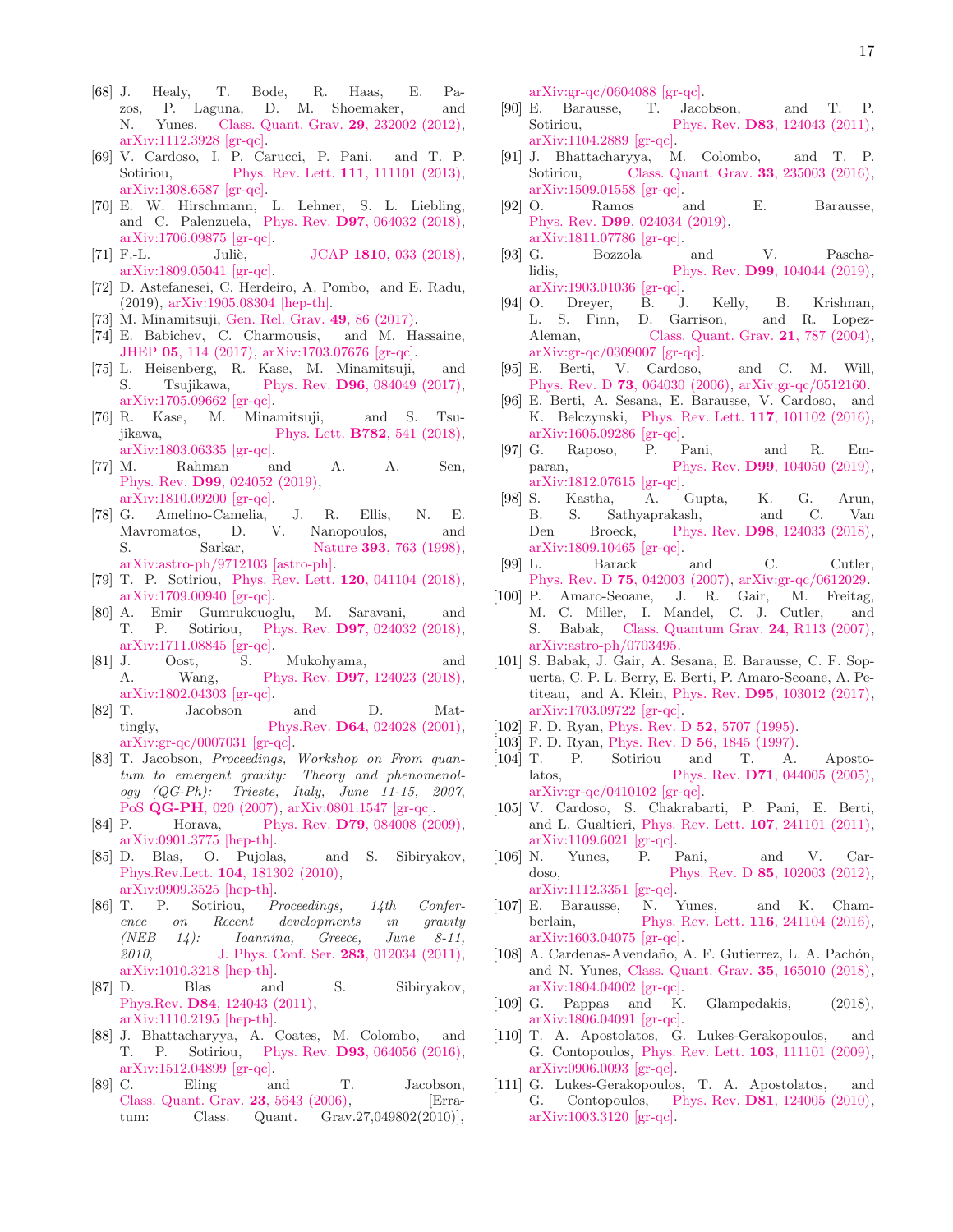- [112] G. Lukes-Gerakopoulos, G. Contopoulos, and T. A. Apostolatos, *Proceedings, Relativity and Gravitation : 100 Years after Einstein in Prague: Prague, Czech Republic, June 25- 29, 2012*, [Springer Proc. Phys.](http://dx.doi.org/ 10.1007/978-3-319-06761-2_16) 157, 129 (2014), [arXiv:1408.4697 \[gr-qc\].](http://arxiv.org/abs/1408.4697)
- [113] G. Contopoulos, G. Lukes-Gerakopoulos, and T. A. Apostolatos, [Int. J. Bifurc. Chaos](http://dx.doi.org/10.1142/S0218127411029768) 21, 2261 (2011), [arXiv:1108.5057 \[gr-qc\].](http://arxiv.org/abs/1108.5057)
- <span id="page-17-0"></span>[114] G. Lukes-Gerakopoulos and O. Kopàcek, [Int. J. Mod. Phys.](http://dx.doi.org/10.1142/S0218271818500104) D27, 1850010 (2017), [arXiv:1709.08446 \[gr-qc\].](http://arxiv.org/abs/1709.08446)
- <span id="page-17-1"></span>[115] P. Jetzer, Phys. Rept. **220**[, 163 \(1992\).](http://dx.doi.org/10.1016/0370-1573(92)90123-H)
- <span id="page-17-2"></span>[116] S. L. Liebling and C. Palenzuela, Living Rev. Rel. 15, 6 (2012), [arXiv:1202.5809 \[gr-qc\].](http://arxiv.org/abs/1202.5809)
- <span id="page-17-3"></span>[117] V. Cardoso and P. Pani, [Living Rev. Rel.](http://dx.doi.org/10.1007/s41114-019-0020-4) **22**, 4 (2019), [arXiv:1904.05363 \[gr-qc\].](http://arxiv.org/abs/1904.05363)
- <span id="page-17-4"></span>[118] N. V. Krishnendu, K. G. Arun, and C. K. Mishra, [Phys. Rev. Lett.](http://dx.doi.org/10.1103/PhysRevLett.119.091101) **119**, 091101 (2017), [arXiv:1701.06318 \[gr-qc\].](http://arxiv.org/abs/1701.06318)
- [119] A. Maselli, P. Pani, V. Cardoso, T. Abdelsalhin, L. Gualtieri, and V. Fer-rari, [Phys. Rev. Lett.](http://dx.doi.org/ 10.1103/PhysRevLett.120.081101) **120**, 081101 (2018), [arXiv:1703.10612 \[gr-qc\].](http://arxiv.org/abs/1703.10612)
- [120] A. Addazi, A. Marciano, and N. Yunes, [Phys. Rev. Lett.](http://dx.doi.org/10.1103/PhysRevLett.122.081301) 122, 081301 (2019), [arXiv:1810.10417 \[gr-qc\].](http://arxiv.org/abs/1810.10417)
- <span id="page-17-5"></span>[121] G. Compère, K. Fransen, T. Hertog, and J. Long, [Class. Quant. Grav.](http://dx.doi.org/ 10.1088/1361-6382/ab3629, 10.1088/1361-6382/aab99e) 35, 104002 (2018),  $\begin{tabular}{ll} \bf{arXiv:}1712.07130 \ [gr-qc] \\ \bf{P.} \quad \ \ \, \bf{Pani} \quad \ \ \, a \end{tabular}$
- <span id="page-17-6"></span>[122] P. Pani and A. Maselli, [Int. J. Mod. Phys.](http://dx.doi.org/10.1142/S0218271819440012) D28, 1944001 (2019), [arXiv:1905.03947 \[gr-qc\].](http://arxiv.org/abs/1905.03947)<br>C. B. M. H. Chirenti
- <span id="page-17-7"></span>[123] C. B. M. H. Chirenti and L. Rez-zolla, [Class. Quant. Grav.](http://dx.doi.org/10.1088/0264-9381/24/16/013) **24**, 4191 (2007), [arXiv:0706.1513 \[gr-qc\].](http://arxiv.org/abs/0706.1513)
- [124] P. Pani, E. Berti, V. Cardoso, Y. Chen, and R. Norte, Phys. Rev. D80[, 124047 \(2009\),](http://dx.doi.org/ 10.1103/PhysRevD.80.124047) [arXiv:0909.0287 \[gr-qc\].](http://arxiv.org/abs/0909.0287)
- <span id="page-17-8"></span>[125] K. Glampedakis and G. Pappas, Phys. Rev. **D97**[, 041502 \(2018\),](http://dx.doi.org/10.1103/PhysRevD.97.041502) [arXiv:1710.02136 \[gr-qc\].](http://arxiv.org/abs/1710.02136)
- <span id="page-17-9"></span>[126] V. Cardoso, E. Franzin, and P. Pani, [Phys. Rev. Lett.](http://dx.doi.org/10.1103/PhysRevLett.117.089902, 10.1103/PhysRevLett.116.171101) **116**, 171101 (2016), [Erratum: Phys. Rev. Lett.117,no.8,089902(2016)], [arXiv:1602.07309 \[gr-qc\].](http://arxiv.org/abs/1602.07309)
- [127] V. Cardoso, S. Hopper, C. F. B. Macedo, C. Palenzuela, and P. Pani, Phys. Rev. D94[, 084031 \(2016\),](http://dx.doi.org/ 10.1103/PhysRevD.94.084031) [arXiv:1608.08637 \[gr-qc\].](http://arxiv.org/abs/1608.08637)
- [128] V. Cardoso and P. Pani, [Nat. Astron.](http://dx.doi.org/10.1038/s41550-017-0225-y) 1, 586 (2017), [arXiv:1709.01525 \[gr-qc\].](http://arxiv.org/abs/1709.01525)
- <span id="page-17-10"></span>[129] P. Bueno, P. A. Cano, F. Goelen, T. Hertog, and B. Vercnocke, Phys. Rev. D97[, 024040 \(2018\),](http://dx.doi.org/ 10.1103/PhysRevD.97.024040) [arXiv:1711.00391 \[gr-qc\].](http://arxiv.org/abs/1711.00391)
- <span id="page-17-11"></span>[130] A. Testa and P. Pani, Phys. Rev. **D98**[, 044018 \(2018\),](http://dx.doi.org/10.1103/PhysRevD.98.044018) [arXiv:1806.04253 \[gr-qc\].](http://arxiv.org/abs/1806.04253)
- <span id="page-17-12"></span>[131] G. Compère (2019) [arXiv:1902.04504 \[gr-qc\].](http://arxiv.org/abs/1902.04504)
- <span id="page-17-13"></span>[132] S. B. Giddings, S. Koren, and G. Treviño, Phys. Rev. **D100**[, 044005 \(2019\),](http://dx.doi.org/10.1103/PhysRevD.100.044005) [arXiv:1904.04258 \[gr-qc\].](http://arxiv.org/abs/1904.04258)
- <span id="page-17-14"></span>[133] F. C. Eperon, H. S. Reall, and J. E. Santos, JHEP 10[, 031 \(2016\),](http://dx.doi.org/10.1007/JHEP10(2016)031) [arXiv:1607.06828 \[hep-th\].](http://arxiv.org/abs/1607.06828)
- <span id="page-17-15"></span>[134] J. Keir, [Class. Quant. Grav.](http://dx.doi.org/10.1088/0264-9381/33/13/135009) **33**, 135009 (2016), [arXiv:1404.7036 \[gr-qc\].](http://arxiv.org/abs/1404.7036)
- [135] V. Cardoso, L. C. B. Crispino, C. F. B. Macedo, H. Okawa, and P. Pani, Phys. Rev. **D90**[, 044069 \(2014\),](http://dx.doi.org/10.1103/PhysRevD.90.044069) [arXiv:1406.5510 \[gr-qc\].](http://arxiv.org/abs/1406.5510)
- <span id="page-17-16"></span>[136] P. V. P. Cunha, E. Berti, and C. A. R. Herdeiro, [Phys. Rev. Lett.](http://dx.doi.org/10.1103/PhysRevLett.119.251102) 119, 251102 (2017), [arXiv:1708.04211 \[gr-qc\].](http://arxiv.org/abs/1708.04211)
- <span id="page-17-17"></span>[137] E. Maggio, V. Cardoso, S. R. Dolan, and P. Pani, Phys. Rev. **D99**[, 064007 \(2019\),](http://dx.doi.org/ 10.1103/PhysRevD.99.064007) [arXiv:1807.08840 \[gr-qc\].](http://arxiv.org/abs/1807.08840)
- <span id="page-17-18"></span>[138] E. Maggio, P. Pani, and V. Ferrari, Phys. Rev. **D96**[, 104047 \(2017\),](http://dx.doi.org/10.1103/PhysRevD.96.104047) [arXiv:1703.03696 \[gr-qc\].](http://arxiv.org/abs/1703.03696)
- <span id="page-17-19"></span>[139] B. Chen, Y. Chen, Y. Ma, K.-L. R. Lo, and L. Sun, (2019), [arXiv:1902.08180 \[gr-qc\].](http://arxiv.org/abs/1902.08180)
- <span id="page-17-20"></span>[140] N. Yunes,  $(2019)$ , in preparation.
- <span id="page-17-21"></span>[141] T. Hertog and J. Hartle, (2017), [arXiv:1704.02123 \[hep-th\].](http://arxiv.org/abs/1704.02123)
- <span id="page-17-22"></span>[142] A. G. Riess *et al.*, [Astrophys. J.](http://dx.doi.org/10.3847/0004-637X/826/1/56) **826**, 56 (2016), [arXiv:1604.01424 \[astro-ph.CO\].](http://arxiv.org/abs/1604.01424)
- <span id="page-17-23"></span>[143] P. A. R. Ade *et al.* (Planck), [Astron. Astrophys.](http://dx.doi.org/10.1051/0004-6361/201525830) 594, A13 (2016), [arXiv:1502.01589 \[astro-ph.CO\].](http://arxiv.org/abs/1502.01589)
- [144] M. Betoule *et al.* (SDSS), [Astron. Astrophys.](http://dx.doi.org/10.1051/0004-6361/201423413) 568, A22 (2014),
- <span id="page-17-24"></span>[arXiv:1401.4064 \[astro-ph.CO\].](http://arxiv.org/abs/1401.4064)<br>N. Aghanim et al. (Planck), [145] N. Aghanim *et al.* (Planck), (2018), [arXiv:1807.06209 \[astro-ph.CO\].](http://arxiv.org/abs/1807.06209)
- <span id="page-17-25"></span>[146] E. J. Copeland, M. Sami, and S. Tsu-jikawa, [Int. J. Mod. Phys.](http://dx.doi.org/10.1142/S021827180600942X) **D15**, 1753 (2006), [arXiv:hep-th/0603057 \[hep-th\].](http://arxiv.org/abs/hep-th/0603057)
- <span id="page-17-26"></span>[147] S. Weinberg, [Rev. Mod. Phys.](http://dx.doi.org/10.1103/RevModPhys.61.1) **61**, 1 (1989).
- <span id="page-17-27"></span>[148] J. Martin, [Comptes Rendus Physique](http://dx.doi.org/10.1016/j.crhy.2012.04.008) 13, 566 (2012), [arXiv:1205.3365 \[astro-ph.CO\].](http://arxiv.org/abs/1205.3365)
- <span id="page-17-28"></span>[149] A. G. Riess *et al.*, [Astrophys. J.](http://dx.doi.org/10.3847/1538-4357/aac82e) **861**, 126 (2018), [arXiv:1804.10655 \[astro-ph.CO\].](http://arxiv.org/abs/1804.10655)
- <span id="page-17-29"></span>[150] A. G. Riess, S. Casertano, W. Yuan, L. M. Macri, and D. Scolnic, [Astrophys. J.](http://dx.doi.org/ 10.3847/1538-4357/ab1422) 876, 85 (2019), [arXiv:1903.07603 \[astro-ph.CO\].](http://arxiv.org/abs/1903.07603)
- <span id="page-17-30"></span>[151] A. Joyce, L. Lombriser, and F. Schmidt, [Ann. Rev. Nucl. Part. Sci.](http://dx.doi.org/10.1146/annurev-nucl-102115-044553) 66, 95 (2016), [arXiv:1601.06133 \[astro-ph.CO\].](http://arxiv.org/abs/1601.06133)
- <span id="page-17-31"></span>[152] B. F. Schutz, Nature 323[, 310 \(1986\).](http://dx.doi.org/10.1038/323310a0)
- <span id="page-17-32"></span>[153] D. E. Holz and S. A. Hughes, [Astrophys. J.](http://dx.doi.org/10.1086/431341) 629, 15 (2005), [arXiv:astro-ph/0504616 \[astro-ph\].](http://arxiv.org/abs/astro-ph/0504616)
- <span id="page-17-33"></span>[154] W. Del Pozzo, Phys. Rev. **D86**[, 043011 \(2012\),](http://dx.doi.org/10.1103/PhysRevD.86.043011) [arXiv:1108.1317 \[astro-ph.CO\].](http://arxiv.org/abs/1108.1317)
- <span id="page-17-34"></span>[155] K. Kyutoku and N. Seto, Phys. Rev. D95[, 083525 \(2017\),](http://dx.doi.org/10.1103/PhysRevD.95.083525) [arXiv:1609.07142 \[astro-ph.CO\].](http://arxiv.org/abs/1609.07142)
- <span id="page-17-35"></span>[156] W. Del Pozzo, A. Sesana, and A. Klein, [Mon. Not. Roy. Astron. Soc.](http://dx.doi.org/10.1093/mnras/sty057) 475, 3485 (2018), [arXiv:1703.01300 \[astro-ph.CO\].](http://arxiv.org/abs/1703.01300)
- <span id="page-17-36"></span>[157] C. L. MacLeod and C. J. Hogan, Phys. Rev. D77[, 043512 \(2008\),](http://dx.doi.org/10.1103/PhysRevD.77.043512) [arXiv:0712.0618 \[astro-ph\].](http://arxiv.org/abs/0712.0618)
- <span id="page-17-37"></span>[158] N. Tamanini, C. Caprini, E. Barausse, A. Sesana, A. Klein, and A. Petiteau, JCAP 1604[, 002 \(2016\),](http://dx.doi.org/ 10.1088/1475-7516/2016/04/002) [arXiv:1601.07112 \[astro-ph.CO\].](http://arxiv.org/abs/1601.07112)
- <span id="page-17-38"></span>[159] N. Tamanini, *Proceedings, 11th International LISA Symposium: Zurich, Switzerland, September 5- 9, 2016*, [J. Phys. Conf. Ser.](http://dx.doi.org/10.1088/1742-6596/840/1/012029) 840, 012029 (2017), [arXiv:1612.02634 \[astro-ph.CO\].](http://arxiv.org/abs/1612.02634)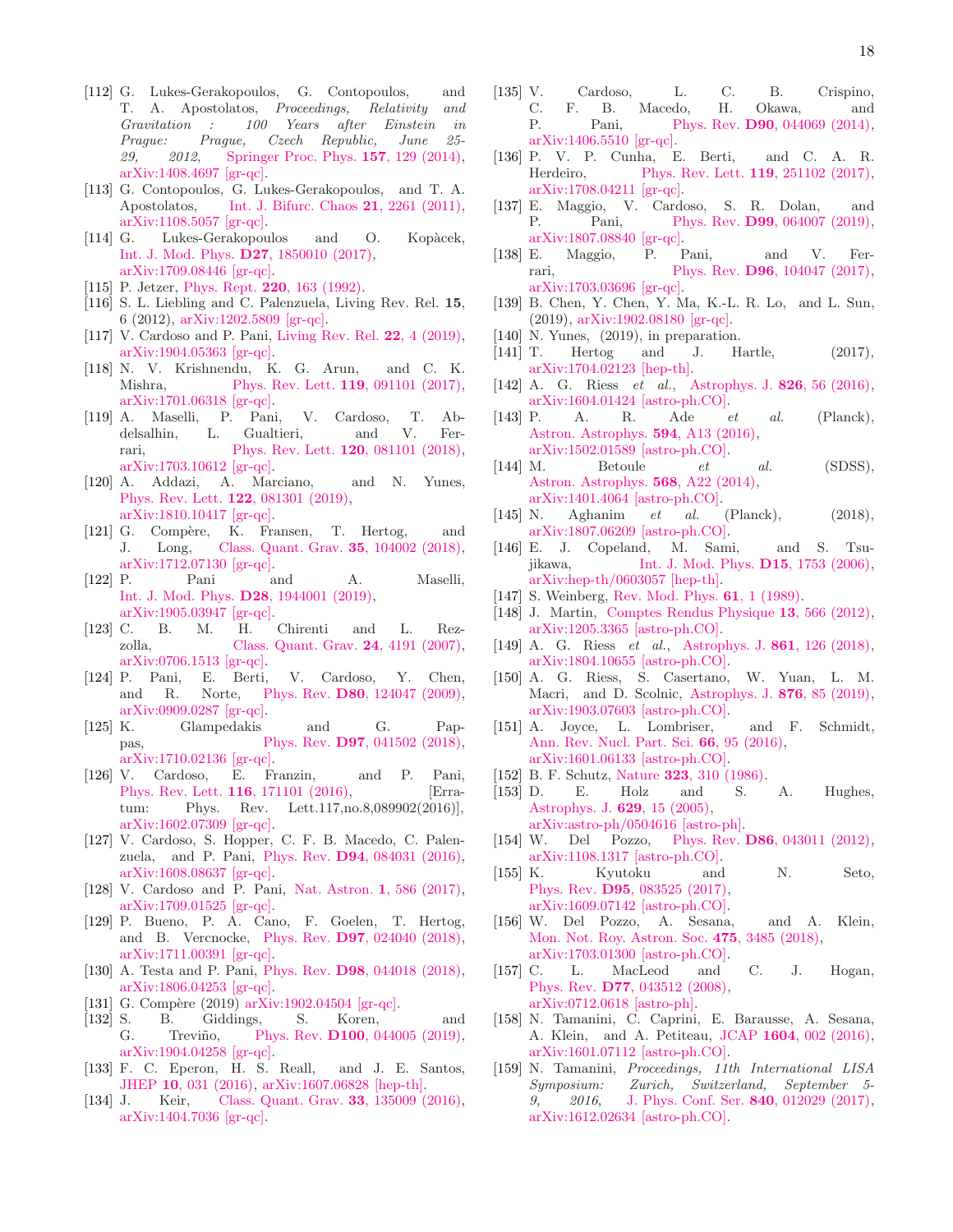- <span id="page-18-0"></span>[160] M. Maggiore, Phys. Rev. **D89**[, 043008 \(2014\),](http://dx.doi.org/10.1103/PhysRevD.89.043008) [arXiv:1307.3898 \[hep-th\].](http://arxiv.org/abs/1307.3898)
- <span id="page-18-1"></span>[161] E. Belgacem, Y. Dirian, S. Foffa, and M. Maggiore, JCAP 1803[, 002 \(2018\),](http://dx.doi.org/ 10.1088/1475-7516/2018/03/002) [arXiv:1712.07066 \[hep-th\].](http://arxiv.org/abs/1712.07066)
- <span id="page-18-2"></span>[162] L. Lombriser and A. Taylor, JCAP 1603[, 031 \(2016\),](http://dx.doi.org/10.1088/1475-7516/2016/03/031) [arXiv:1509.08458 \[astro-ph.CO\].](http://arxiv.org/abs/1509.08458)
- [163] A. Nishizawa, Phys. Rev. D97[, 104037 \(2018\),](http://dx.doi.org/10.1103/PhysRevD.97.104037) [arXiv:1710.04825 \[gr-qc\].](http://arxiv.org/abs/1710.04825)
- [164] E. Belgacem, Y. Dirian, S. Foffa, and M. Maggiore, Phys. Rev. D97[, 104066 \(2018\),](http://dx.doi.org/ 10.1103/PhysRevD.97.104066) [arXiv:1712.08108 \[astro-ph.CO\].](http://arxiv.org/abs/1712.08108)
- <span id="page-18-3"></span>[165] E. Belgacem, Y. Dirian, S. Foffa, and M. Maggiore, Phys. Rev. D98[, 023510 \(2018\),](http://dx.doi.org/ 10.1103/PhysRevD.98.023510) [arXiv:1805.08731 \[gr-qc\].](http://arxiv.org/abs/1805.08731)
- <span id="page-18-4"></span>[166] C. Deffayet and K. Menou, Astrophys. J. 668[, L143 \(2007\),](http://dx.doi.org/10.1086/522931) [arXiv:0709.0003 \[astro-ph\].](http://arxiv.org/abs/0709.0003)
- [167] K. Pardo, M. Fishbach, D. E. Holz, and D. N. Spergel, JCAP 1807[, 048 \(2018\),](http://dx.doi.org/10.1088/1475-7516/2018/07/048) [arXiv:1801.08160 \[gr-qc\].](http://arxiv.org/abs/1801.08160)
- <span id="page-18-5"></span>[168] B. P. Abbott *et al.* (LIGO Scientific, Virgo), (2018), [arXiv:1811.00364 \[gr-qc\].](http://arxiv.org/abs/1811.00364)
- <span id="page-18-6"></span>[169] B. P. Abbott *et al.* (LIGO Scientific, Virgo, 1M2H, Dark Energy Camera GW-E, DES, DLT40, Las Cumbres Observatory, VIN-ROUGE, MASTER), Nature 551[, 85 \(2017\),](http://dx.doi.org/10.1038/nature24471)  $[170] \begin{array}{ll} \text{arXiv:1710.05835 [astro-ph.CO]}.\\ \text{Fishbach} & et & al. \end{array}$
- Fishbach *et al.* (LIGO Scientific, Virgo), **[Astrophys. J.](http://dx.doi.org/10.3847/2041-8213/aaf96e) 871**, L13 (2019), [arXiv:1807.05667 \[astro-ph.CO\].](http://arxiv.org/abs/1807.05667)
- [171] M. Soares-Santos *et al.* (DES, LIGO Sci-entific, Virgo), [Astrophys. J.](http://dx.doi.org/10.3847/2041-8213/ab14f1) **876**, L7 (2019), [arXiv:1901.01540 \[astro-ph.CO\].](http://arxiv.org/abs/1901.01540)
- <span id="page-18-7"></span>[172] H.-Y. Chen, M. Fishbach, and D. E. Holz, Nature **562**[, 545 \(2018\),](http://dx.doi.org/10.1038/s41586-018-0606-0) [arXiv:1712.06531 \[astro-ph.CO\].](http://arxiv.org/abs/1712.06531)
- <span id="page-18-8"></span>[173] C. Caprini and N. Tamanini, JCAP 1610[, 006 \(2016\),](http://dx.doi.org/10.1088/1475-7516/2016/10/006) [arXiv:1607.08755 \[astro-ph.CO\].](http://arxiv.org/abs/1607.08755)
- <span id="page-18-9"></span>[174] R.-G. Cai, N. Tamanini, and T. Yang, JCAP 1705[, 031 \(2017\),](http://dx.doi.org/10.1088/1475-7516/2017/05/031) [arXiv:1703.07323 \[astro-ph.CO\].](http://arxiv.org/abs/1703.07323)
- <span id="page-18-10"></span>[175] E. Belgacem *et al.* (LISA Cosmology Working Group), JCAP 1907[, 024 \(2019\),](http://dx.doi.org/10.1088/1475-7516/2019/07/024) [arXiv:1906.01593 \[astro-ph.CO\].](http://arxiv.org/abs/1906.01593)
- <span id="page-18-11"></span>[176] A.-L. S. W. Group, ["Athena-lisa synergies,"](https://www.cosmos.esa.int/documents/678316/1700384/Athena_LISA_Whitepaper_Iss1.0.pdf) .
- <span id="page-18-12"></span>[177] ESA, ["A unique experiment to explore black holes,"](https://www.esa.int/Our_Activities/Space_Science/A_unique_experiment_to_explore_black_holes) .
- <span id="page-18-13"></span>[178] D. J. E. Marsh, [Phys. Rept.](http://dx.doi.org/10.1016/j.physrep.2016.06.005) 643, 1 (2016), [arXiv:1510.07633 \[astro-ph.CO\].](http://arxiv.org/abs/1510.07633)
- <span id="page-18-14"></span>[179] L. Hui, J. P. Ostriker, S. Tremaine, and E. Witten, Phys. Rev. **D95**[, 043541 \(2017\),](http://dx.doi.org/10.1103/PhysRevD.95.043541) [arXiv:1610.08297 \[astro-ph.CO\].](http://arxiv.org/abs/1610.08297)
- <span id="page-18-15"></span>[180] S. L. Detweiler, Phys. Rev. D 22[, 2323 \(1980\).](http://dx.doi.org/10.1103/PhysRevD.22.2323)
- [181] T. Damour, N. Deruelle, and R. Ruffini, [Lett. Nuovo Cim.](http://dx.doi.org/10.1007/BF02725534) 15, 257 (1976).
- <span id="page-18-24"></span>[182] S. R. Dolan, Phys. Rev. **D76**[, 084001 \(2007\),](http://dx.doi.org/10.1103/PhysRevD.76.084001) [arXiv:0705.2880 \[gr-qc\].](http://arxiv.org/abs/0705.2880)
- [183] Y. Shlapentokh-Rothman, [Commun. Math. Phys.](http://dx.doi.org/10.1007/s00220-014-2033-x) 329, 859 (2014), [arXiv:1302.3448 \[gr-qc\].](http://arxiv.org/abs/1302.3448)
- [184] G. Moschidis, (2016), [arXiv:1608.02041 \[math.AP\].](http://arxiv.org/abs/1608.02041)
- [185] V. P. Frolov, P. Krtous, D. Kubiznák, and J. E. Santos, [Phys. Rev. Lett.](http://dx.doi.org/10.1103/PhysRevLett.120.231103) 120, 231103 (2018), [arXiv:1804.00030 \[hep-th\].](http://arxiv.org/abs/1804.00030)
- <span id="page-18-16"></span>[186] S. R. Dolan, Phys. Rev. **D98**[, 104006 \(2018\),](http://dx.doi.org/10.1103/PhysRevD.98.104006) [arXiv:1806.01604 \[gr-qc\].](http://arxiv.org/abs/1806.01604)
- <span id="page-18-17"></span>[187] W. H. Press and S. A. Teukolsky, Nature 238[, 211 \(1972\).](http://dx.doi.org/10.1038/238211a0)<br>R. Brito, V. Car
- <span id="page-18-18"></span>[188] R. Brito, V. Cardoso, and P. Pani, [Class. Quant. Grav.](http://dx.doi.org/10.1088/0264-9381/32/13/134001) 32, 134001 (2015), [arXiv:1411.0686 \[gr-qc\].](http://arxiv.org/abs/1411.0686)
- <span id="page-18-31"></span>[189] A. Arvanitaki, M. Baryakhtar, and X. Huang, Phys. Rev. D91[, 084011 \(2015\),](http://dx.doi.org/10.1103/PhysRevD.91.084011) [arXiv:1411.2263 \[hep-ph\].](http://arxiv.org/abs/1411.2263)
- [190] H. Yoshino and H. Kodama, PTEP 2015[, 061E01 \(2015\),](http://dx.doi.org/10.1093/ptep/ptv067) [arXiv:1407.2030 \[gr-qc\].](http://arxiv.org/abs/1407.2030)
- <span id="page-18-32"></span>[191] A. Arvanitaki, M. Baryakhtar, S. Dimopoulos, S. Dubovsky, and R. Lasenby, Phys. Rev. D95[, 043001 \(2017\),](http://dx.doi.org/10.1103/PhysRevD.95.043001) [arXiv:1604.03958 \[hep-ph\].](http://arxiv.org/abs/1604.03958)
- <span id="page-18-36"></span>[192] M. Baryakhtar, R. Lasenby, and M. Teo, Phys. Rev. **D96**[, 035019 \(2017\),](http://dx.doi.org/10.1103/PhysRevD.96.035019) [arXiv:1704.05081 \[hep-ph\].](http://arxiv.org/abs/1704.05081)
- <span id="page-18-37"></span>[193] W. E. East and F. Pretorius, [Phys. Rev. Lett.](http://dx.doi.org/10.1103/PhysRevLett.119.041101) 119, 041101 (2017), [arXiv:1704.04791 \[gr-qc\].](http://arxiv.org/abs/1704.04791)
- <span id="page-18-19"></span>[194] G. Ficarra, P. Pani, and H. Witek, Phys. Rev. D99[, 104019 \(2019\),](http://dx.doi.org/10.1103/PhysRevD.99.104019) [arXiv:1812.02758 \[gr-qc\].](http://arxiv.org/abs/1812.02758)
- <span id="page-18-20"></span>[195] D. Blas, D. L. Nacir, and S. Sibiryakov, [Phys. Rev. Lett.](http://dx.doi.org/10.1103/PhysRevLett.118.261102) 118, 261102 (2017), [arXiv:1612.06789 \[hep-ph\].](http://arxiv.org/abs/1612.06789)
- <span id="page-18-27"></span>[196] D. Baumann, H. S. Chia, and R. A. Porto, Phys. Rev. **D99**[, 044001 \(2019\),](http://dx.doi.org/10.1103/PhysRevD.99.044001) [arXiv:1804.03208 \[gr-qc\].](http://arxiv.org/abs/1804.03208)
- <span id="page-18-28"></span>[197] E. Berti, R. Brito, C. F. B. Macedo, G. Raposo, and J. L. Rosa, (2019), [arXiv:1904.03131 \[gr-qc\].](http://arxiv.org/abs/1904.03131)
- <span id="page-18-33"></span>[198] D. Baumann, H. S. Chia, R. A. Porto, and J. Stout, (2019), [arXiv:1912.04932 \[gr-qc\].](http://arxiv.org/abs/1912.04932)
- <span id="page-18-21"></span>[199] V. Cardoso, F. Duque, and T. Ikeda, (2020), [arXiv:2001.01729 \[gr-qc\].](http://arxiv.org/abs/2001.01729)
- <span id="page-18-22"></span>[200] L. K. Wong, A.-C. Davis, and R. Gregory, Phys. Rev. **D100**[, 024010 \(2019\),](http://dx.doi.org/10.1103/PhysRevD.100.024010) [arXiv:1903.07080 \[hep-th\].](http://arxiv.org/abs/1903.07080)
- <span id="page-18-23"></span>[201] L. K. Wong, (2019), [arXiv:1905.08543 \[hep-th\].](http://arxiv.org/abs/1905.08543)
- <span id="page-18-25"></span>[202] H. Witek, V. Cardoso, A. Ishibashi, and U. Sperhake, Phys. Rev. **D87**[, 043513 \(2013\),](http://dx.doi.org/10.1103/PhysRevD.87.043513) [arXiv:1212.0551 \[gr-qc\].](http://arxiv.org/abs/1212.0551)
- <span id="page-18-26"></span>[203] A. Arvanitaki, S. Dimopoulos, S. Dubovsky, N. Kaloper, and J. March-Russell, Phys. Rev. D81[, 123530 \(2010\),](http://dx.doi.org/10.1103/PhysRevD.81.123530) [arXiv:0905.4720 \[hep-th\].](http://arxiv.org/abs/0905.4720)
- <span id="page-18-29"></span>[204] R. Brito, S. Ghosh, E. Barausse, E. Berti, V. Cardoso, I. Dvorkin, A. Klein, and P. Pani, [Phys. Rev. Lett.](http://dx.doi.org/10.1103/PhysRevLett.119.131101) 119, 131101 (2017), [arXiv:1706.05097 \[gr-qc\].](http://arxiv.org/abs/1706.05097)
- <span id="page-18-35"></span>[205] R. Brito, S. Ghosh, E. Barausse, E. Berti, V. Cardoso, I. Dvorkin, A. Klein, and P. Pani, Phys. Rev. **D96**[, 064050 \(2017\),](http://dx.doi.org/10.1103/PhysRevD.96.064050) [arXiv:1706.06311 \[gr-qc\].](http://arxiv.org/abs/1706.06311)
- [206] M. Isi, L. Sun, R. Brito, and A. Melatos, Phys. Rev. **D99**[, 084042 \(2019\),](http://dx.doi.org/ 10.1103/PhysRevD.99.084042) [arXiv:1810.03812 \[gr-qc\].](http://arxiv.org/abs/1810.03812)
- [207] S. Ghosh, E. Berti, R. Brito, and M. Richartz, (2018), [arXiv:1812.01620 \[gr-qc\].](http://arxiv.org/abs/1812.01620)
- <span id="page-18-30"></span>[208] L. Tsukada, T. Callister, A. Matas, and P. Meyers, (2018), [arXiv:1812.09622 \[astro-ph.HE\].](http://arxiv.org/abs/1812.09622)
- <span id="page-18-34"></span>[209] K. Eda, Y. Itoh, S. Kuroyanagi, and J. Silk, [Phys. Rev. Lett.](http://dx.doi.org/ 10.1103/PhysRevLett.110.221101) 110, 221101 (2013), [arXiv:1301.5971 \[gr-qc\].](http://arxiv.org/abs/1301.5971)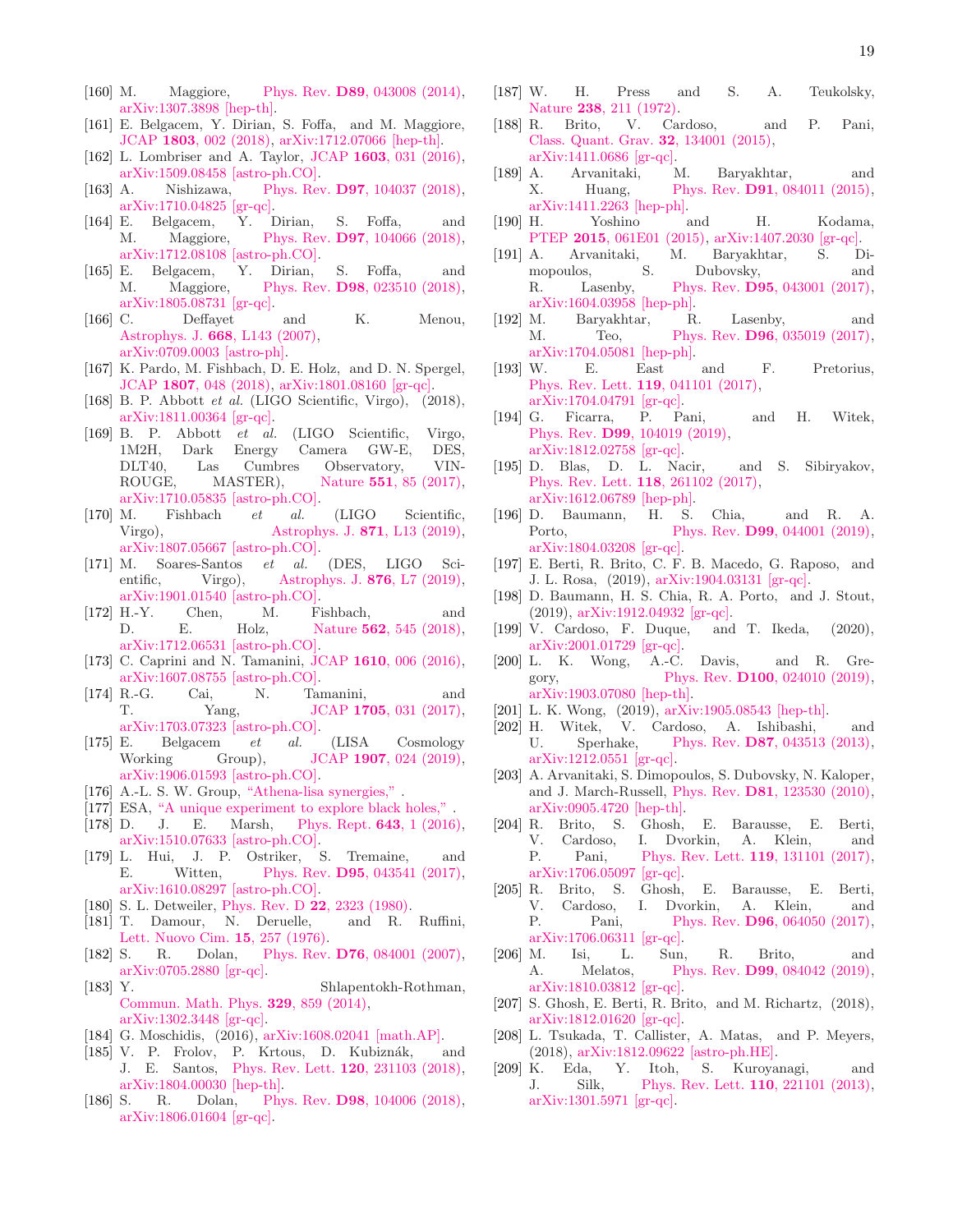- [210] C. F. B. Macedo, P. Pani, V. Cardoso, and L. C. B. Crispino, [Astrophys. J.](http://dx.doi.org/10.1088/0004-637X/774/1/48) 774, 48 (2013), [arXiv:1302.2646 \[gr-qc\].](http://arxiv.org/abs/1302.2646)
- <span id="page-19-30"></span>[211] K. Eda, Y. Itoh, S. Kuroyanagi, and J. Silk, Phys. Rev. **D91**, 044045 (2015), J. Silk, Phys. Rev. D91[, 044045 \(2015\),](http://dx.doi.org/ 10.1103/PhysRevD.91.044045) [arXiv:1408.3534 \[gr-qc\].](http://arxiv.org/abs/1408.3534)
- [212] O. A. Hannuksela, K. W. K. Wong, R. Brito, E. Berti, and T. G. F. Li, [Nature Astron. \(2019\), 10.1038/s41550-019-0712-4,](http://dx.doi.org/ 10.1038/s41550-019-0712-4) [arXiv:1804.09659 \[astro-ph.HE\].](http://arxiv.org/abs/1804.09659)
- <span id="page-19-0"></span>[213] S. Naoz and J. Silk, (2019), [arXiv:1905.03790 \[astro-ph.HE\].](http://arxiv.org/abs/1905.03790)
- <span id="page-19-1"></span>[214] P. Jovanovic, [New Astronomy Reviews](http://dx.doi.org/10.1016/j.newar.2011.11.002) 56, 37 (2012), [arXiv:1112.0172.](http://arxiv.org/abs/1112.0172)
- <span id="page-19-2"></span>[215] V. Cardoso, et al., Journal of Cosmology and Astroparticle Physicar2018,8(2012),918 [astro-ph.CO]. [arXiv:1801.01420.](http://arxiv.org/abs/1801.01420)
- <span id="page-19-3"></span>[216] P. Pani, V. Cardoso, L. Gualtieri, E. Berti, and A. Ishibashi, [Phys. Rev. Lett.](http://dx.doi.org/ 10.1103/PhysRevLett.109.131102) 109, 131102 (2012), [arXiv:1209.0465 \[gr-qc\]](http://arxiv.org/abs/1209.0465) .
- [217] R. Brito, V. Cardoso, and P. Pani, Phys. Rev. D 88[, 023514 \(2013\),](http://dx.doi.org/10.1103/PhysRevD.88.023514) [arXiv:1304.6725 \[gr-qc\].](http://arxiv.org/abs/1304.6725)
- [218] E. Barausse, R. Brito, V. Cardoso, I. Dvorkin, and P. Pani, [Class. Quant. Grav.](http://dx.doi.org/ 10.1088/1361-6382/aae1de) 35, 20LT01 (2018), [arXiv:1805.08229 \[gr-qc\].](http://arxiv.org/abs/1805.08229)
- <span id="page-19-4"></span>[219] S. Alexander, E. McDonough, R. Sims, and N. Yunes, [Class. Quant. Grav.](http://dx.doi.org/10.1088/1361-6382/aaeb5c) 35, 235012 (2018), [arXiv:1808.05286 \[gr-qc\].](http://arxiv.org/abs/1808.05286)
- <span id="page-19-5"></span>[220] J. Pollack, D. N. Spergel, and P. J. Steinhardt, Astrophys. J.  $804$ , 131 (2015), [Astrophys. J.](http://dx.doi.org/10.1088/0004-637X/804/2/131) 804, 131 (2015), [arXiv:1501.00017 \[astro-ph.CO\].](http://arxiv.org/abs/1501.00017)
- <span id="page-19-6"></span>[221] S. Hawking, Mon. Not. Roy. Astron. Soc. 152, 75  $(1971)$ .
- <span id="page-19-7"></span>[222] S. Bird, I. Cholis, J. B. Muñoz, Y. Ali-Haimoud, M. Kamionkowski, E. D. Kovetz, A. Raccanelli, and A. G. Riess, [Phys. Rev. Lett.](http://dx.doi.org/ 10.1103/PhysRevLett.116.201301) 116, 201301 (2016), [arXiv:1603.00464 \[astro-ph.CO\].](http://arxiv.org/abs/1603.00464)
- [223] S. Clesse and J. García-Bellido, [Phys. Dark Univ.](http://dx.doi.org/10.1016/j.dark.2016.10.002) 15, 142 (2017), [arXiv:1603.05234 \[astro-ph.CO\].](http://arxiv.org/abs/1603.05234)
- [224] M. Sasaki, T. Suyama, T. Tanaka, and S. Yokoyama, [Phys. Rev. Lett.](http://dx.doi.org/ 10.1103/PhysRevLett.121.059901, 10.1103/PhysRevLett.117.061101) 117, 061101 (2016), [erratum: Phys. Rev. Lett.121,no.5,059901(2018)], [arXiv:1603.08338 \[astro-ph.CO\].](http://arxiv.org/abs/1603.08338)
- <span id="page-19-8"></span>[225] M. Sasaki, T. Suyama, T. Tanaka, and S. Yokoyama, [Class. Quant. Grav.](http://dx.doi.org/ 10.1088/1361-6382/aaa7b4) 35, 063001 (2018), [arXiv:1801.05235 \[astro-ph.CO\].](http://arxiv.org/abs/1801.05235)
- <span id="page-19-9"></span>[226] Y. Ali-Haimoud, E. D. Kovetz, and M. Kamionkowski, Phys. Rev. D96[, 123523 \(2017\),](http://dx.doi.org/10.1103/PhysRevD.96.123523) [arXiv:1709.06576 \[astro-ph.CO\].](http://arxiv.org/abs/1709.06576)
- <span id="page-19-10"></span>[227] E. D. Kovetz, [Phys. Rev. Lett.](http://dx.doi.org/10.1103/PhysRevLett.119.131301) 119, 131301 (2017), [arXiv:1705.09182 \[astro-ph.CO\].](http://arxiv.org/abs/1705.09182)
- <span id="page-19-11"></span>[228] v I. Cholis, E. D. Kovetz, Y. Ali-Haimoud, S. Bird, M. Kamionkowski, J. B. Muñoz, and A. Raccanelli, Phys. Rev. D94[, 084013 \(2016\),](http://dx.doi.org/ 10.1103/PhysRevD.94.084013) [arXiv:1606.07437 \[astro-ph.HE\].](http://arxiv.org/abs/1606.07437)
- <span id="page-19-12"></span>[229] E. D. Kovetz, I. Cholis, P. C. Breysse, and M. Kamionkowski, Phys. Rev. D95[, 103010 \(2017\),](http://dx.doi.org/10.1103/PhysRevD.95.103010) [arXiv:1611.01157 \[astro-ph.CO\].](http://arxiv.org/abs/1611.01157)
- <span id="page-19-13"></span>[230] V. Mandic, S. Bird, and I. Cholis, [Phys. Rev. Lett.](http://dx.doi.org/10.1103/PhysRevLett.117.201102) 117, 201102 (2016), [arXiv:1608.06699 \[astro-ph.CO\].](http://arxiv.org/abs/1608.06699)
- <span id="page-19-14"></span>[231] S. Clesse and J. García-Bellido, [Phys. Dark Univ.](http://dx.doi.org/10.1016/j.dark.2017.10.001) 18, 105 (2017), [arXiv:1610.08479 \[astro-ph.CO\].](http://arxiv.org/abs/1610.08479)
- <span id="page-19-15"></span>[232] K. N. Ananda, C. Clarkson, and D. Wands, Phys. Rev. **D75**[, 123518 \(2007\),](http://dx.doi.org/10.1103/PhysRevD.75.123518) [arXiv:gr-qc/0612013 \[gr-qc\].](http://arxiv.org/abs/gr-qc/0612013)
- [233] D. Baumann, P. J. Steinhardt, K. Takahashi, and K. Ichiki, Phys. Rev. D76[, 084019 \(2007\),](http://dx.doi.org/10.1103/PhysRevD.76.084019) [arXiv:hep-th/0703290 \[hep-th\].](http://arxiv.org/abs/hep-th/0703290)
- <span id="page-19-16"></span>[234] J. Garcia-Bellido, M. Peloso, and C. Unal, JCAP 1709[, 013 \(2017\),](http://dx.doi.org/10.1088/1475-7516/2017/09/013) [arXiv:1707.02441 \[astro-ph.CO\].](http://arxiv.org/abs/1707.02441)
- <span id="page-19-17"></span>[235] N. Bartolo, V. De Luca, G. Franciolini, A. Lewis, M. Peloso, and A. Riotto, (2018),
- [236] N. Bartolo, V. De Luca, G. Franciolini, M. Peloso, D. Racco, and A. Riotto, (2018), [arXiv:1810.12224 \[astro-ph.CO\].](http://arxiv.org/abs/1810.12224)
- <span id="page-19-18"></span>[237] R.-g. Cai, S. Pi, and M. Sasaki, (2018), [arXiv:1810.11000 \[astro-ph.CO\].](http://arxiv.org/abs/1810.11000)
- <span id="page-19-19"></span>[238] N. Bartolo *et al.*, JCAP 1612[, 026 \(2016\),](http://dx.doi.org/10.1088/1475-7516/2016/12/026) [arXiv:1610.06481 \[astro-ph.CO\].](http://arxiv.org/abs/1610.06481)
- <span id="page-19-20"></span>[239] N. Bartolo, V. Domcke, D. G. Figueroa, J. García-Bellido, M. Peloso, M. Pieroni, A. Ricciardone, M. Sakellariadou, L. Sorbo, and G. Tasinato, JCAP 1811[, 034 \(2018\),](http://dx.doi.org/ 10.1088/1475-7516/2018/11/034) [arXiv:1806.02819 \[astro-ph.CO\].](http://arxiv.org/abs/1806.02819)
- <span id="page-19-21"></span>[240] B. P. Abbott *et al.* (Virgo, LIGO Scien-tific), [Phys. Rev. Lett.](http://dx.doi.org/10.1103/PhysRevLett.116.221101) **116**, 221101 (2016), [arXiv:1602.03841 \[gr-qc\].](http://arxiv.org/abs/1602.03841)
- <span id="page-19-22"></span>[241] B. P. Abbott *et al.* (Virgo, LIGO Sci-entific), Phys. Rev. D 100[, 104036 \(2019\),](http://dx.doi.org/10.1103/PhysRevD.100.104036) [arXiv:1903.04467 \[gr-qc\].](http://arxiv.org/abs/1903.04467)
- [242] A. Ghosh *et al.*, Phys. Rev. D94[, 021101 \(2016\),](http://dx.doi.org/10.1103/PhysRevD.94.021101) [arXiv:1602.02453 \[gr-qc\].](http://arxiv.org/abs/1602.02453)
- <span id="page-19-23"></span>[243] A. Ghosh, N. K. Johnson-Mcdaniel, A. Ghosh, C. K. Mishra, P. Ajith, W. Del Pozzo, C. P. L. Berry, A. B. Nielsen, and L. Lon-don, [Class. Quant. Grav.](http://dx.doi.org/ 10.1088/1361-6382/aa972e) **35**, 014002 (2018), [arXiv:1704.06784 \[gr-qc\].](http://arxiv.org/abs/1704.06784)
- <span id="page-19-24"></span>[244] K. G. Arun, B. R. Iyer, M. S. S. Qusailah, and B. S. Sathyaprakash, [Class. Quantum Grav.](http://dx.doi.org/10.1088/0264-9381/23/9/L01) 23, L37 (2006), [arXiv:gr-qc/0604018.](http://arxiv.org/abs/gr-qc/0604018)
- [245] C. K. Mishra, K. G. Arun, B. R. Iyer, and B. S. Sathyaprakash, Phys. Rev. D 82[, 064010 \(2010\),](http://dx.doi.org/10.1103/PhysRevD.82.064010) [arXiv:1005.0304 \[gr-qc\].](http://arxiv.org/abs/1005.0304)
- <span id="page-19-26"></span>[246] N. Yunes and F. Pretorius, Phys. Rev. D 80[, 122003 \(2009\),](http://dx.doi.org/10.1103/PhysRevD.80.122003) [arXiv:0909.3328 \[gr-qc\].](http://arxiv.org/abs/0909.3328)
- [247] N. J. Cornish, L. Sampson, N. Yunes, and F. Pretorius, Phys. Rev. D 84[, 062003 \(2011\),](http://dx.doi.org/ 10.1103/PhysRevD.84.062003) [arXiv:1105.2088 \[gr-qc\].](http://arxiv.org/abs/1105.2088)
- <span id="page-19-25"></span>[248] C. Huwyler, A. Klein, and P. Jetzer, Phys. Rev. D **86**[, 084028 \(2012\),](http://dx.doi.org/10.1103/PhysRevD.86.084028) [arXiv:1108.1826 \[gr-qc\].](http://arxiv.org/abs/1108.1826)
- <span id="page-19-29"></span>[249] L. Blanchet, [Living Rev. Rel.](http://dx.doi.org/10.12942/lrr-2014-2) 17, 2 (2014), [arXiv:1310.1528 \[gr-qc\].](http://arxiv.org/abs/1310.1528)
- <span id="page-19-27"></span>[250] N. Yunes, K. Yagi, and F. Pretorius, Phys. Rev. **D94**[, 084002 \(2016\),](http://dx.doi.org/10.1103/PhysRevD.94.084002) arXiv:1603.08955 $\left[ \text{gr-qc}\right]$
- <span id="page-19-28"></span>[251] A. Sesana, [Phys. Rev. Lett.](http://dx.doi.org/10.1103/PhysRevLett.116.231102) 116, 231102 (2016), [arXiv:1602.06951 \[gr-qc\].](http://arxiv.org/abs/1602.06951)
- [252] A. Sesana, *Proceedings, 11th International LISA Symposium: Zurich, Switzerland, September 5-9, 2016*,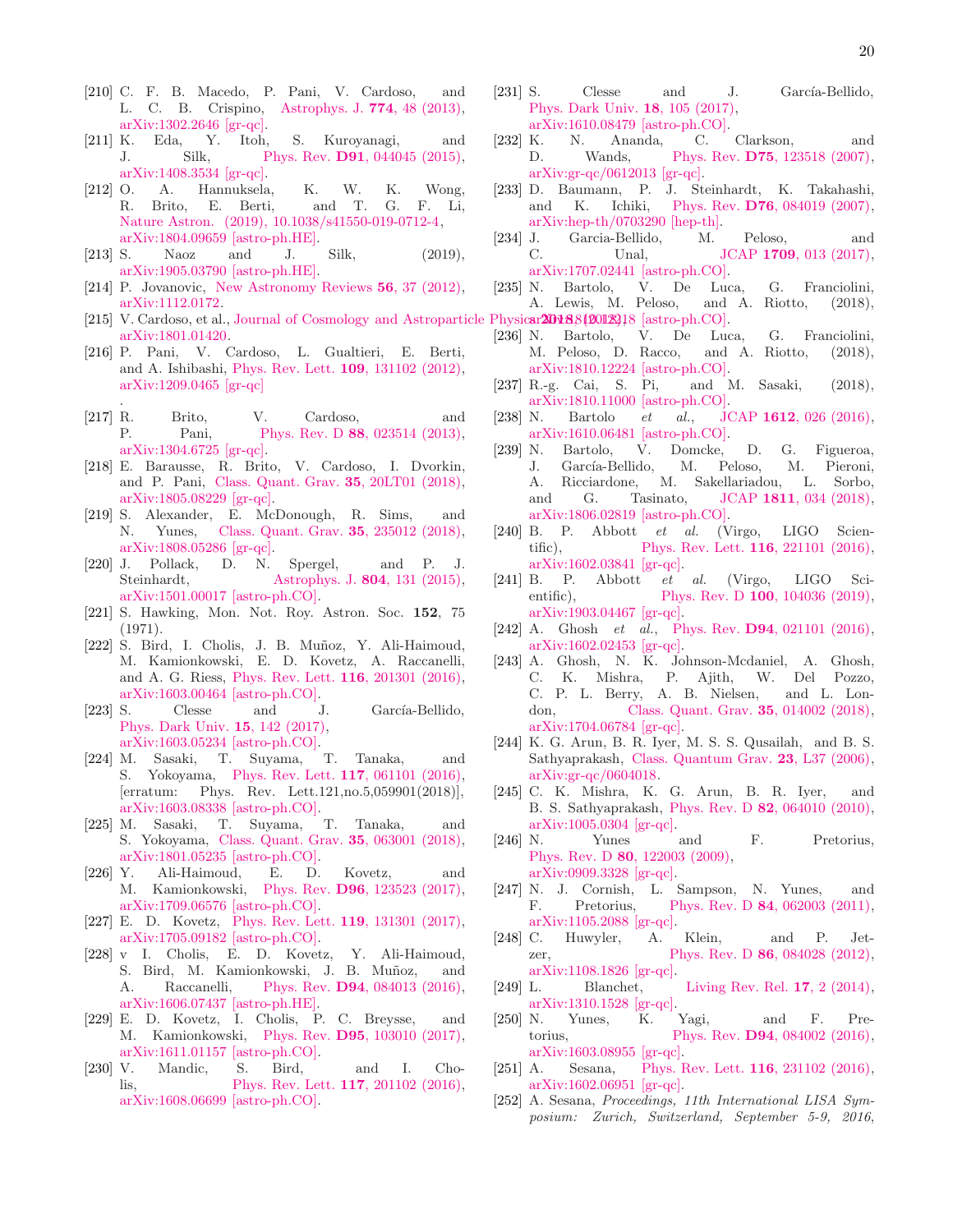[J. Phys. Conf. Ser.](http://dx.doi.org/10.1088/1742-6596/840/1/012018) 840, 012018 (2017), [,59(2017)], [arXiv:1702.04356 \[astro-ph.HE\].](http://arxiv.org/abs/1702.04356)

- [253] R. Tso, D. Gerosa, and Y. Chen, (2018), [arXiv:1807.00075 \[gr-qc\].](http://arxiv.org/abs/1807.00075)
- [254] D. Gerosa, S. Ma, K. W. K. Wong, E. Berti, R. O'Shaughnessy, Y. Chen, and K. Belczynski, (2019), [arXiv:1902.00021 \[astro-ph.HE\].](http://arxiv.org/abs/1902.00021)
- <span id="page-20-0"></span>[255] C. Cutler *et al.*, (2019), [arXiv:1903.04069 \[astro-ph.HE\].](http://arxiv.org/abs/1903.04069)
- <span id="page-20-1"></span>[256] S. Vitale, [Phys. Rev. Lett.](http://dx.doi.org/10.1103/PhysRevLett.117.051102) **117**, 051102 (2016), [arXiv:1605.01037 \[gr-qc\].](http://arxiv.org/abs/1605.01037)
- [257] Z. Carson and K. Yagi, [Class. Quant. Grav.](http://dx.doi.org/10.1088/1361-6382/ab5c9a) 37, 02LT01 (2020), [arXiv:1905.13155 \[gr-qc\].](http://arxiv.org/abs/1905.13155)
- [258] G. Gnocchi, A. Maselli, T. Abdelsalhin, N. Giacobbo, and M. Mapelli, (2019), [arXiv:1905.13460 \[gr-qc\].](http://arxiv.org/abs/1905.13460)
- [259] Z. Carson and K. Yagi, (2019), [arXiv:1911.05258 \[gr-qc\].](http://arxiv.org/abs/1911.05258)
- <span id="page-20-2"></span>[260] Z. Carson and K. Yagi, in *Proceedings, Recent Progress in Relativistic Astrophysics: Shanghai, China, May 6-8, 2019* (2019) [arXiv:1908.07103 \[gr-qc\].](http://arxiv.org/abs/1908.07103)
- <span id="page-20-3"></span>[261] K. Chatziioannou, N. Yunes, and N. Cornish, Phys. Rev. D **86**[, 022004 \(2012\),](http://dx.doi.org/10.1103/PhysRevD.86.022004) [arXiv:1204.2585 \[gr-qc\].](http://arxiv.org/abs/1204.2585)
- <span id="page-20-4"></span>[262] B. P. Abbott *et al.* (LIGO Scientific, Virgo), [Phys. Rev. Lett.](http://dx.doi.org/10.1103/PhysRevLett.119.141101) **119**, 141101 (2017), [arXiv:1709.09660 \[gr-qc\].](http://arxiv.org/abs/1709.09660)
- <span id="page-20-5"></span>[263] C. M. Will, Living Rev. Relativity 9, lrr-2006-3 (2006), 10.12942/lar-2006-3, Loeb, [arXiv:gr-qc/0510072.](http://arxiv.org/abs/gr-qc/0510072)
- <span id="page-20-6"></span>[264] M. Tinto and M. E. da Silva Alves, Phys. Rev. D82[, 122003 \(2010\),](http://dx.doi.org/10.1103/PhysRevD.82.122003) [arXiv:1010.1302 \[gr-qc\].](http://arxiv.org/abs/1010.1302)
- <span id="page-20-7"></span>[265] N. Seto, [Phys. Rev. Lett.](http://dx.doi.org/10.1103/PhysRevLett.97.151101) **97**, 151101 (2006), [arXiv:astro-ph/0609504 \[astro-ph\].](http://arxiv.org/abs/astro-ph/0609504)
- [266] N. Seto, Phys. Rev. **D75**[, 061302 \(2007\),](http://dx.doi.org/10.1103/PhysRevD.75.061302) [arXiv:astro-ph/0609633 \[astro-ph\].](http://arxiv.org/abs/astro-ph/0609633)
- <span id="page-20-8"></span>[267] T. L. Smith and R. Caldwell, Phys. Rev. **D95**[, 044036 \(2017\),](http://dx.doi.org/10.1103/PhysRevD.95.044036) [arXiv:1609.05901 \[gr-qc\].](http://arxiv.org/abs/1609.05901)
- <span id="page-20-9"></span>[268] E. Berti, A. Buonanno, and C. M. Will, Phys. Rev. D 71[, 084025 \(2005\), 10.1103/PhysRevD.71.084025,](http://dx.doi.org/10.1103/PhysRevD.71.084025) [arXiv:0711.4558 \[gr-qc\].](http://arxiv.org/abs/0711.4558) [arXiv:gr-qc/0411129 \[gr-qc\].](http://arxiv.org/abs/gr-qc/0411129)
- <span id="page-20-10"></span>[269] K. Yagi, L. C. Stein, N. Yunes, and T. Tanaka, Phys. Rev. D 85, 064022 (2012), 10.1103/PhysRevD.85.064(220) P. [arXiv:1110.5950 \[gr-qc\].](http://arxiv.org/abs/1110.5950)
- <span id="page-20-11"></span>[270] B. Z. Foster, Phys.Rev. **D73**[, 104012 \(2006\),](http://dx.doi.org/10.1103/PhysRevD.75.129904, 10.1103/PhysRevD.73.104012) [arXiv:gr-qc/0602004 \[gr-qc\].](http://arxiv.org/abs/gr-qc/0602004)
- [271] B. Z. Foster, Phys.Rev.  $D76$ [, 084033 \(2007\),](http://dx.doi.org/10.1103/PhysRevD.76.084033) [arXiv:0706.0704 \[gr-qc\].](http://arxiv.org/abs/0706.0704)
- [272] D. Blas and H. Sanctuary, Phys. Rev. D 84[, 064004 \(2011\), 10.1103/PhysRevD.84.064004,](http://dx.doi.org/10.1103/PhysRevD.84.064004) [arXiv:gr-qc/0703086.](http://arxiv.org/abs/gr-qc/0703086) [arXiv:1105.5149 \[gr-qc\].](http://arxiv.org/abs/1105.5149)
- [273] K. Yagi, D. Blas, E. Barausse, and N. Yunes, Phys. Rev. D89[, 084067 \(2014\),](http://dx.doi.org/ 10.1103/PhysRevD.90.069902, 10.1103/PhysRevD.90.069901, 10.1103/PhysRevD.89.084067) [Erratum: Phys. Rev.D90,no.6,069901(2014)], [arXiv:1311.7144 \[gr-qc\].](http://arxiv.org/abs/1311.7144)
- <span id="page-20-12"></span>[274] D. Hansen, N. Yunes, and K. Yagi, Phys. Rev. **D91**[, 082003 \(2015\),](http://dx.doi.org/10.1103/PhysRevD.91.082003) [arXiv:1412.4132 \[gr-qc\].](http://arxiv.org/abs/1412.4132)
- <span id="page-20-13"></span>[275] T. B. Littenberg and N. Yunes, (2018), [arXiv:1811.01093 \[gr-qc\].](http://arxiv.org/abs/1811.01093)
- <span id="page-20-14"></span>[276] E. Barausse, V. Cardoso, and P. Pani, *Proceedings, 10th International LISA Symposium: Gainesville, Florida, USA, May 18-23, 2014*, [J. Phys. Conf. Ser.](http://dx.doi.org/10.1088/1742-6596/610/1/012044) 610, 012044 (2015),

[arXiv:1404.7140 \[astro-ph.CO\].](http://arxiv.org/abs/1404.7140)

- <span id="page-20-15"></span>[277] E. Barausse, V. Cardoso, and P. Pani, Phys. Rev. D89[, 104059 \(2014\),](http://dx.doi.org/10.1103/PhysRevD.89.104059) [arXiv:1404.7149 \[gr-qc\].](http://arxiv.org/abs/1404.7149)
- <span id="page-20-16"></span>[278] F. Shankar, D. H. Weinberg, and J. Miralda-Escude', [Mon. Not. Roy. Astron. Soc.](http://dx.doi.org/10.1093/mnras/sts026) 428, 421 (2013), [arXiv:1111.3574 \[astro-ph.CO\].](http://arxiv.org/abs/1111.3574)
- [279] K. Pardo, A. D. Goulding, J. E. Greene, R. S. Somerville, E. Gallo, R. C. Hickox, B. P. Miller, A. E. Reines, and J. D. Silverman, **[Astrophys. J.](http://dx.doi.org/10.3847/0004-637X/831/2/203) 831**, 203 (2016), [arXiv:1603.01622 \[astro-ph.GA\].](http://arxiv.org/abs/1603.01622)
- <span id="page-20-17"></span>[280] M. L. Jones, R. C. Hickox, C. S. Black, K. N. Hainline, M. A. DiPompeo, and A. D. Goulding, [Astrophys. J.](http://dx.doi.org/10.3847/0004-637X/826/1/12) 826, 12 (2016), [arXiv:1605.01739 \[astro-ph.GA\].](http://arxiv.org/abs/1605.01739)
- <span id="page-20-18"></span>[281] C. Palenzuela, L. Lehner, and S. L. Liebling, Science **329**[, 927 \(2010\),](http://dx.doi.org/10.1126/science.1191766) [arXiv:1005.1067 \[astro-ph.HE\].](http://arxiv.org/abs/1005.1067)
- <span id="page-20-19"></span>[282] B. Giacomazzo, J. G. Baker, M. C. Miller, C. S. Reynolds, and J. R. van Meter, [Astrophys. J.](http://dx.doi.org/10.1088/2041-8205/752/1/L15) **752**, L15 (2012), [arXiv:1203.6108 \[astro-ph.HE\].](http://arxiv.org/abs/1203.6108)
- <span id="page-20-20"></span>[283] N. Yunes, B. Kocsis, A. Loeb, and Z. Haiman, [Phys. Rev. Lett.](http://dx.doi.org/ 10.1103/PhysRevLett.107.171103) 107, 171103 (2011), [arXiv:1103.4609 \[astro-ph.CO\].](http://arxiv.org/abs/1103.4609)
- [284] B. Kocsis, N. Yunes, and
- Phys. Rev. **D84**[, 024032 \(2011\),](http://dx.doi.org/10.1103/PhysRevD.86.049907, 10.1103/PhysRevD.84.024032) [arXiv:1104.2322 \[astro-ph.GA\].](http://arxiv.org/abs/1104.2322)
- [285] B. Kocsis, Z. Haiman, and A. Loeb, [Mon. Not. Roy. Astron. Soc.](http://dx.doi.org/10.1111/j.1365-2966.2012.22129.x) 427, 2660 (2012), [arXiv:1205.4714 \[astro-ph.EP\].](http://arxiv.org/abs/1205.4714)
- [286] B. Kocsis, Z. Haiman, and A. Loeb, [Mon. Not. Roy. Astron. Soc.](http://dx.doi.org/10.1111/j.1365-2966.2012.22118.x) 427, 2680 (2012), [arXiv:1205.5268 \[astro-ph.HE\].](http://arxiv.org/abs/1205.5268)
- <span id="page-20-21"></span>[287] A. Derdzinski, D. D'Orazio, P. Duffell, Z. Haiman, and A. MacFadyen, arXiv e-prints , arXiv:1810.03623 (2018), [arXiv:1810.03623 \[astro-ph.HE\].](http://arxiv.org/abs/1810.03623)
- <span id="page-20-22"></span>[288] E. Barausse and L. Rezzolla, Phys. Rev. D77[, 104027 \(2008\),](http://dx.doi.org/10.1103/PhysRevD.77.104027)
- 
- <span id="page-20-24"></span><span id="page-20-23"></span>[289] B. Bonga, H. Yang, and S. A. Hughes, (2019), [arXiv:1905.00030 \[gr-qc\].](http://arxiv.org/abs/1905.00030)
	- Gondolo and J. Silk, [Phys. Rev. Lett.](http://dx.doi.org/10.1103/PhysRevLett.83.1719) 83, 1719 (1999), [arXiv:astro-ph/9906391 \[astro-ph\].](http://arxiv.org/abs/astro-ph/9906391)
- <span id="page-20-25"></span>[291] H. Okawa, H. Witek, and V. Cardoso, Phys. Rev. **D89**[, 104032 \(2014\),](http://dx.doi.org/10.1103/PhysRevD.89.104032)
- <span id="page-20-26"></span>[arXiv:1401.1548 \[gr-qc\].](http://arxiv.org/abs/1401.1548)<br>[292] M. Vallisneri, P Vallisneri, Phys. Rev. D **77**[, 042001 \(2008\),](http://dx.doi.org/10.1103/PhysRevD.77.042001)
- 
- [293] L. Lindblom, B. J. Owen, and D. A. Brown, Phys. Rev. **D78**[, 124020 \(2008\),](http://dx.doi.org/10.1103/PhysRevD.78.124020) [arXiv:0809.3844 \[gr-qc\].](http://arxiv.org/abs/0809.3844)
- <span id="page-20-27"></span>[294] M. Vallisneri, Phys. Rev. Lett.  $107$ , 191104 (2011), 10.1103/PhysRe [arXiv:1108.1158 \[gr-qc\].](http://arxiv.org/abs/1108.1158)
- <span id="page-20-28"></span>[295] M. Bonetti, A. Sesana, F. Haardt, E. Barausse, and M. Colpi, [Mon. Not. Roy. Astron. Soc.](http://dx.doi.org/ 10.1093/mnras/stz903) 486, 4044 (2019), [arXiv:1812.01011 \[astro-ph.GA\].](http://arxiv.org/abs/1812.01011)
- <span id="page-20-29"></span>[296] D. Bini, T. Damour, and A. Geralico, Phys. Rev. **D93**[, 064023 \(2016\),](http://dx.doi.org/10.1103/PhysRevD.93.064023) [arXiv:1511.04533 \[gr-qc\].](http://arxiv.org/abs/1511.04533)